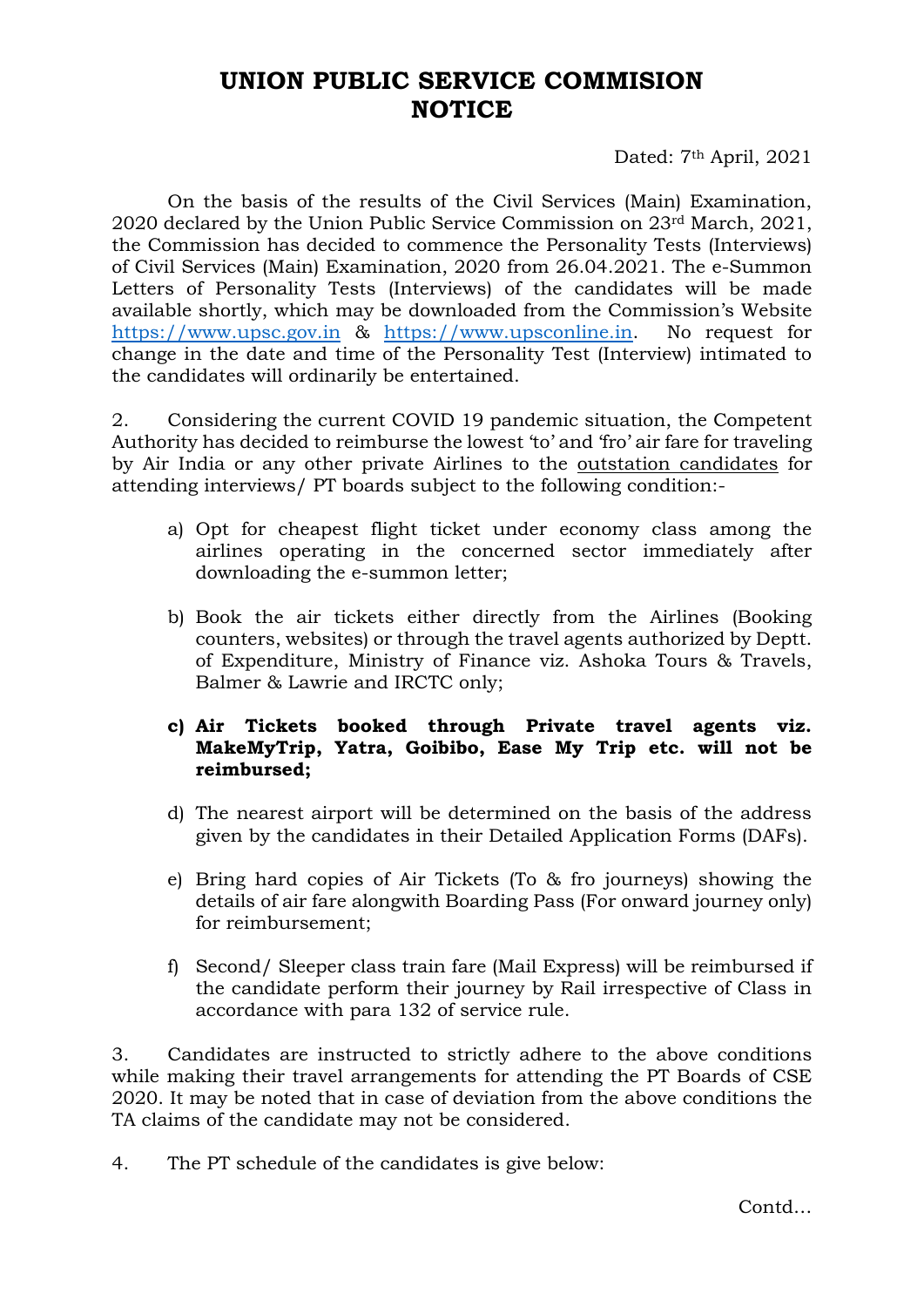## **SCHEDULE FOR PERSONALITY TEST OF CIVIL SERVICES EXAMINATION 2020**

| <b>SL No</b>   | roll no | <b>Date</b>             | <b>Session</b>               |
|----------------|---------|-------------------------|------------------------------|
| 1              | 0244082 | Monday, April 26, 2021  | FORENOON AT 0900 HRS         |
| $\overline{2}$ | 0316193 | Monday, April 26, 2021  | FORENOON AT 0900 HRS         |
| 3              | 0325050 | Monday, April 26, 2021  | FORENOON AT 0900 HRS         |
| $\overline{4}$ | 0332830 | Monday, April 26, 2021  | FORENOON AT 0900 HRS         |
| 5              | 0400624 | Monday, April 26, 2021  | FORENOON AT 0900 HRS         |
| 6              | 0801234 | Monday, April 26, 2021  | FORENOON AT 0900 HRS         |
| $\overline{7}$ | 0804219 | Monday, April 26, 2021  | FORENOON AT 0900 HRS         |
| 8              | 0806452 | Monday, April 26, 2021  | FORENOON AT 0900 HRS         |
| 9              | 0833767 | Monday, April 26, 2021  | FORENOON AT 0900 HRS         |
| 10             | 0871185 | Monday, April 26, 2021  | FORENOON AT 0900 HRS         |
| 11             | 0902405 | Monday, April 26, 2021  | FORENOON AT 0900 HRS         |
| 12             | 1013697 | Monday, April 26, 2021  | FORENOON AT 0900 HRS         |
| 13             | 1046010 | Monday, April 26, 2021  | FORENOON AT 0900 HRS         |
| 14             | 1143190 | Monday, April 26, 2021  | FORENOON AT 0900 HRS         |
| 15             | 1222068 | Monday, April 26, 2021  | FORENOON AT 0900 HRS         |
| 16             | 1410116 | Monday, April 26, 2021  | FORENOON AT 0900 HRS         |
| 17             | 1913371 | Monday, April 26, 2021  | FORENOON AT 0900 HRS         |
| 18             | 3501797 | Monday, April 26, 2021  | FORENOON AT 0900 HRS         |
| 19             | 3536844 | Monday, April 26, 2021  | FORENOON AT 0900 HRS         |
| 20             | 6311971 | Monday, April 26, 2021  | FORENOON AT 0900 HRS         |
| 21             | 0330629 | Monday, April 26, 2021  | AFTERNOON AT 1300 HRS        |
| 22             | 0603974 | Monday, April 26, 2021  | AFTERNOON AT 1300 HRS        |
| 23             | 0619769 | Monday, April 26, 2021  | AFTERNOON AT 1300 HRS        |
| 24             | 0801528 | Monday, April 26, 2021  | AFTERNOON AT 1300 HRS        |
| 25             | 0802755 | Monday, April 26, 2021  | AFTERNOON AT 1300 HRS        |
| 26             | 0824934 | Monday, April 26, 2021  | AFTERNOON AT 1300 HRS        |
| 27             | 0831894 | Monday, April 26, 2021  | AFTERNOON AT 1300 HRS        |
| 28             | 0851899 | Monday, April 26, 2021  | AFTERNOON AT 1300 HRS        |
| 29             | 1003740 | Monday, April 26, 2021  | AFTERNOON AT 1300 HRS        |
| 30             | 1105127 | Monday, April 26, 2021  | AFTERNOON AT 1300 HRS        |
| 31             | 1215108 | Monday, April 26, 2021  | AFTERNOON AT 1300 HRS        |
| 32             | 1221427 | Monday, April 26, 2021  | AFTERNOON AT 1300 HRS        |
| 33             | 1540112 | Monday, April 26, 2021  | <b>AFTERNOON AT 1300 HRS</b> |
| 34             | 1802749 | Monday, April 26, 2021  | <b>AFTERNOON AT 1300 HRS</b> |
| 35             | 1900258 | Monday, April 26, 2021  | AFTERNOON AT 1300 HRS        |
| 36             | 3800621 | Monday, April 26, 2021  | AFTERNOON AT 1300 HRS        |
| 37             | 5918448 | Monday, April 26, 2021  | AFTERNOON AT 1300 HRS        |
| 38             | 6307826 | Monday, April 26, 2021  | AFTERNOON AT 1300 HRS        |
| 39             | 6310040 | Monday, April 26, 2021  | AFTERNOON AT 1300 HRS        |
| 40             | 6405614 | Monday, April 26, 2021  | AFTERNOON AT 1300 HRS        |
| 41             | 6604577 | Monday, April 26, 2021  | AFTERNOON AT 1300 HRS        |
| 42             | 6619268 | Monday, April 26, 2021  | AFTERNOON AT 1300 HRS        |
| 43             | 6908201 | Monday, April 26, 2021  | AFTERNOON AT 1300 HRS        |
| 44             | 7808695 | Monday, April 26, 2021  | AFTERNOON AT 1300 HRS        |
| 45             | 0513137 | Tuesday, April 27, 2021 | FORENOON AT 0900 HRS         |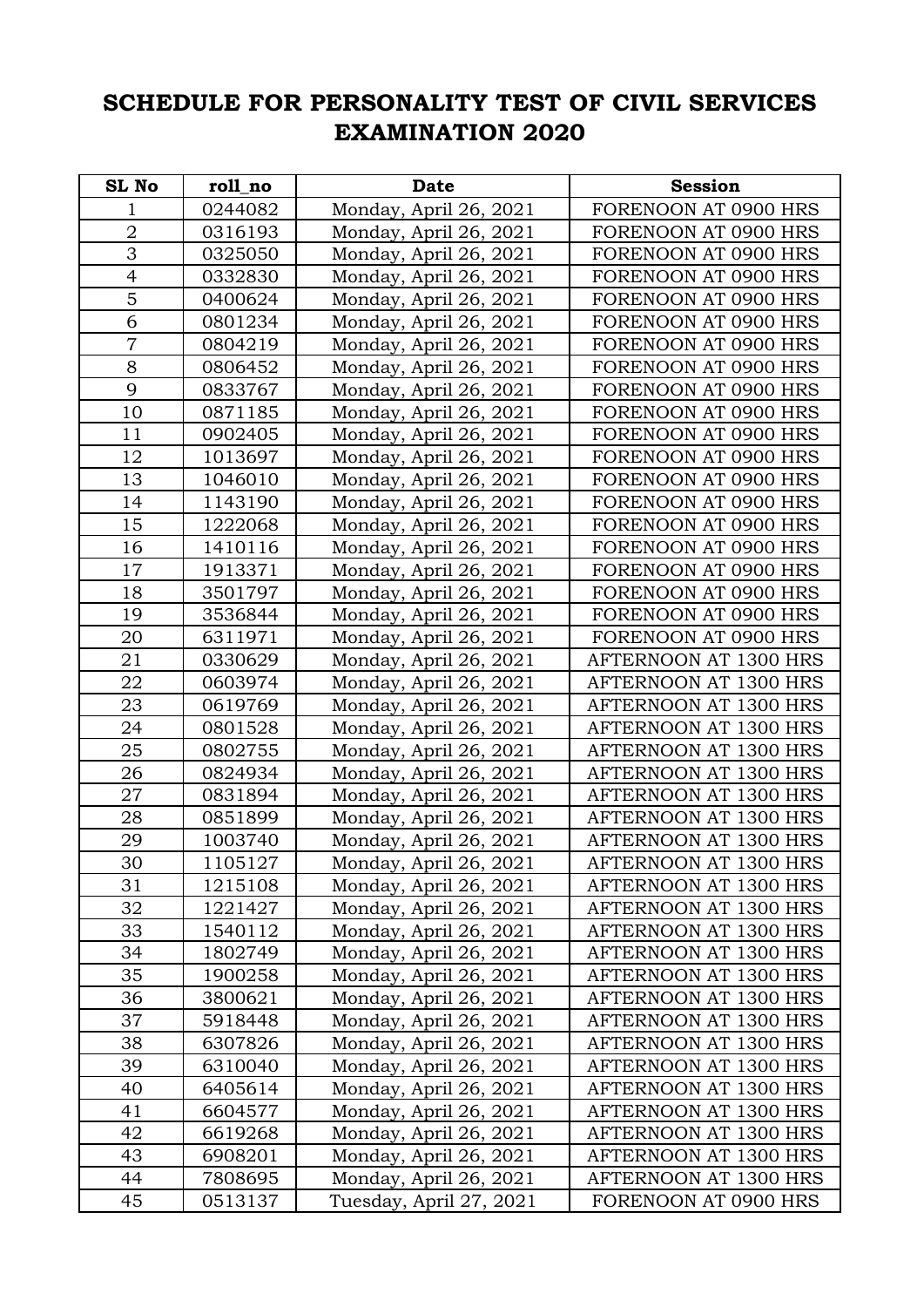| <b>SL No</b> | roll_no            | <b>Date</b>                                        | <b>Session</b>                                 |
|--------------|--------------------|----------------------------------------------------|------------------------------------------------|
| 46           | 1015062            | Tuesday, April 27, 2021                            | FORENOON AT 0900 HRS                           |
| 47           | 1104982            | Tuesday, April 27, 2021                            | FORENOON AT 0900 HRS                           |
| 48           | 1222070            | Tuesday, April 27, 2021                            | FORENOON AT 0900 HRS                           |
| 49           | 1913356            | Tuesday, April 27, 2021                            | FORENOON AT 0900 HRS                           |
| 50           | 2622204            | Tuesday, April 27, 2021                            | FORENOON AT 0900 HRS                           |
| 51           | 2641061            | Tuesday, April 27, 2021                            | FORENOON AT 0900 HRS                           |
| 52           | 3503013            | Tuesday, April 27, 2021                            | FORENOON AT 0900 HRS                           |
| 53           | 3536862            | Tuesday, April 27, 2021                            | FORENOON AT 0900 HRS                           |
| 54           | 4000072            | Tuesday, April 27, 2021                            | FORENOON AT 0900 HRS                           |
| 55           | 4400574            | Tuesday, April 27, 2021                            | FORENOON AT 0900 HRS                           |
| 56           | 5602102            | Tuesday, April 27, 2021                            | FORENOON AT 0900 HRS                           |
| 57           | 5906275            | Tuesday, April 27, 2021                            | FORENOON AT 0900 HRS                           |
| 58           | 6300704            | Tuesday, April 27, 2021                            | FORENOON AT 0900 HRS                           |
| 59           | 6316389            | Tuesday, April 27, 2021                            | FORENOON AT 0900 HRS                           |
| 60           | 6317057            | Tuesday, April 27, 2021                            | FORENOON AT 0900 HRS                           |
| 61           | 6317062            | Tuesday, April 27, 2021                            | FORENOON AT 0900 HRS                           |
| 62           | 6403660            | Tuesday, April 27, 2021                            | FORENOON AT 0900 HRS                           |
| 63           | 6506205            | Tuesday, April 27, 2021                            | FORENOON AT 0900 HRS                           |
| 64           | 6602556            | Tuesday, April 27, 2021                            | FORENOON AT 0900 HRS                           |
| 65           | 6605671            | Tuesday, April 27, 2021                            | FORENOON AT 0900 HRS                           |
| 66           | 6610926            | Tuesday, April 27, 2021                            | FORENOON AT 0900 HRS                           |
| 67           | 6628638            | Tuesday, April 27, 2021                            | FORENOON AT 0900 HRS                           |
| 68           | 6804670            | Tuesday, April 27, 2021                            | FORENOON AT 0900 HRS                           |
| 69           | 0107696            | Tuesday, April 27, 2021                            | AFTERNOON AT 1300 HRS                          |
| 70           | 0411260            | Tuesday, April 27, 2021                            | AFTERNOON AT 1300 HRS                          |
| 71           | 0802626            | Tuesday, April 27, 2021                            | AFTERNOON AT 1300 HRS                          |
| 72           | 0805359            | Tuesday, April 27, 2021                            | AFTERNOON AT 1300 HRS                          |
| 73           | 0806323            | Tuesday, April 27, 2021                            | AFTERNOON AT 1300 HRS                          |
| 74           | 0811068            | Tuesday, April 27, 2021                            | AFTERNOON AT 1300 HRS                          |
| 75           | 0820746            | Tuesday, April 27, 2021                            | AFTERNOON AT 1300 HRS                          |
| 76           | 0839405            | Tuesday, April 27, 2021                            | AFTERNOON AT 1300 HRS                          |
| 77           | 0845280            | Tuesday, April 27, 2021                            | AFTERNOON AT 1300 HRS                          |
| 78           | 0851994            | Tuesday, April 27, 2021                            | AFTERNOON AT 1300 HRS                          |
| 79           | 1103022            | Tuesday, April 27, 2021                            | AFTERNOON AT 1300 HRS                          |
| 80           | 1204901            | Tuesday, April 27, 2021                            | AFTERNOON AT 1300 HRS                          |
| 81           | 1311419            | Tuesday, April 27, 2021                            | AFTERNOON AT 1300 HRS                          |
| 82           | 1907738            | Tuesday, April 27, 2021                            | AFTERNOON AT 1300 HRS                          |
| 83           | 1911573            | Tuesday, April 27, 2021                            | AFTERNOON AT 1300 HRS                          |
| 84           | 2603090            | Tuesday, April 27, 2021                            | AFTERNOON AT 1300 HRS                          |
| 85           | 3505858            | Tuesday, April 27, 2021                            | AFTERNOON AT 1300 HRS                          |
| 86           | 3801730            | Tuesday, April 27, 2021                            | AFTERNOON AT 1300 HRS                          |
| 87<br>88     | 5602292<br>5904631 | Tuesday, April 27, 2021<br>Tuesday, April 27, 2021 | AFTERNOON AT 1300 HRS<br>AFTERNOON AT 1300 HRS |
| 89           | 6110370            | Tuesday, April 27, 2021                            | AFTERNOON AT 1300 HRS                          |
| 90           | 7305066            | Tuesday, April 27, 2021                            | AFTERNOON AT 1300 HRS                          |
| 91           | 7305116            | Tuesday, April 27, 2021                            | AFTERNOON AT 1300 HRS                          |
| 92           | 7600719            | Tuesday, April 27, 2021                            | AFTERNOON AT 1300 HRS                          |
| 93           | 0243997            | Wednesday, April 28, 2021                          | FORENOON AT 0900 HRS                           |
| 94           | 0803114            | Wednesday, April 28, 2021                          | FORENOON AT 0900 HRS                           |
|              |                    |                                                    |                                                |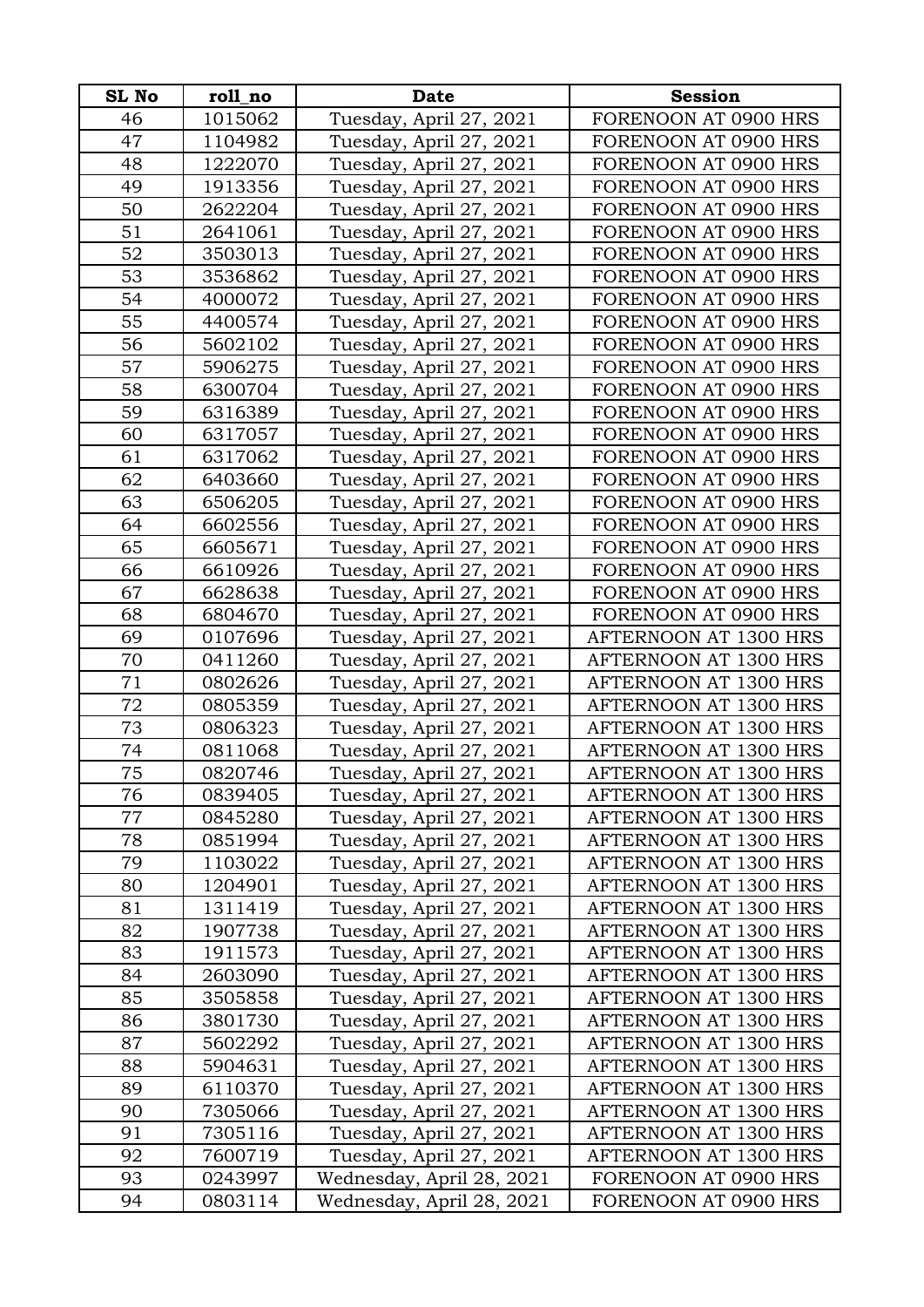| <b>SL No</b> | roll_no            | <b>Date</b>                                          | <b>Session</b>                                |
|--------------|--------------------|------------------------------------------------------|-----------------------------------------------|
| 95           | 0807658            | Wednesday, April 28, 2021                            | FORENOON AT 0900 HRS                          |
| 96           | 0844402            | Wednesday, April 28, 2021                            | FORENOON AT 0900 HRS                          |
| 97           | 0904480            | Wednesday, April 28, 2021                            | FORENOON AT 0900 HRS                          |
| 98           | 1030523            | Wednesday, April 28, 2021                            | FORENOON AT 0900 HRS                          |
| 99           | 1103978            | Wednesday, April 28, 2021                            | FORENOON AT 0900 HRS                          |
| 100          | 1106784            | Wednesday, April 28, 2021                            | FORENOON AT 0900 HRS                          |
| 101          | 1900261            | Wednesday, April 28, 2021                            | FORENOON AT 0900 HRS                          |
| 102          | 3500134            | Wednesday, April 28, 2021                            | FORENOON AT 0900 HRS                          |
| 103          | 3519397            | Wednesday, April 28, 2021                            | FORENOON AT 0900 HRS                          |
| 104          | 4117807            | Wednesday, April 28, 2021                            | FORENOON AT 0900 HRS                          |
| 105          | 5810504            | Wednesday, April 28, 2021                            | FORENOON AT 0900 HRS                          |
| 106          | 5811617            | Wednesday, April 28, 2021                            | FORENOON AT 0900 HRS                          |
| 107          | 5816250            | Wednesday, April 28, 2021                            | FORENOON AT 0900 HRS                          |
| 108          | 5913906            | Wednesday, April 28, 2021                            | FORENOON AT 0900 HRS                          |
| 109          | 6312365            | Wednesday, April 28, 2021                            | FORENOON AT 0900 HRS                          |
| 110          | 6400669            | Wednesday, April 28, 2021                            | FORENOON AT 0900 HRS                          |
| 111          | 6628654            | Wednesday, April 28, 2021                            | FORENOON AT 0900 HRS                          |
| 112          | 6806315            | Wednesday, April 28, 2021                            | FORENOON AT 0900 HRS                          |
| 113          | 6810283            | Wednesday, April 28, 2021                            | FORENOON AT 0900 HRS                          |
| 114          | 7006102            | Wednesday, April 28, 2021                            | FORENOON AT 0900 HRS                          |
| 115          | 7802668            | Wednesday, April 28, 2021                            | FORENOON AT 0900 HRS                          |
| 116          | 7903902            | Wednesday, April 28, 2021                            | FORENOON AT 0900 HRS                          |
| 117          | 0100522            | Wednesday, April 28, 2021                            | AFTERNOON AT 1300 HRS                         |
| 118          | 0236002            | Wednesday, April 28, 2021                            | AFTERNOON AT 1300 HRS                         |
| 119          | 0310842            | Wednesday, April 28, 2021                            | AFTERNOON AT 1300 HRS                         |
| 120          | 0506978            | Wednesday, April 28, 2021                            | AFTERNOON AT 1300 HRS                         |
| 121          | 0802436            | Wednesday, April 28, 2021                            | AFTERNOON AT 1300 HRS                         |
| 122          | 0822444            | Wednesday, April 28, 2021                            | AFTERNOON AT 1300 HRS                         |
| 123          | 0833020            | Wednesday, April 28, 2021                            | AFTERNOON AT 1300 HRS                         |
| 124          | 0859679            | Wednesday, April 28, 2021                            | AFTERNOON AT 1300 HRS                         |
| 125          | 1106340            | Wednesday, April 28, 2021                            | AFTERNOON AT 1300 HRS                         |
| 126          | 1119237            | Wednesday, April 28, 2021                            | AFTERNOON AT 1300 HRS                         |
| 127          | 1506073            | Wednesday, April 28, 2021                            | AFTERNOON AT 1300 HRS                         |
| 128          | 1526572            | Wednesday, April 28, 2021                            | AFTERNOON AT 1300 HRS                         |
| 129          | 1907480            | Wednesday, April 28, 2021                            | AFTERNOON AT 1300 HRS                         |
| 130          | 2618019            | Wednesday, April 28, 2021                            | AFTERNOON AT 1300 HRS                         |
| 131          | 3502363            | Wednesday, April 28, 2021                            | AFTERNOON AT 1300 HRS                         |
| 132          | 3522779            | Wednesday, April 28, 2021                            | AFTERNOON AT 1300 HRS                         |
| 133          | 3800617            | Wednesday, April 28, 2021                            | AFTERNOON AT 1300 HRS                         |
| 134          | 5408125            | Wednesday, April 28, 2021                            | AFTERNOON AT 1300 HRS                         |
| 135          | 5606416            | Wednesday, April 28, 2021                            | AFTERNOON AT 1300 HRS                         |
| 136          | 6002856            | Wednesday, April 28, 2021                            | AFTERNOON AT 1300 HRS                         |
| 137          | 6308466            | Wednesday, April 28, 2021                            | AFTERNOON AT 1300 HRS                         |
| 138          | 6315686            | Wednesday, April 28, 2021                            | AFTERNOON AT 1300 HRS                         |
| 139          | 6619605            | Wednesday, April 28, 2021                            | AFTERNOON AT 1300 HRS                         |
| 140<br>141   | 6626472            | Wednesday, April 28, 2021                            | AFTERNOON AT 1300 HRS<br>FORENOON AT 0900 HRS |
| 142          | 0118684<br>0809344 | Thursday, April 29, 2021<br>Thursday, April 29, 2021 | FORENOON AT 0900 HRS                          |
|              |                    |                                                      |                                               |
| 143          | 0832772            | Thursday, April 29, 2021                             | FORENOON AT 0900 HRS                          |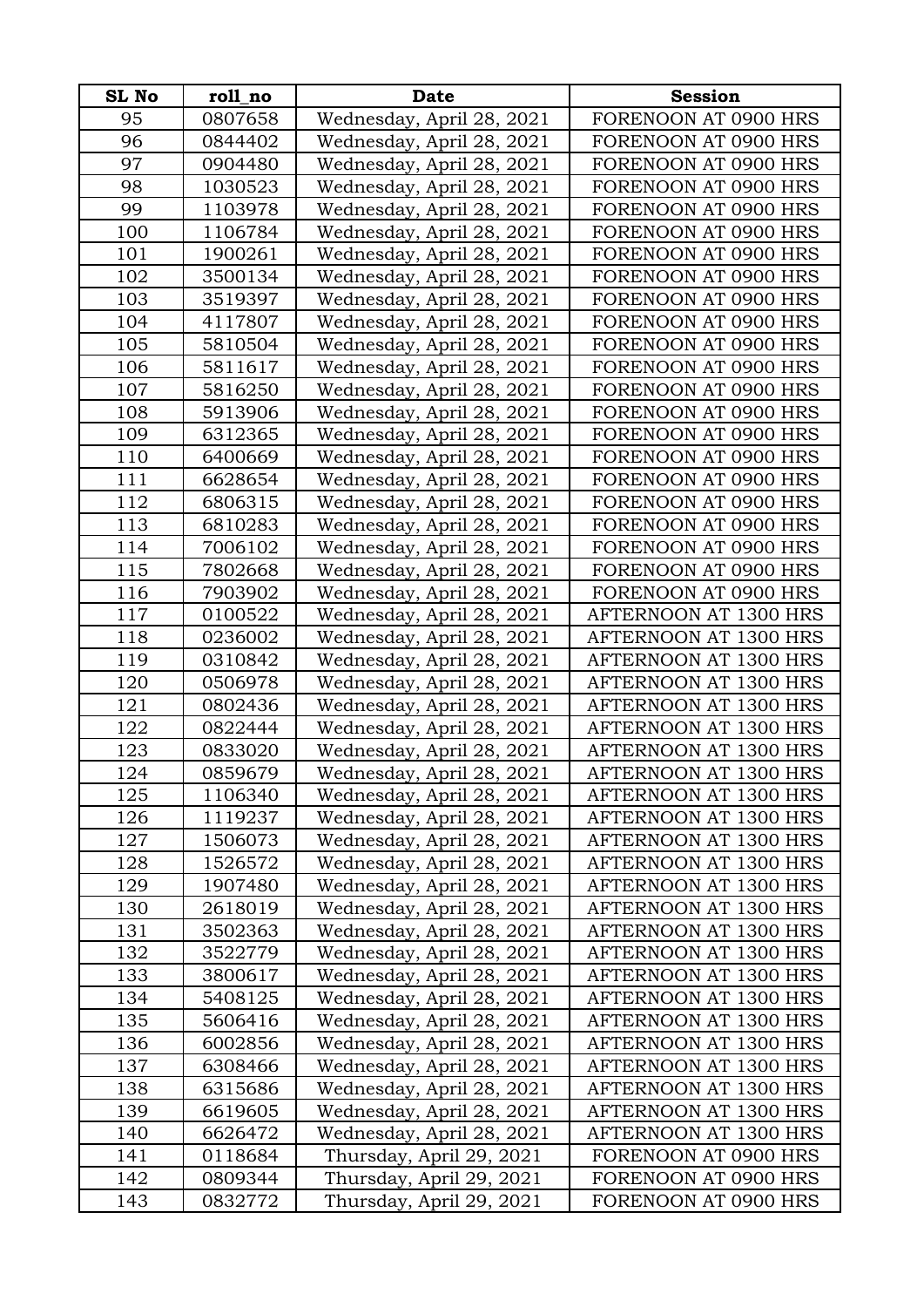| <b>SL No</b> | roll_no | <b>Date</b>              | <b>Session</b>               |
|--------------|---------|--------------------------|------------------------------|
| 144          | 0844429 | Thursday, April 29, 2021 | FORENOON AT 0900 HRS         |
| 145          | 0844538 | Thursday, April 29, 2021 | FORENOON AT 0900 HRS         |
| 146          | 0847806 | Thursday, April 29, 2021 | FORENOON AT 0900 HRS         |
| 147          | 0864064 | Thursday, April 29, 2021 | FORENOON AT 0900 HRS         |
| 148          | 0866068 | Thursday, April 29, 2021 | FORENOON AT 0900 HRS         |
| 149          | 1100799 | Thursday, April 29, 2021 | FORENOON AT 0900 HRS         |
| 150          | 1124065 | Thursday, April 29, 2021 | FORENOON AT 0900 HRS         |
| 151          | 1422144 | Thursday, April 29, 2021 | FORENOON AT 0900 HRS         |
| 152          | 2200297 | Thursday, April 29, 2021 | FORENOON AT 0900 HRS         |
| 153          | 2202852 | Thursday, April 29, 2021 | FORENOON AT 0900 HRS         |
| 154          | 3501247 | Thursday, April 29, 2021 | FORENOON AT 0900 HRS         |
| 155          | 3535647 | Thursday, April 29, 2021 | FORENOON AT 0900 HRS         |
| 156          | 4105758 | Thursday, April 29, 2021 | FORENOON AT 0900 HRS         |
| 157          | 4910832 | Thursday, April 29, 2021 | FORENOON AT 0900 HRS         |
| 158          | 6006359 | Thursday, April 29, 2021 | FORENOON AT 0900 HRS         |
| 159          | 6009753 | Thursday, April 29, 2021 | FORENOON AT 0900 HRS         |
| 160          | 6016390 | Thursday, April 29, 2021 | FORENOON AT 0900 HRS         |
| 161          | 6302499 | Thursday, April 29, 2021 | FORENOON AT 0900 HRS         |
| 162          | 6309770 | Thursday, April 29, 2021 | FORENOON AT 0900 HRS         |
| 163          | 6906290 | Thursday, April 29, 2021 | FORENOON AT 0900 HRS         |
| 164          | 7900653 | Thursday, April 29, 2021 | FORENOON AT 0900 HRS         |
| 165          | 0104023 | Thursday, April 29, 2021 | AFTERNOON AT 1300 HRS        |
| 166          | 0105215 | Thursday, April 29, 2021 | AFTERNOON AT 1300 HRS        |
| 167          | 0205739 | Thursday, April 29, 2021 | AFTERNOON AT 1300 HRS        |
| 168          | 0232740 | Thursday, April 29, 2021 | AFTERNOON AT 1300 HRS        |
| 169          | 0505231 | Thursday, April 29, 2021 | AFTERNOON AT 1300 HRS        |
| 170          | 0820475 | Thursday, April 29, 2021 | AFTERNOON AT 1300 HRS        |
| 171          | 0821181 | Thursday, April 29, 2021 | AFTERNOON AT 1300 HRS        |
| 172          | 0835238 | Thursday, April 29, 2021 | AFTERNOON AT 1300 HRS        |
| 173          | 1118907 | Thursday, April 29, 2021 | AFTERNOON AT 1300 HRS        |
| 174          | 1125624 | Thursday, April 29, 2021 | AFTERNOON AT 1300 HRS        |
| 175          | 1133517 | Thursday, April 29, 2021 | AFTERNOON AT 1300 HRS        |
| 176          | 1144356 | Thursday, April 29, 2021 | AFTERNOON AT 1300 HRS        |
| 177          | 2107985 | Thursday, April 29, 2021 | AFTERNOON AT 1300 HRS        |
| 178          | 3515748 | Thursday, April 29, 2021 | AFTERNOON AT 1300 HRS        |
| 179          | 3534880 | Thursday, April 29, 2021 | AFTERNOON AT 1300 HRS        |
| 180          | 4127770 | Thursday, April 29, 2021 | AFTERNOON AT 1300 HRS        |
| 181          | 4912182 | Thursday, April 29, 2021 | AFTERNOON AT 1300 HRS        |
| 182          | 5204268 | Thursday, April 29, 2021 | <b>AFTERNOON AT 1300 HRS</b> |
| 183          | 5804839 | Thursday, April 29, 2021 | AFTERNOON AT 1300 HRS        |
| 184          | 6611710 | Thursday, April 29, 2021 | AFTERNOON AT 1300 HRS        |
| 185          | 6612909 | Thursday, April 29, 2021 | AFTERNOON AT 1300 HRS        |
| 186          | 7801985 | Thursday, April 29, 2021 | AFTERNOON AT 1300 HRS        |
| 187          | 7903082 | Thursday, April 29, 2021 | AFTERNOON AT 1300 HRS        |
| 188          | 7904229 | Thursday, April 29, 2021 | AFTERNOON AT 1300 HRS        |
| 189          | 0103675 | Friday, April 30, 2021   | FORENOON AT 0900 HRS         |
| 190          | 0120602 | Friday, April 30, 2021   | FORENOON AT 0900 HRS         |
| 191          | 0806306 | Friday, April 30, 2021   | FORENOON AT 0900 HRS         |
| 192          | 0828174 | Friday, April 30, 2021   | FORENOON AT 0900 HRS         |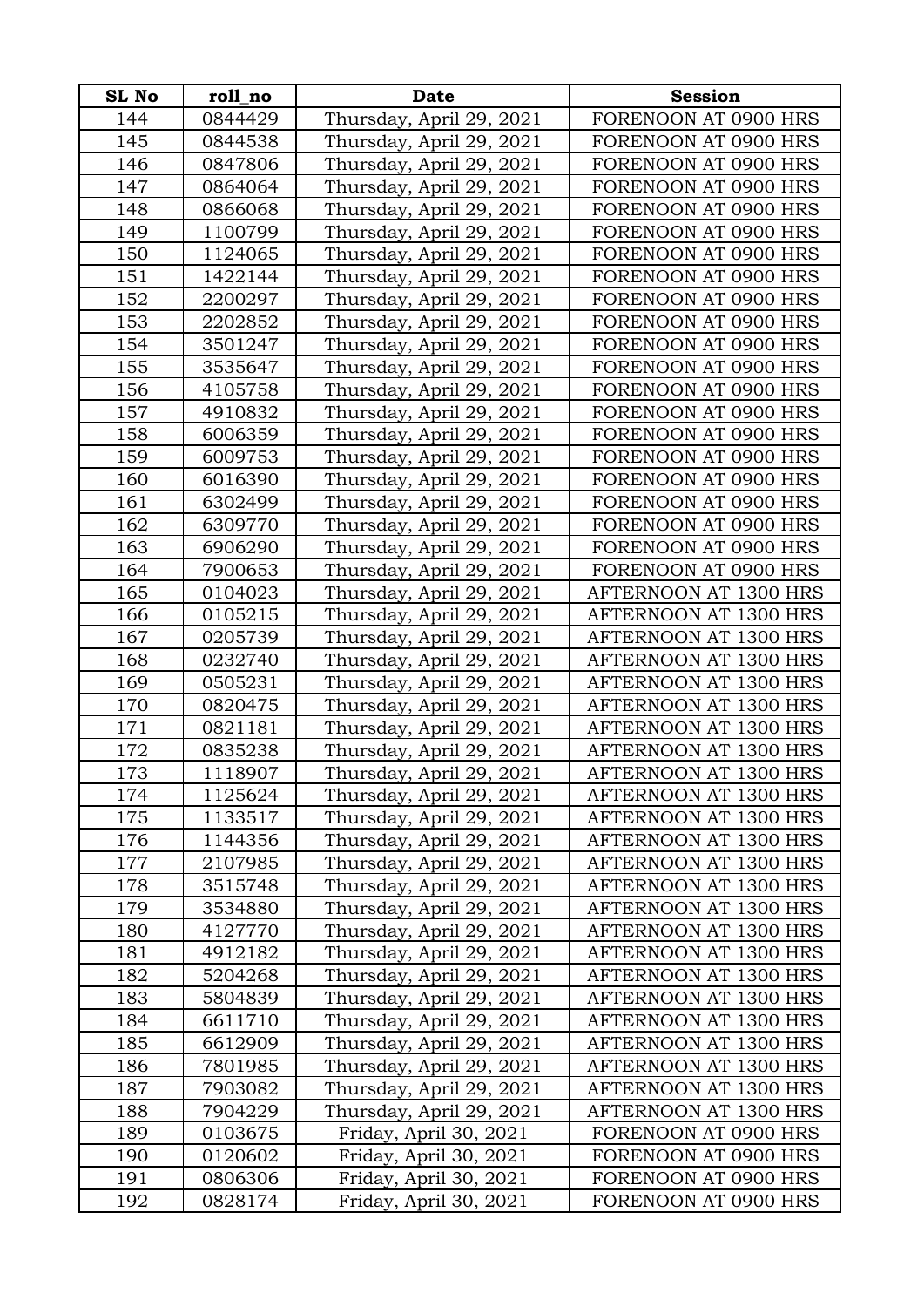| <b>SL No</b> | roll_no | <b>Date</b>            | <b>Session</b>               |
|--------------|---------|------------------------|------------------------------|
| 193          | 0829657 | Friday, April 30, 2021 | FORENOON AT 0900 HRS         |
| 194          | 0841885 | Friday, April 30, 2021 | FORENOON AT 0900 HRS         |
| 195          | 0848437 | Friday, April 30, 2021 | FORENOON AT 0900 HRS         |
| 196          | 0857885 | Friday, April 30, 2021 | FORENOON AT 0900 HRS         |
| 197          | 1101420 | Friday, April 30, 2021 | FORENOON AT 0900 HRS         |
| 198          | 1101537 | Friday, April 30, 2021 | FORENOON AT 0900 HRS         |
| 199          | 1102893 | Friday, April 30, 2021 | FORENOON AT 0900 HRS         |
| 200          | 1109881 | Friday, April 30, 2021 | FORENOON AT 0900 HRS         |
| 201          | 1133603 | Friday, April 30, 2021 | FORENOON AT 0900 HRS         |
| 202          | 1140534 | Friday, April 30, 2021 | FORENOON AT 0900 HRS         |
| 203          | 1142172 | Friday, April 30, 2021 | FORENOON AT 0900 HRS         |
| 204          | 1412842 | Friday, April 30, 2021 | FORENOON AT 0900 HRS         |
| 205          | 2100003 | Friday, April 30, 2021 | FORENOON AT 0900 HRS         |
| 206          | 2634760 | Friday, April 30, 2021 | FORENOON AT 0900 HRS         |
| 207          | 3507896 | Friday, April 30, 2021 | FORENOON AT 0900 HRS         |
| 208          | 4904264 | Friday, April 30, 2021 | FORENOON AT 0900 HRS         |
| 209          | 6405844 | Friday, April 30, 2021 | FORENOON AT 0900 HRS         |
| 210          | 6619203 | Friday, April 30, 2021 | FORENOON AT 0900 HRS         |
| 211          | 7100453 | Friday, April 30, 2021 | FORENOON AT 0900 HRS         |
| 212          | 7203060 | Friday, April 30, 2021 | FORENOON AT 0900 HRS         |
| 213          | 0204544 | Friday, April 30, 2021 | AFTERNOON AT 1300 HRS        |
| 214          | 0210304 | Friday, April 30, 2021 | AFTERNOON AT 1300 HRS        |
| 215          | 0806712 | Friday, April 30, 2021 | AFTERNOON AT 1300 HRS        |
| 216          | 0812959 | Friday, April 30, 2021 | AFTERNOON AT 1300 HRS        |
| 217          | 0821753 | Friday, April 30, 2021 | AFTERNOON AT 1300 HRS        |
| 218          | 0827998 | Friday, April 30, 2021 | AFTERNOON AT 1300 HRS        |
| 219          | 0833775 | Friday, April 30, 2021 | AFTERNOON AT 1300 HRS        |
| 220          | 0837022 | Friday, April 30, 2021 | AFTERNOON AT 1300 HRS        |
| 221          | 0843610 | Friday, April 30, 2021 | AFTERNOON AT 1300 HRS        |
| 222          | 0845720 | Friday, April 30, 2021 | AFTERNOON AT 1300 HRS        |
| 223          | 0867718 | Friday, April 30, 2021 | AFTERNOON AT 1300 HRS        |
| 224          | 1043197 | Friday, April 30, 2021 | AFTERNOON AT 1300 HRS        |
| 225          | 1102615 | Friday, April 30, 2021 | AFTERNOON AT 1300 HRS        |
| 226          | 1102649 | Friday, April 30, 2021 | AFTERNOON AT 1300 HRS        |
| 227          | 1102742 | Friday, April 30, 2021 | AFTERNOON AT 1300 HRS        |
| 228          | 1109908 | Friday, April 30, 2021 | AFTERNOON AT 1300 HRS        |
| 229          | 1129588 | Friday, April 30, 2021 | AFTERNOON AT 1300 HRS        |
| 230          | 1132161 | Friday, April 30, 2021 | AFTERNOON AT 1300 HRS        |
| 231          | 1138727 | Friday, April 30, 2021 | <b>AFTERNOON AT 1300 HRS</b> |
| 232          | 5201894 | Friday, April 30, 2021 | AFTERNOON AT 1300 HRS        |
| 233          | 5202311 | Friday, April 30, 2021 | AFTERNOON AT 1300 HRS        |
| 234          | 6008767 | Friday, April 30, 2021 | AFTERNOON AT 1300 HRS        |
| 235          | 6904646 | Friday, April 30, 2021 | AFTERNOON AT 1300 HRS        |
| 236          | 7103876 | Friday, April 30, 2021 | AFTERNOON AT 1300 HRS        |
| 237          | 0330509 | Monday, May 3, 2021    | FORENOON AT 0900 HRS         |
| 238          | 0336004 | Monday, May 3, 2021    | FORENOON AT 0900 HRS         |
| 239          | 0418842 | Monday, May 3, 2021    | FORENOON AT 0900 HRS         |
| 240          | 0505315 | Monday, May 3, 2021    | FORENOON AT 0900 HRS         |
| 241          | 0814844 | Monday, May 3, 2021    | FORENOON AT 0900 HRS         |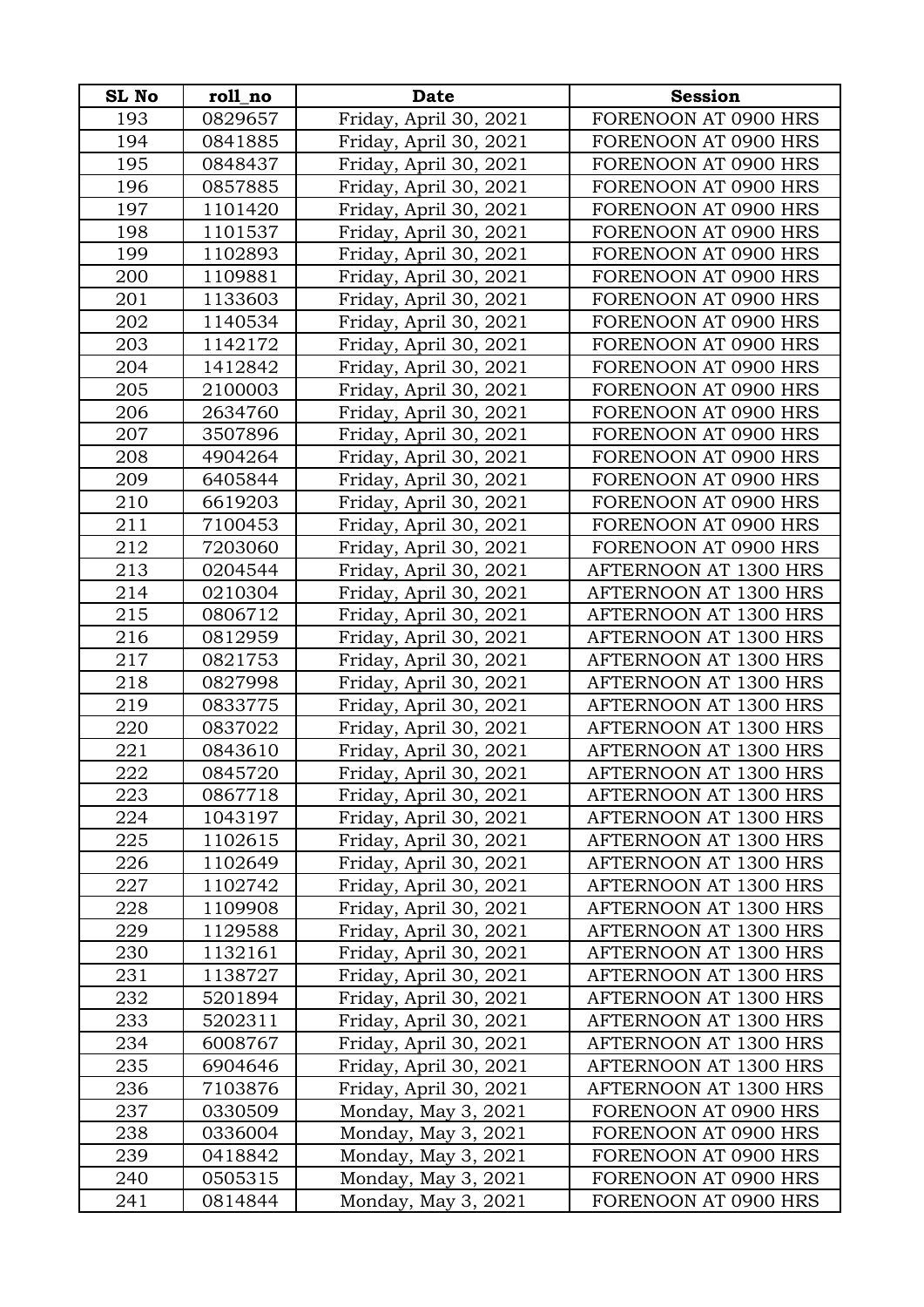| <b>SL No</b> | roll_no | <b>Date</b>         | <b>Session</b>               |
|--------------|---------|---------------------|------------------------------|
| 242          | 0838861 | Monday, May 3, 2021 | FORENOON AT 0900 HRS         |
| 243          | 1137692 | Monday, May 3, 2021 | FORENOON AT 0900 HRS         |
| 244          | 1142553 | Monday, May 3, 2021 | FORENOON AT 0900 HRS         |
| 245          | 1142799 | Monday, May 3, 2021 | FORENOON AT 0900 HRS         |
| 246          | 1212303 | Monday, May 3, 2021 | FORENOON AT 0900 HRS         |
| 247          | 1218171 | Monday, May 3, 2021 | FORENOON AT 0900 HRS         |
| 248          | 1547265 | Monday, May 3, 2021 | FORENOON AT 0900 HRS         |
| 249          | 2102885 | Monday, May 3, 2021 | FORENOON AT 0900 HRS         |
| 250          | 4000792 | Monday, May 3, 2021 | FORENOON AT 0900 HRS         |
| 251          | 4913832 | Monday, May 3, 2021 | FORENOON AT 0900 HRS         |
| 252          | 5205408 | Monday, May 3, 2021 | FORENOON AT 0900 HRS         |
| 253          | 5413408 | Monday, May 3, 2021 | FORENOON AT 0900 HRS         |
| 254          | 5600545 | Monday, May 3, 2021 | FORENOON AT 0900 HRS         |
| 255          | 5603118 | Monday, May 3, 2021 | FORENOON AT 0900 HRS         |
| 256          | 5912645 | Monday, May 3, 2021 | FORENOON AT 0900 HRS         |
| 257          | 6304929 | Monday, May 3, 2021 | FORENOON AT 0900 HRS         |
| 258          | 6317038 | Monday, May 3, 2021 | FORENOON AT 0900 HRS         |
| 259          | 6317041 | Monday, May 3, 2021 | FORENOON AT 0900 HRS         |
| 260          | 6901991 | Monday, May 3, 2021 | FORENOON AT 0900 HRS         |
| 261          | 7900762 | Monday, May 3, 2021 | FORENOON AT 0900 HRS         |
| 262          | 0103242 | Monday, May 3, 2021 | AFTERNOON AT 1300 HRS        |
| 263          | 0105708 | Monday, May 3, 2021 | AFTERNOON AT 1300 HRS        |
| 264          | 0115305 | Monday, May 3, 2021 | AFTERNOON AT 1300 HRS        |
| 265          | 0122119 | Monday, May 3, 2021 | AFTERNOON AT 1300 HRS        |
| 266          | 0203487 | Monday, May 3, 2021 | AFTERNOON AT 1300 HRS        |
| 267          | 0314820 | Monday, May 3, 2021 | AFTERNOON AT 1300 HRS        |
| 268          | 0402983 | Monday, May 3, 2021 | AFTERNOON AT 1300 HRS        |
| 269          | 0500200 | Monday, May 3, 2021 | AFTERNOON AT 1300 HRS        |
| 270          | 0840206 | Monday, May 3, 2021 | AFTERNOON AT 1300 HRS        |
| 271          | 0865398 | Monday, May 3, 2021 | AFTERNOON AT 1300 HRS        |
| 272          | 1006790 | Monday, May 3, 2021 | AFTERNOON AT 1300 HRS        |
| 273          | 1128875 | Monday, May 3, 2021 | AFTERNOON AT 1300 HRS        |
| 274          | 1130394 | Monday, May 3, 2021 | AFTERNOON AT 1300 HRS        |
| 275          | 1137823 | Monday, May 3, 2021 | AFTERNOON AT 1300 HRS        |
| 276          | 1139867 | Monday, May 3, 2021 | AFTERNOON AT 1300 HRS        |
| 277          | 1535020 | Monday, May 3, 2021 | AFTERNOON AT 1300 HRS        |
| 278          | 1912307 | Monday, May 3, 2021 | <b>AFTERNOON AT 1300 HRS</b> |
| 279          | 2602992 | Monday, May 3, 2021 | AFTERNOON AT 1300 HRS        |
| 280          | 2627137 | Monday, May 3, 2021 | AFTERNOON AT 1300 HRS        |
| 281          | 2631579 | Monday, May 3, 2021 | AFTERNOON AT 1300 HRS        |
| 282          | 2640845 | Monday, May 3, 2021 | AFTERNOON AT 1300 HRS        |
| 283          | 3518174 | Monday, May 3, 2021 | AFTERNOON AT 1300 HRS        |
| 284          | 3808925 | Monday, May 3, 2021 | AFTERNOON AT 1300 HRS        |
| 285          | 5701344 | Monday, May 3, 2021 | AFTERNOON AT 1300 HRS        |
| 286          | 5702368 | Monday, May 3, 2021 | AFTERNOON AT 1300 HRS        |
| 287          | 5907787 | Monday, May 3, 2021 | AFTERNOON AT 1300 HRS        |
| 288          | 6402648 | Monday, May 3, 2021 | AFTERNOON AT 1300 HRS        |
| 289          | 6412672 | Monday, May 3, 2021 | AFTERNOON AT 1300 HRS        |
| 290          | 6802324 | Monday, May 3, 2021 | AFTERNOON AT 1300 HRS        |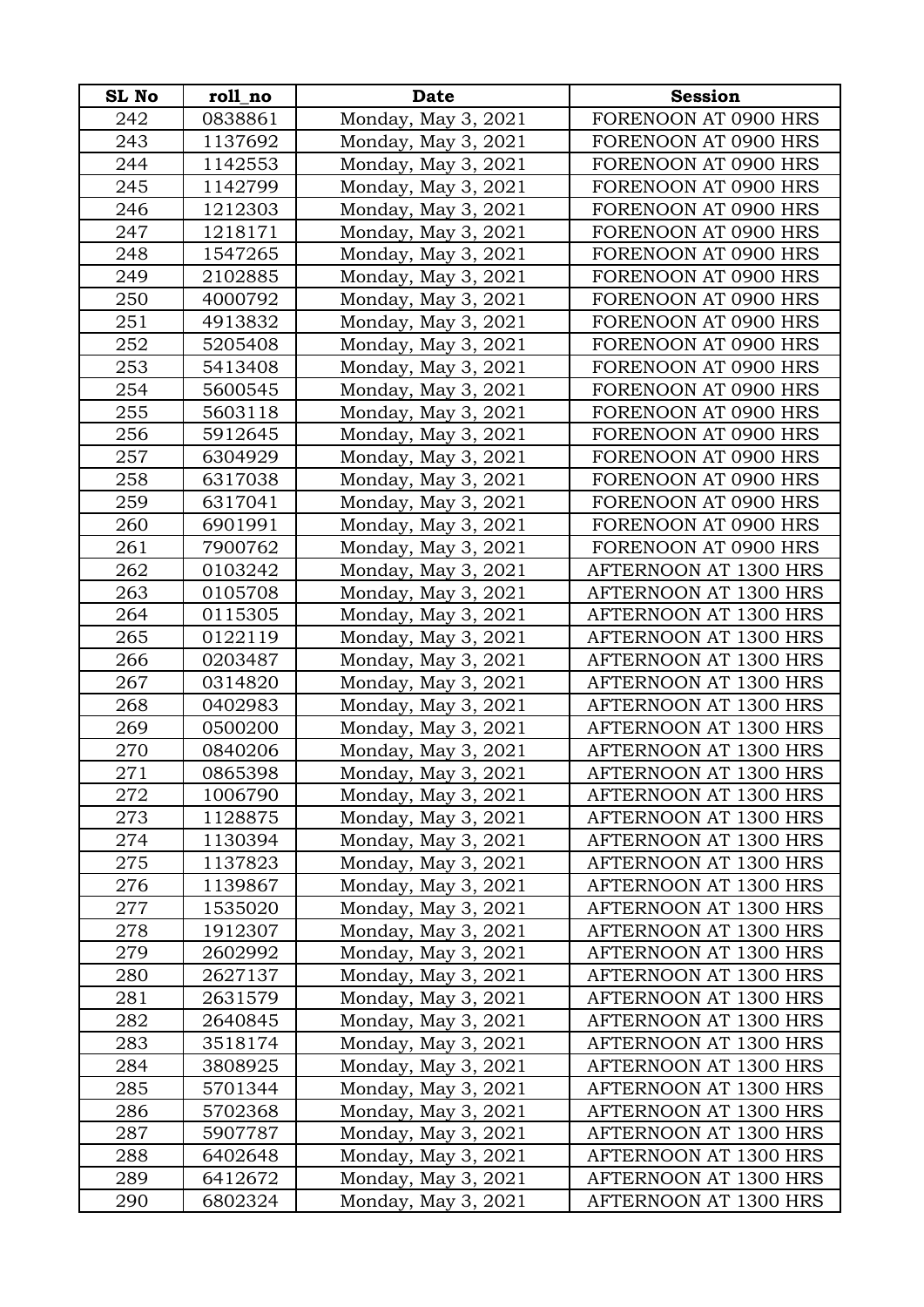| <b>SL No</b> | roll_no | <b>Date</b>          | <b>Session</b>               |
|--------------|---------|----------------------|------------------------------|
| 291          | 7203450 | Monday, May 3, 2021  | AFTERNOON AT 1300 HRS        |
| 292          | 0110416 | Tuesday, May 4, 2021 | FORENOON AT 0900 HRS         |
| 293          | 0110556 | Tuesday, May 4, 2021 | FORENOON AT 0900 HRS         |
| 294          | 0302381 | Tuesday, May 4, 2021 | FORENOON AT 0900 HRS         |
| 295          | 0312725 | Tuesday, May 4, 2021 | FORENOON AT 0900 HRS         |
| 296          | 0504043 | Tuesday, May 4, 2021 | FORENOON AT 0900 HRS         |
| 297          | 0509432 | Tuesday, May 4, 2021 | FORENOON AT 0900 HRS         |
| 298          | 0803971 | Tuesday, May 4, 2021 | FORENOON AT 0900 HRS         |
| 299          | 0830500 | Tuesday, May 4, 2021 | FORENOON AT 0900 HRS         |
| 300          | 0836180 | Tuesday, May 4, 2021 | FORENOON AT 0900 HRS         |
| 301          | 0846560 | Tuesday, May 4, 2021 | FORENOON AT 0900 HRS         |
| 302          | 0853920 | Tuesday, May 4, 2021 | FORENOON AT 0900 HRS         |
| 303          | 1100424 | Tuesday, May 4, 2021 | FORENOON AT 0900 HRS         |
| 304          | 1128298 | Tuesday, May 4, 2021 | FORENOON AT 0900 HRS         |
| 305          | 1128511 | Tuesday, May 4, 2021 | FORENOON AT 0900 HRS         |
| 306          | 1132908 | Tuesday, May 4, 2021 | FORENOON AT 0900 HRS         |
| 307          | 1301494 | Tuesday, May 4, 2021 | FORENOON AT 0900 HRS         |
| 308          | 1310890 | Tuesday, May 4, 2021 | FORENOON AT 0900 HRS         |
| 309          | 1701481 | Tuesday, May 4, 2021 | FORENOON AT 0900 HRS         |
| 310          | 3903541 | Tuesday, May 4, 2021 | FORENOON AT 0900 HRS         |
| 311          | 6300544 | Tuesday, May 4, 2021 | FORENOON AT 0900 HRS         |
| 312          | 6310410 | Tuesday, May 4, 2021 | FORENOON AT 0900 HRS         |
| 313          | 6605612 | Tuesday, May 4, 2021 | FORENOON AT 0900 HRS         |
| 314          | 6606213 | Tuesday, May 4, 2021 | FORENOON AT 0900 HRS         |
| 315          | 6609981 | Tuesday, May 4, 2021 | FORENOON AT 0900 HRS         |
| 316          | 6610209 | Tuesday, May 4, 2021 | FORENOON AT 0900 HRS         |
| 317          | 6627263 | Tuesday, May 4, 2021 | FORENOON AT 0900 HRS         |
| 318          | 6701617 | Tuesday, May 4, 2021 | FORENOON AT 0900 HRS         |
| 319          | 6705505 | Tuesday, May 4, 2021 | FORENOON AT 0900 HRS         |
| 320          | 7904320 | Tuesday, May 4, 2021 | FORENOON AT 0900 HRS         |
| 321          | 7912071 | Tuesday, May 4, 2021 | FORENOON AT 0900 HRS         |
| 322          | 0312003 | Tuesday, May 4, 2021 | AFTERNOON AT 1300 HRS        |
| 323          | 0800608 | Tuesday, May 4, 2021 | AFTERNOON AT 1300 HRS        |
| 324          | 0802625 | Tuesday, May 4, 2021 | AFTERNOON AT 1300 HRS        |
| 325          | 0810422 | Tuesday, May 4, 2021 | AFTERNOON AT 1300 HRS        |
| 326          | 0814522 | Tuesday, May 4, 2021 | AFTERNOON AT 1300 HRS        |
| 327          | 0834000 | Tuesday, May 4, 2021 | <b>AFTERNOON AT 1300 HRS</b> |
| 328          | 0840542 | Tuesday, May 4, 2021 | AFTERNOON AT 1300 HRS        |
| 329          | 0850640 | Tuesday, May 4, 2021 | <b>AFTERNOON AT 1300 HRS</b> |
| 330          | 0854428 | Tuesday, May 4, 2021 | AFTERNOON AT 1300 HRS        |
| 331          | 1045708 | Tuesday, May 4, 2021 | AFTERNOON AT 1300 HRS        |
| 332          | 1107099 | Tuesday, May 4, 2021 | AFTERNOON AT 1300 HRS        |
| 333          | 1107773 | Tuesday, May 4, 2021 | AFTERNOON AT 1300 HRS        |
| 334          | 1126751 | Tuesday, May 4, 2021 | AFTERNOON AT 1300 HRS        |
| 335          | 1131692 | Tuesday, May 4, 2021 | AFTERNOON AT 1300 HRS        |
| 336          | 1135302 | Tuesday, May 4, 2021 | AFTERNOON AT 1300 HRS        |
| 337          | 1135833 | Tuesday, May 4, 2021 | AFTERNOON AT 1300 HRS        |
| 338          | 1140625 | Tuesday, May 4, 2021 | AFTERNOON AT 1300 HRS        |
| 339          | 1522523 | Tuesday, May 4, 2021 | AFTERNOON AT 1300 HRS        |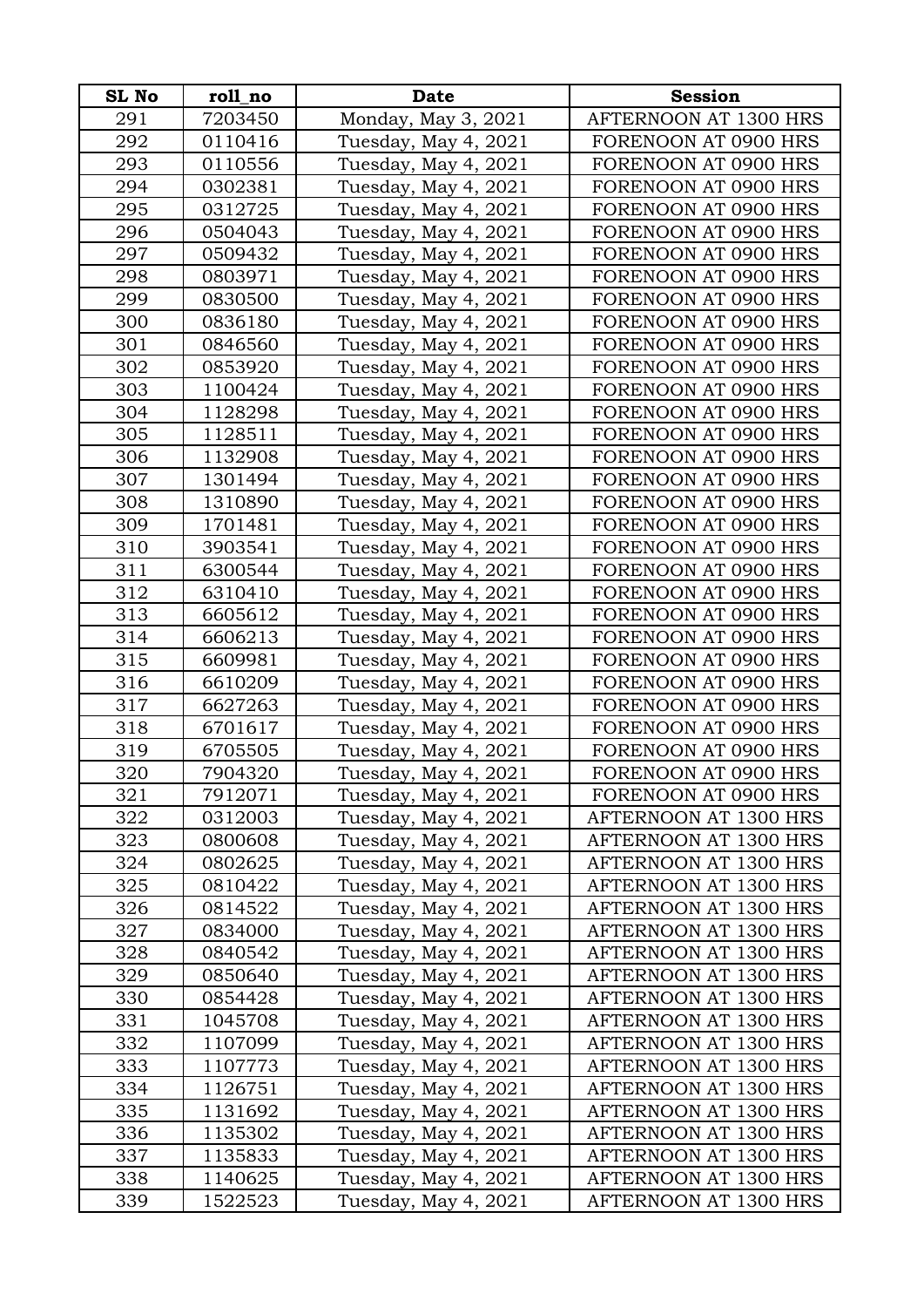| <b>SL No</b> | roll no | <b>Date</b>            | <b>Session</b>               |
|--------------|---------|------------------------|------------------------------|
| 340          | 3400940 | Tuesday, May 4, 2021   | AFTERNOON AT 1300 HRS        |
| 341          | 3504423 | Tuesday, May 4, 2021   | AFTERNOON AT 1300 HRS        |
| 342          | 3900048 | Tuesday, May 4, 2021   | <b>AFTERNOON AT 1300 HRS</b> |
| 343          | 5204929 | Tuesday, May 4, 2021   | AFTERNOON AT 1300 HRS        |
| 344          | 6306270 | Tuesday, May 4, 2021   | AFTERNOON AT 1300 HRS        |
| 345          | 6619568 | Tuesday, May 4, 2021   | AFTERNOON AT 1300 HRS        |
| 346          | 6619610 | Tuesday, May 4, 2021   | AFTERNOON AT 1300 HRS        |
| 347          | 6620378 | Tuesday, May 4, 2021   | AFTERNOON AT 1300 HRS        |
| 348          | 6620820 | Tuesday, May 4, 2021   | AFTERNOON AT 1300 HRS        |
| 349          | 6624171 | Tuesday, May 4, 2021   | AFTERNOON AT 1300 HRS        |
| 350          | 6626710 | Tuesday, May 4, 2021   | AFTERNOON AT 1300 HRS        |
| 351          | 7000356 | Tuesday, May 4, 2021   | AFTERNOON AT 1300 HRS        |
| 352          | 0301258 | Wednesday, May 5, 2021 | FORENOON AT 0900 HRS         |
| 353          | 0335168 | Wednesday, May 5, 2021 | FORENOON AT 0900 HRS         |
| 354          | 0514658 | Wednesday, May 5, 2021 | FORENOON AT 0900 HRS         |
| 355          | 0806225 | Wednesday, May 5, 2021 | FORENOON AT 0900 HRS         |
| 356          | 0809470 | Wednesday, May 5, 2021 | FORENOON AT 0900 HRS         |
| 357          | 0819907 | Wednesday, May 5, 2021 | FORENOON AT 0900 HRS         |
| 358          | 0833019 | Wednesday, May 5, 2021 | FORENOON AT 0900 HRS         |
| 359          | 0844262 | Wednesday, May 5, 2021 | FORENOON AT 0900 HRS         |
| 360          | 0853838 | Wednesday, May 5, 2021 | FORENOON AT 0900 HRS         |
| 361          | 0867729 | Wednesday, May 5, 2021 | FORENOON AT 0900 HRS         |
| 362          | 1126951 | Wednesday, May 5, 2021 | FORENOON AT 0900 HRS         |
| 363          | 1137490 | Wednesday, May 5, 2021 | FORENOON AT 0900 HRS         |
| 364          | 1137741 | Wednesday, May 5, 2021 | FORENOON AT 0900 HRS         |
| 365          | 1218104 | Wednesday, May 5, 2021 | FORENOON AT 0900 HRS         |
| 366          | 1220330 | Wednesday, May 5, 2021 | FORENOON AT 0900 HRS         |
| 367          | 1304344 | Wednesday, May 5, 2021 | FORENOON AT 0900 HRS         |
| 368          | 1313680 | Wednesday, May 5, 2021 | FORENOON AT 0900 HRS         |
| 369          | 1513740 | Wednesday, May 5, 2021 | FORENOON AT 0900 HRS         |
| 370          | 3410820 | Wednesday, May 5, 2021 | FORENOON AT 0900 HRS         |
| 371          | 3505595 | Wednesday, May 5, 2021 | FORENOON AT 0900 HRS         |
| 372          | 5100665 | Wednesday, May 5, 2021 | FORENOON AT 0900 HRS         |
| 373          | 5603865 | Wednesday, May 5, 2021 | FORENOON AT 0900 HRS         |
| 374          | 5920750 | Wednesday, May 5, 2021 | FORENOON AT 0900 HRS         |
| 375          | 6617418 | Wednesday, May 5, 2021 | FORENOON AT 0900 HRS         |
| 376          | 6628545 | Wednesday, May 5, 2021 | FORENOON AT 0900 HRS         |
| 377          | 7000683 | Wednesday, May 5, 2021 | FORENOON AT 0900 HRS         |
| 378          | 7203017 | Wednesday, May 5, 2021 | FORENOON AT 0900 HRS         |
| 379          | 7300250 | Wednesday, May 5, 2021 | FORENOON AT 0900 HRS         |
| 380          | 7304367 | Wednesday, May 5, 2021 | FORENOON AT 0900 HRS         |
| 381          | 7915899 | Wednesday, May 5, 2021 | FORENOON AT 0900 HRS         |
| 382          | 0119463 | Wednesday, May 5, 2021 | AFTERNOON AT 1300 HRS        |
| 383          | 0328481 | Wednesday, May 5, 2021 | AFTERNOON AT 1300 HRS        |
| 384          | 0419564 | Wednesday, May 5, 2021 | AFTERNOON AT 1300 HRS        |
| 385          | 0818433 | Wednesday, May 5, 2021 | AFTERNOON AT 1300 HRS        |
| 386          | 0822521 | Wednesday, May 5, 2021 | AFTERNOON AT 1300 HRS        |
| 387          | 0835176 | Wednesday, May 5, 2021 | AFTERNOON AT 1300 HRS        |
| 388          | 0836151 | Wednesday, May 5, 2021 | AFTERNOON AT 1300 HRS        |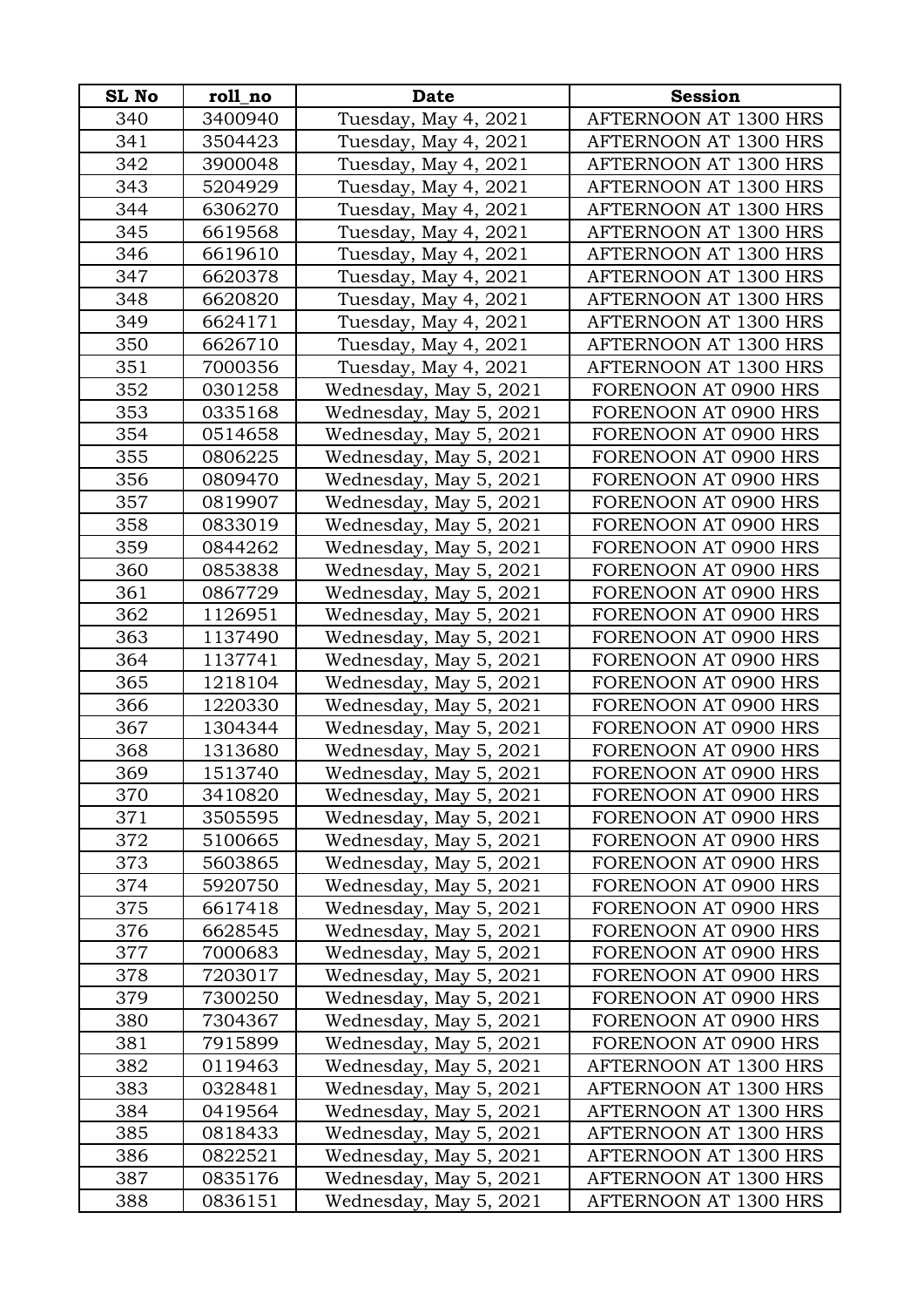| <b>SL No</b> | roll_no | <b>Date</b>            | <b>Session</b>        |
|--------------|---------|------------------------|-----------------------|
| 389          | 0838112 | Wednesday, May 5, 2021 | AFTERNOON AT 1300 HRS |
| 390          | 0846866 | Wednesday, May 5, 2021 | AFTERNOON AT 1300 HRS |
| 391          | 0854777 | Wednesday, May 5, 2021 | AFTERNOON AT 1300 HRS |
| 392          | 0867328 | Wednesday, May 5, 2021 | AFTERNOON AT 1300 HRS |
| 393          | 1009799 | Wednesday, May 5, 2021 | AFTERNOON AT 1300 HRS |
| 394          | 1016792 | Wednesday, May 5, 2021 | AFTERNOON AT 1300 HRS |
| 395          | 1017307 | Wednesday, May 5, 2021 | AFTERNOON AT 1300 HRS |
| 396          | 1021889 | Wednesday, May 5, 2021 | AFTERNOON AT 1300 HRS |
| 397          | 1110337 | Wednesday, May 5, 2021 | AFTERNOON AT 1300 HRS |
| 398          | 1112989 | Wednesday, May 5, 2021 | AFTERNOON AT 1300 HRS |
| 399          | 1113684 | Wednesday, May 5, 2021 | AFTERNOON AT 1300 HRS |
| 400          | 1113688 | Wednesday, May 5, 2021 | AFTERNOON AT 1300 HRS |
| 401          | 1131604 | Wednesday, May 5, 2021 | AFTERNOON AT 1300 HRS |
| 402          | 1211341 | Wednesday, May 5, 2021 | AFTERNOON AT 1300 HRS |
| 403          | 1301563 | Wednesday, May 5, 2021 | AFTERNOON AT 1300 HRS |
| 404          | 2631466 | Wednesday, May 5, 2021 | AFTERNOON AT 1300 HRS |
| 405          | 3524636 | Wednesday, May 5, 2021 | AFTERNOON AT 1300 HRS |
| 406          | 3529597 | Wednesday, May 5, 2021 | AFTERNOON AT 1300 HRS |
| 407          | 5901128 | Wednesday, May 5, 2021 | AFTERNOON AT 1300 HRS |
| 408          | 6305264 | Wednesday, May 5, 2021 | AFTERNOON AT 1300 HRS |
| 409          | 6407947 | Wednesday, May 5, 2021 | AFTERNOON AT 1300 HRS |
| 410          | 6418087 | Wednesday, May 5, 2021 | AFTERNOON AT 1300 HRS |
| 411          | 7400306 | Wednesday, May 5, 2021 | AFTERNOON AT 1300 HRS |
| 412          | 0803219 | Thursday, May 6, 2021  | FORENOON AT 0900 HRS  |
| 413          | 0805070 | Thursday, May 6, 2021  | FORENOON AT 0900 HRS  |
| 414          | 0814529 | Thursday, May 6, 2021  | FORENOON AT 0900 HRS  |
| 415          | 0829126 | Thursday, May 6, 2021  | FORENOON AT 0900 HRS  |
| 416          | 0831195 | Thursday, May 6, 2021  | FORENOON AT 0900 HRS  |
| 417          | 0844478 | Thursday, May 6, 2021  | FORENOON AT 0900 HRS  |
| 418          | 0848649 | Thursday, May 6, 2021  | FORENOON AT 0900 HRS  |
| 419          | 0861671 | Thursday, May 6, 2021  | FORENOON AT 0900 HRS  |
| 420          | 1000122 | Thursday, May 6, 2021  | FORENOON AT 0900 HRS  |
| 421          | 1034293 | Thursday, May 6, 2021  | FORENOON AT 0900 HRS  |
| 422          | 1104356 | Thursday, May 6, 2021  | FORENOON AT 0900 HRS  |
| 423          | 1120745 | Thursday, May 6, 2021  | FORENOON AT 0900 HRS  |
| 424          | 1127492 | Thursday, May 6, 2021  | FORENOON AT 0900 HRS  |
| 425          | 1136757 | Thursday, May 6, 2021  | FORENOON AT 0900 HRS  |
| 426          | 1700275 | Thursday, May 6, 2021  | FORENOON AT 0900 HRS  |
| 427          | 1907533 | Thursday, May 6, 2021  | FORENOON AT 0900 HRS  |
| 428          | 1910194 | Thursday, May 6, 2021  | FORENOON AT 0900 HRS  |
| 429          | 3403664 | Thursday, May 6, 2021  | FORENOON AT 0900 HRS  |
| 430          | 3523458 | Thursday, May 6, 2021  | FORENOON AT 0900 HRS  |
| 431          | 3802214 | Thursday, May 6, 2021  | FORENOON AT 0900 HRS  |
| 432          | 3810465 | Thursday, May 6, 2021  | FORENOON AT 0900 HRS  |
| 433          | 3811097 | Thursday, May 6, 2021  | FORENOON AT 0900 HRS  |
| 434          | 3903645 | Thursday, May 6, 2021  | FORENOON AT 0900 HRS  |
| 435          | 4200385 | Thursday, May 6, 2021  | FORENOON AT 0900 HRS  |
| 436          | 5006749 | Thursday, May 6, 2021  | FORENOON AT 0900 HRS  |
| 437          | 5813679 | Thursday, May 6, 2021  | FORENOON AT 0900 HRS  |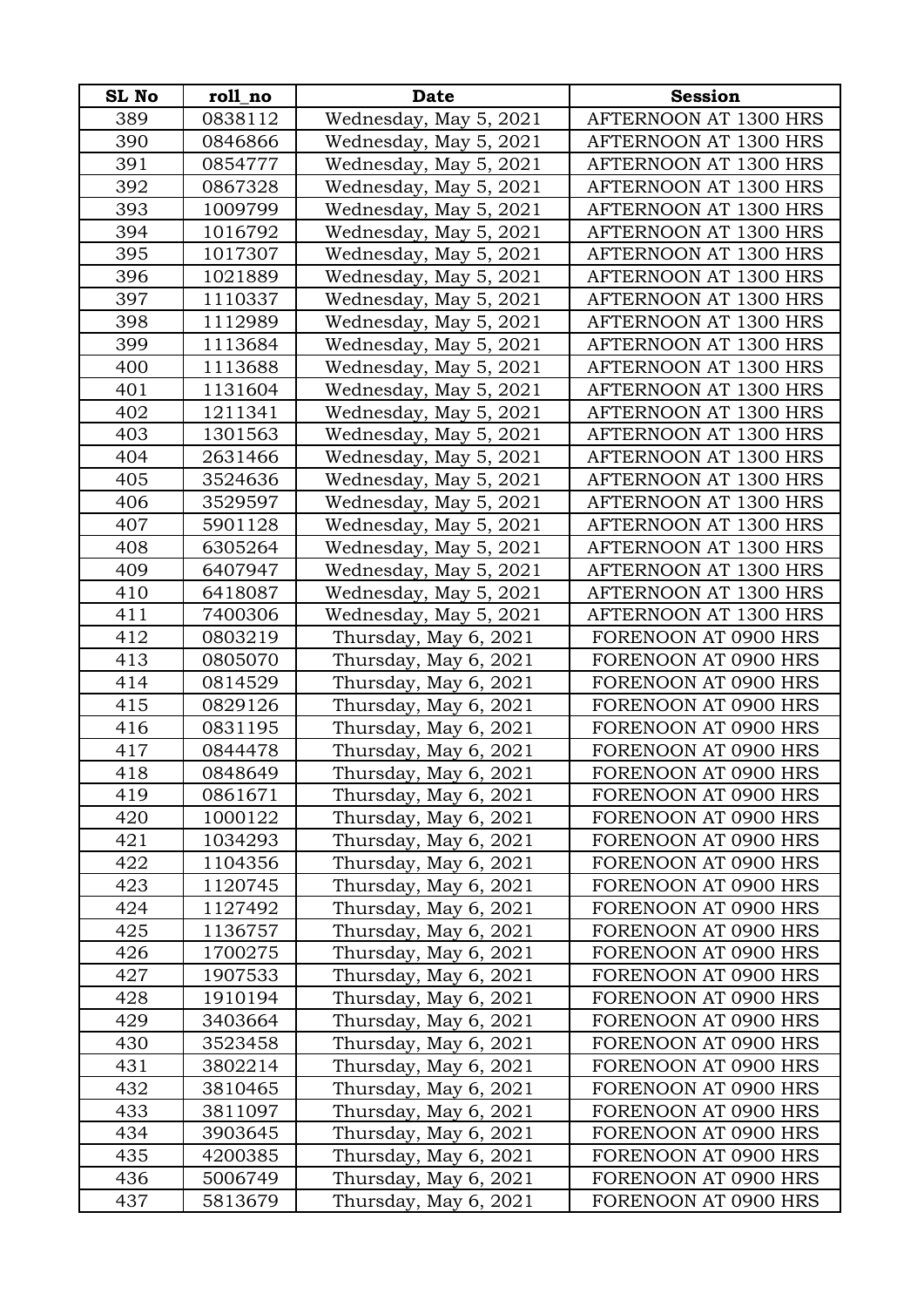| <b>SL No</b> | roll_no | <b>Date</b>           | <b>Session</b>        |
|--------------|---------|-----------------------|-----------------------|
| 438          | 6013552 | Thursday, May 6, 2021 | FORENOON AT 0900 HRS  |
| 439          | 6123692 | Thursday, May 6, 2021 | FORENOON AT 0900 HRS  |
| 440          | 6502701 | Thursday, May 6, 2021 | FORENOON AT 0900 HRS  |
| 441          | 6505674 | Thursday, May 6, 2021 | FORENOON AT 0900 HRS  |
| 442          | 0305306 | Thursday, May 6, 2021 | AFTERNOON AT 1300 HRS |
| 443          | 0311231 | Thursday, May 6, 2021 | AFTERNOON AT 1300 HRS |
| 444          | 0314525 | Thursday, May 6, 2021 | AFTERNOON AT 1300 HRS |
| 445          | 0332147 | Thursday, May 6, 2021 | AFTERNOON AT 1300 HRS |
| 446          | 0509213 | Thursday, May 6, 2021 | AFTERNOON AT 1300 HRS |
| 447          | 0814169 | Thursday, May 6, 2021 | AFTERNOON AT 1300 HRS |
| 448          | 0828578 | Thursday, May 6, 2021 | AFTERNOON AT 1300 HRS |
| 449          | 0848826 | Thursday, May 6, 2021 | AFTERNOON AT 1300 HRS |
| 450          | 0869906 | Thursday, May 6, 2021 | AFTERNOON AT 1300 HRS |
| 451          | 1044927 | Thursday, May 6, 2021 | AFTERNOON AT 1300 HRS |
| 452          | 1313274 | Thursday, May 6, 2021 | AFTERNOON AT 1300 HRS |
| 453          | 1910394 | Thursday, May 6, 2021 | AFTERNOON AT 1300 HRS |
| 454          | 2202271 | Thursday, May 6, 2021 | AFTERNOON AT 1300 HRS |
| 455          | 2202305 | Thursday, May 6, 2021 | AFTERNOON AT 1300 HRS |
| 456          | 2619818 | Thursday, May 6, 2021 | AFTERNOON AT 1300 HRS |
| 457          | 3520118 | Thursday, May 6, 2021 | AFTERNOON AT 1300 HRS |
| 458          | 3526743 | Thursday, May 6, 2021 | AFTERNOON AT 1300 HRS |
| 459          | 3530528 | Thursday, May 6, 2021 | AFTERNOON AT 1300 HRS |
| 460          | 3909965 | Thursday, May 6, 2021 | AFTERNOON AT 1300 HRS |
| 461          | 5103079 | Thursday, May 6, 2021 | AFTERNOON AT 1300 HRS |
| 462          | 5203827 | Thursday, May 6, 2021 | AFTERNOON AT 1300 HRS |
| 463          | 5300330 | Thursday, May 6, 2021 | AFTERNOON AT 1300 HRS |
| 464          | 5904878 | Thursday, May 6, 2021 | AFTERNOON AT 1300 HRS |
| 465          | 5914878 | Thursday, May 6, 2021 | AFTERNOON AT 1300 HRS |
| 466          | 6209505 | Thursday, May 6, 2021 | AFTERNOON AT 1300 HRS |
| 467          | 6303370 | Thursday, May 6, 2021 | AFTERNOON AT 1300 HRS |
| 468          | 6307947 | Thursday, May 6, 2021 | AFTERNOON AT 1300 HRS |
| 469          | 6309227 | Thursday, May 6, 2021 | AFTERNOON AT 1300 HRS |
| 470          | 7302794 | Thursday, May 6, 2021 | AFTERNOON AT 1300 HRS |
| 471          | 7914074 | Thursday, May 6, 2021 | AFTERNOON AT 1300 HRS |
| 472          | 0510492 | Friday, May 7, 2021   | FORENOON AT 0900 HRS  |
| 473          | 0600832 | Friday, May 7, 2021   | FORENOON AT 0900 HRS  |
| 474          | 0610857 | Friday, May 7, 2021   | FORENOON AT 0900 HRS  |
| 475          | 0612448 | Friday, May 7, 2021   | FORENOON AT 0900 HRS  |
| 476          | 0624780 | Friday, May 7, 2021   | FORENOON AT 0900 HRS  |
| 477          | 0806660 | Friday, May 7, 2021   | FORENOON AT 0900 HRS  |
| 478          | 0824329 | Friday, May 7, 2021   | FORENOON AT 0900 HRS  |
| 479          | 0826870 | Friday, May 7, 2021   | FORENOON AT 0900 HRS  |
| 480          | 0831035 | Friday, May 7, 2021   | FORENOON AT 0900 HRS  |
| 481          | 0843077 | Friday, May 7, 2021   | FORENOON AT 0900 HRS  |
| 482          | 0901552 | Friday, May 7, 2021   | FORENOON AT 0900 HRS  |
| 483          | 1037316 | Friday, May 7, 2021   | FORENOON AT 0900 HRS  |
| 484          | 1103654 | Friday, May 7, 2021   | FORENOON AT 0900 HRS  |
| 485          | 1103704 | Friday, May 7, 2021   | FORENOON AT 0900 HRS  |
| 486          | 1108627 | Friday, May 7, 2021   | FORENOON AT 0900 HRS  |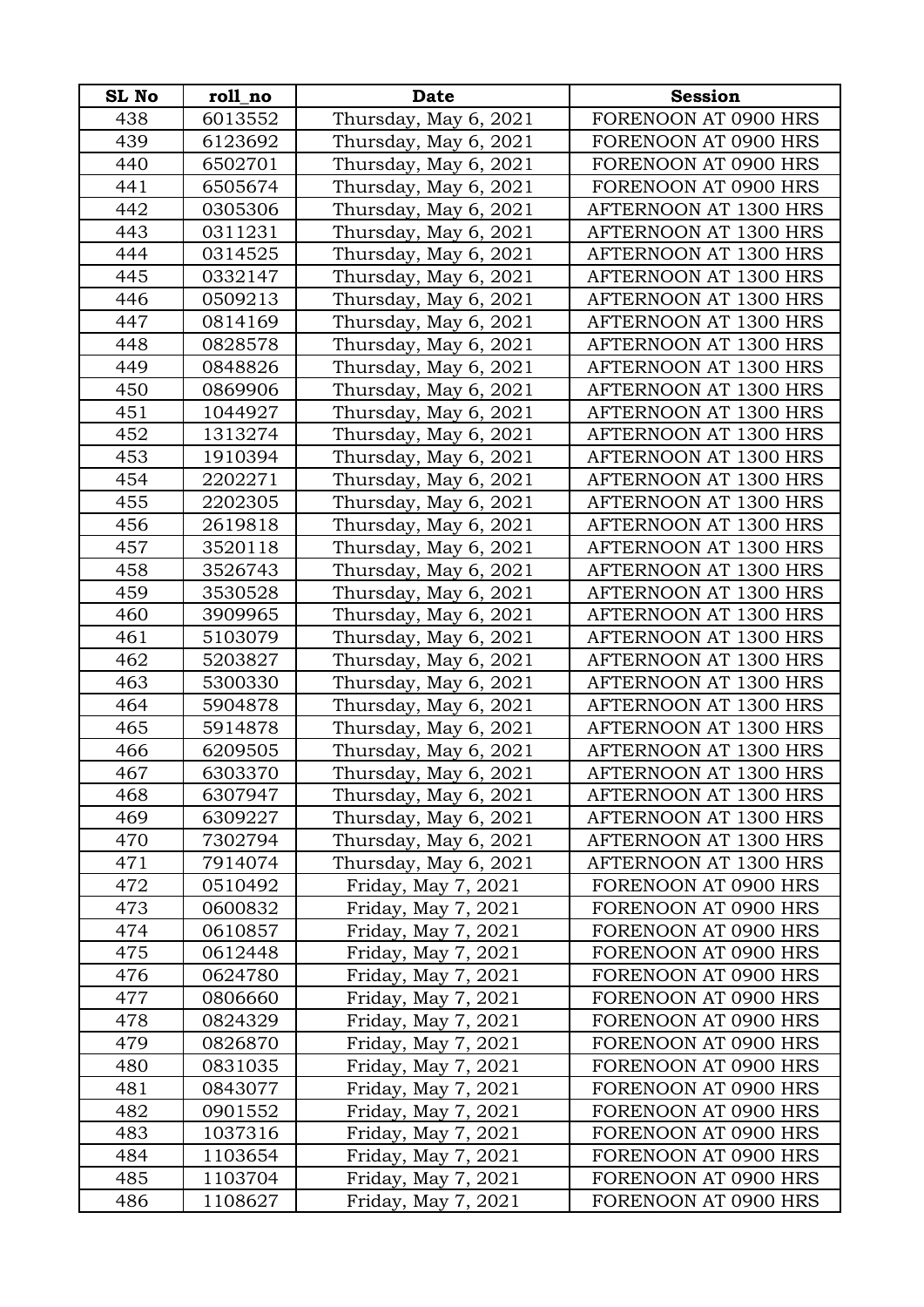| <b>SL No</b> | roll no | <b>Date</b>          | <b>Session</b>                                 |
|--------------|---------|----------------------|------------------------------------------------|
| 487          | 1135936 | Friday, May 7, 2021  | FORENOON AT 0900 HRS                           |
| 488          | 1211189 | Friday, May 7, 2021  | FORENOON AT 0900 HRS                           |
| 489          | 1305599 | Friday, May 7, 2021  | FORENOON AT 0900 HRS                           |
| 490          | 1420554 | Friday, May 7, 2021  | FORENOON AT 0900 HRS                           |
| 491          | 1515492 | Friday, May 7, 2021  | FORENOON AT 0900 HRS                           |
| 492          | 2617046 | Friday, May 7, 2021  | FORENOON AT 0900 HRS                           |
| 493          | 3508270 | Friday, May 7, 2021  | FORENOON AT 0900 HRS                           |
| 494          | 3521153 | Friday, May 7, 2021  | FORENOON AT 0900 HRS                           |
| 495          | 4001390 | Friday, May 7, 2021  | FORENOON AT 0900 HRS                           |
| 496          | 4120103 | Friday, May 7, 2021  | FORENOON AT 0900 HRS                           |
| 497          | 5601362 | Friday, May 7, 2021  | FORENOON AT 0900 HRS                           |
| 498          | 5918225 | Friday, May 7, 2021  | FORENOON AT 0900 HRS                           |
| 499          | 6303777 | Friday, May 7, 2021  | FORENOON AT 0900 HRS                           |
| 500          | 6627475 | Friday, May 7, 2021  | FORENOON AT 0900 HRS                           |
| 501          | 6905248 | Friday, May 7, 2021  | FORENOON AT 0900 HRS                           |
| 502          | 0104931 | Friday, May 7, 2021  | AFTERNOON AT 1300 HRS                          |
| 503          | 0106208 | Friday, May 7, 2021  | AFTERNOON AT 1300 HRS                          |
| 504          | 0206973 | Friday, May 7, 2021  | AFTERNOON AT 1300 HRS                          |
| 505          | 0505865 | Friday, May 7, 2021  | AFTERNOON AT 1300 HRS                          |
| 506          | 0807786 | Friday, May 7, 2021  | AFTERNOON AT 1300 HRS                          |
| 507          | 0811059 | Friday, May 7, 2021  | AFTERNOON AT 1300 HRS                          |
| 508          | 0820535 | Friday, May 7, 2021  | AFTERNOON AT 1300 HRS                          |
| 509          | 0828582 | Friday, May 7, 2021  | AFTERNOON AT 1300 HRS                          |
| 510          | 0831068 | Friday, May 7, 2021  | AFTERNOON AT 1300 HRS                          |
| 511          | 0831598 | Friday, May 7, 2021  | AFTERNOON AT 1300 HRS                          |
| 512          | 0862222 | Friday, May 7, 2021  | AFTERNOON AT 1300 HRS                          |
| 513          | 0865714 | Friday, May 7, 2021  | AFTERNOON AT 1300 HRS                          |
| 514          | 0870808 | Friday, May 7, 2021  | AFTERNOON AT 1300 HRS                          |
| 515          | 1008311 | Friday, May 7, 2021  | AFTERNOON AT 1300 HRS                          |
| 516          | 1100336 | Friday, May 7, 2021  | AFTERNOON AT 1300 HRS                          |
| 517          | 1113509 | Friday, May 7, 2021  | AFTERNOON AT 1300 HRS                          |
| 518          | 1218445 | Friday, May 7, 2021  | AFTERNOON AT 1300 HRS                          |
| 519          | 1304075 | Friday, May 7, 2021  | AFTERNOON AT 1300 HRS                          |
| 520          | 1308441 | Friday, May 7, 2021  | <b>AFTERNOON AT 1300 HRS</b>                   |
| 521          | 1402365 | Friday, May 7, 2021  | AFTERNOON AT 1300 HRS                          |
| 522          | 1802094 | Friday, May 7, 2021  | AFTERNOON AT 1300 HRS                          |
| 523          | 2603912 | Friday, May 7, 2021  | <b>AFTERNOON AT 1300 HRS</b>                   |
| 524          | 3809863 | Friday, May 7, 2021  | AFTERNOON AT 1300 HRS                          |
| 525          | 5001885 | Friday, May 7, 2021  | AFTERNOON AT 1300 HRS                          |
| 526          | 5109031 | Friday, May 7, 2021  | AFTERNOON AT 1300 HRS                          |
| 527          | 5910005 | Friday, May 7, 2021  | AFTERNOON AT 1300 HRS                          |
| 528          | 6112338 | Friday, May 7, 2021  | AFTERNOON AT 1300 HRS<br>AFTERNOON AT 1300 HRS |
| 529          | 6411169 | Friday, May 7, 2021  |                                                |
| 530          | 7000668 | Friday, May 7, 2021  | AFTERNOON AT 1300 HRS                          |
| 531          | 7003405 | Friday, May 7, 2021  | AFTERNOON AT 1300 HRS                          |
| 532<br>533   | 0302228 | Monday, May 10, 2021 | FORENOON AT 0900 HRS                           |
|              | 0335619 | Monday, May 10, 2021 | FORENOON AT 0900 HRS                           |
| 534          | 0705038 | Monday, May 10, 2021 | FORENOON AT 0900 HRS                           |
| 535          | 0815407 | Monday, May 10, 2021 | FORENOON AT 0900 HRS                           |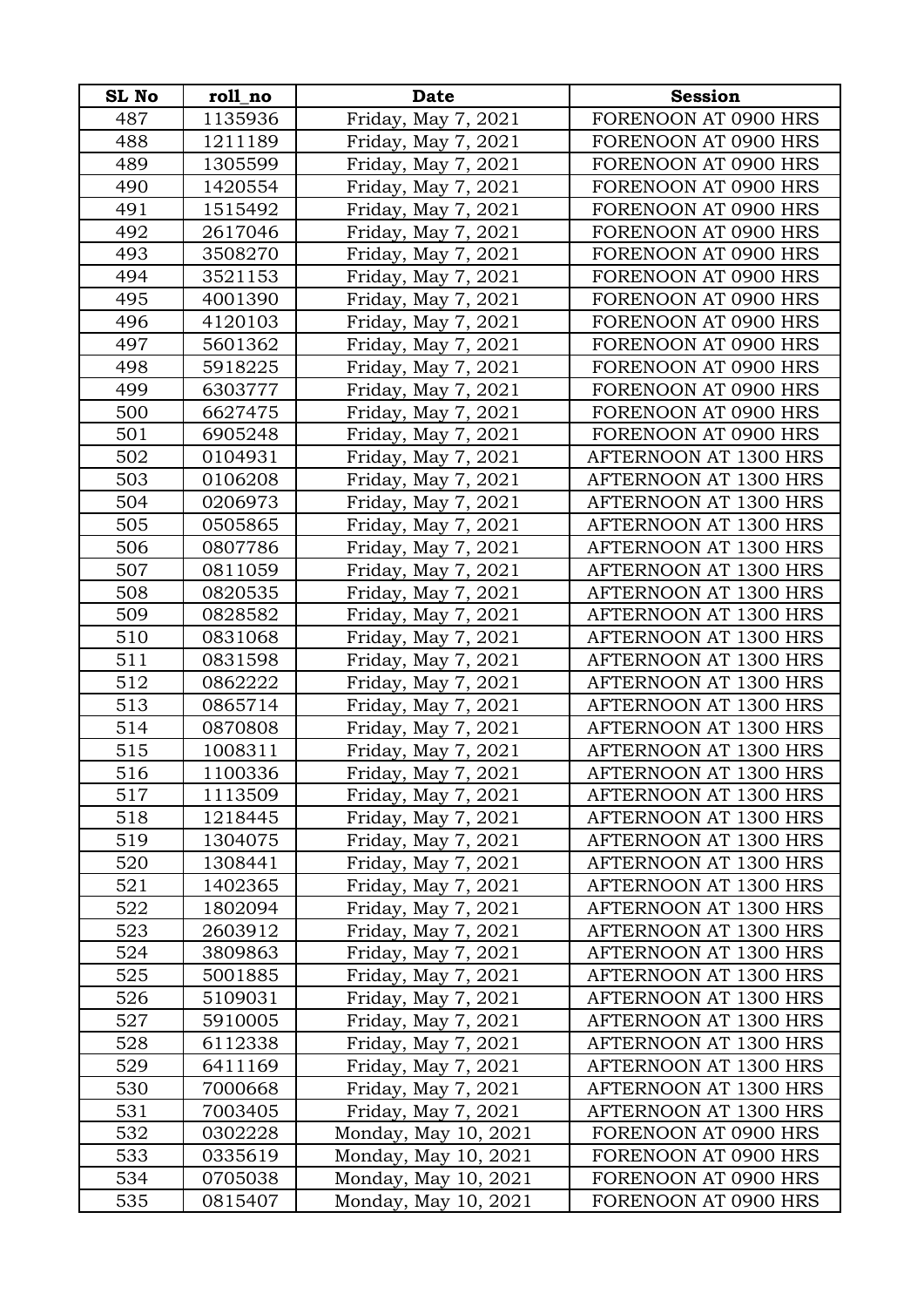| <b>SL No</b> | roll_no | <b>Date</b>           | <b>Session</b>        |
|--------------|---------|-----------------------|-----------------------|
| 536          | 0823638 | Monday, May 10, 2021  | FORENOON AT 0900 HRS  |
| 537          | 0845952 | Monday, May 10, 2021  | FORENOON AT 0900 HRS  |
| 538          | 0854939 | Monday, May 10, 2021  | FORENOON AT 0900 HRS  |
| 539          | 0859046 | Monday, May 10, 2021  | FORENOON AT 0900 HRS  |
| 540          | 1004105 | Monday, May 10, 2021  | FORENOON AT 0900 HRS  |
| 541          | 1207320 | Monday, May 10, 2021  | FORENOON AT 0900 HRS  |
| 542          | 3508754 | Monday, May 10, 2021  | FORENOON AT 0900 HRS  |
| 543          | 3808062 | Monday, May 10, 2021  | FORENOON AT 0900 HRS  |
| 544          | 4116164 | Monday, May 10, 2021  | FORENOON AT 0900 HRS  |
| 545          | 4911682 | Monday, May 10, 2021  | FORENOON AT 0900 HRS  |
| 546          | 5910654 | Monday, May 10, 2021  | FORENOON AT 0900 HRS  |
| 547          | 6201328 | Monday, May 10, 2021  | FORENOON AT 0900 HRS  |
| 548          | 7003343 | Monday, May 10, 2021  | FORENOON AT 0900 HRS  |
| 549          | 7304200 | Monday, May 10, 2021  | FORENOON AT 0900 HRS  |
| 550          | 7700839 | Monday, May 10, 2021  | FORENOON AT 0900 HRS  |
| 551          | 8200567 | Monday, May 10, 2021  | FORENOON AT 0900 HRS  |
| 552          | 0100589 | Monday, May 10, 2021  | AFTERNOON AT 1300 HRS |
| 553          | 0103597 | Monday, May 10, 2021  | AFTERNOON AT 1300 HRS |
| 554          | 0309301 | Monday, May 10, 2021  | AFTERNOON AT 1300 HRS |
| 555          | 0510435 | Monday, May 10, 2021  | AFTERNOON AT 1300 HRS |
| 556          | 0819505 | Monday, May 10, 2021  | AFTERNOON AT 1300 HRS |
| 557          | 0820757 | Monday, May 10, 2021  | AFTERNOON AT 1300 HRS |
| 558          | 0832877 | Monday, May 10, 2021  | AFTERNOON AT 1300 HRS |
| 559          | 0833220 | Monday, May 10, 2021  | AFTERNOON AT 1300 HRS |
| 560          | 0833351 | Monday, May 10, 2021  | AFTERNOON AT 1300 HRS |
| 561          | 0844858 | Monday, May 10, 2021  | AFTERNOON AT 1300 HRS |
| 562          | 1040781 | Monday, May 10, 2021  | AFTERNOON AT 1300 HRS |
| 563          | 1211183 | Monday, May 10, 2021  | AFTERNOON AT 1300 HRS |
| 564          | 1311238 | Monday, May 10, 2021  | AFTERNOON AT 1300 HRS |
| 565          | 2002341 | Monday, May 10, 2021  | AFTERNOON AT 1300 HRS |
| 566          | 2207582 | Monday, May 10, 2021  | AFTERNOON AT 1300 HRS |
| 567          | 4100677 | Monday, May 10, 2021  | AFTERNOON AT 1300 HRS |
| 568          | 4200577 | Monday, May 10, 2021  | AFTERNOON AT 1300 HRS |
| 569          | 4400457 | Monday, May 10, 2021  | AFTERNOON AT 1300 HRS |
| 570          | 4401194 | Monday, May 10, 2021  | AFTERNOON AT 1300 HRS |
| 571          | 5812279 | Monday, May 10, 2021  | AFTERNOON AT 1300 HRS |
| 572          | 5813815 | Monday, May 10, 2021  | AFTERNOON AT 1300 HRS |
| 573          | 5813899 | Monday, May 10, 2021  | AFTERNOON AT 1300 HRS |
| 574          | 5912611 | Monday, May 10, 2021  | AFTERNOON AT 1300 HRS |
| 575          | 7301533 | Monday, May 10, 2021  | AFTERNOON AT 1300 HRS |
| 576          | 0419255 | Tuesday, May 11, 2021 | FORENOON AT 0900 HRS  |
| 577          | 0509131 | Tuesday, May 11, 2021 | FORENOON AT 0900 HRS  |
| 578          | 0801456 | Tuesday, May 11, 2021 | FORENOON AT 0900 HRS  |
| 579          | 0824782 | Tuesday, May 11, 2021 | FORENOON AT 0900 HRS  |
| 580          | 0837970 | Tuesday, May 11, 2021 | FORENOON AT 0900 HRS  |
| 581          | 0845526 | Tuesday, May 11, 2021 | FORENOON AT 0900 HRS  |
| 582          | 0845969 | Tuesday, May 11, 2021 | FORENOON AT 0900 HRS  |
| 583          | 0861921 | Tuesday, May 11, 2021 | FORENOON AT 0900 HRS  |
| 584          | 1017644 | Tuesday, May 11, 2021 | FORENOON AT 0900 HRS  |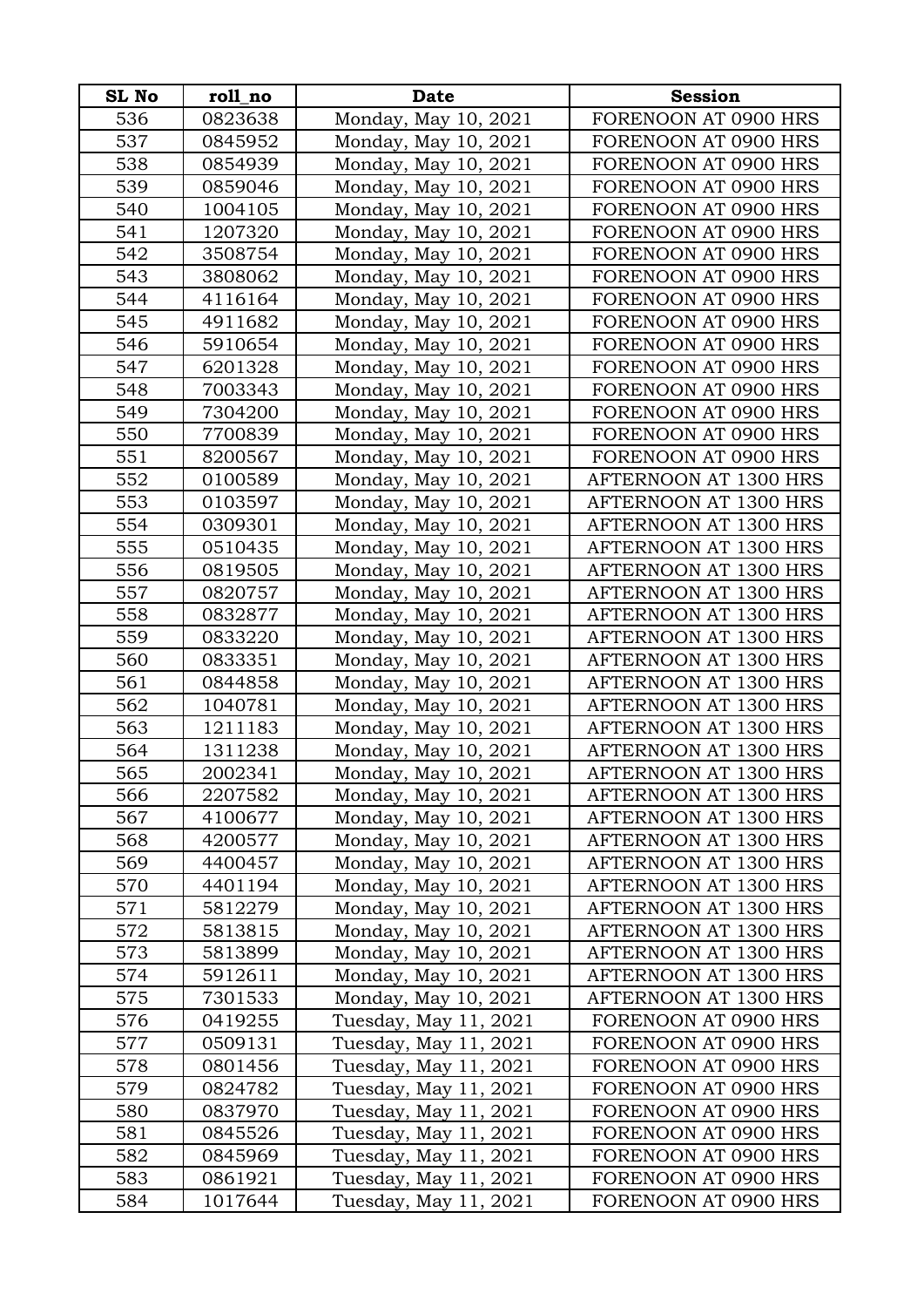| <b>SL No</b> | roll_no | <b>Date</b>             | <b>Session</b>               |
|--------------|---------|-------------------------|------------------------------|
| 585          | 1144708 | Tuesday, May 11, 2021   | FORENOON AT 0900 HRS         |
| 586          | 1202726 | Tuesday, May 11, 2021   | FORENOON AT 0900 HRS         |
| 587          | 1313134 | Tuesday, May 11, 2021   | FORENOON AT 0900 HRS         |
| 588          | 1417462 | Tuesday, May 11, 2021   | FORENOON AT 0900 HRS         |
| 589          | 2108090 | Tuesday, May 11, 2021   | FORENOON AT 0900 HRS         |
| 590          | 2642153 | Tuesday, May 11, 2021   | FORENOON AT 0900 HRS         |
| 591          | 3533770 | Tuesday, May 11, 2021   | FORENOON AT 0900 HRS         |
| 592          | 4104392 | Tuesday, May 11, 2021   | FORENOON AT 0900 HRS         |
| 593          | 4126878 | Tuesday, May 11, 2021   | FORENOON AT 0900 HRS         |
| 594          | 5806803 | Tuesday, May 11, 2021   | FORENOON AT 0900 HRS         |
| 595          | 6304451 | Tuesday, May 11, 2021   | FORENOON AT 0900 HRS         |
| 596          | 6314831 | Tuesday, May 11, 2021   | FORENOON AT 0900 HRS         |
| 597          | 6602383 | Tuesday, May 11, 2021   | FORENOON AT 0900 HRS         |
| 598          | 6701206 | Tuesday, May 11, 2021   | FORENOON AT 0900 HRS         |
| 599          | 7602306 | Tuesday, May 11, 2021   | FORENOON AT 0900 HRS         |
| 600          | 0102956 | Tuesday, May 11, 2021   | AFTERNOON AT 1300 HRS        |
| 601          | 0415490 | Tuesday, May 11, 2021   | AFTERNOON AT 1300 HRS        |
| 602          | 0503713 | Tuesday, May 11, 2021   | <b>AFTERNOON AT 1300 HRS</b> |
| 603          | 0603976 | Tuesday, May 11, 2021   | AFTERNOON AT 1300 HRS        |
| 604          | 0805201 | Tuesday, May 11, 2021   | AFTERNOON AT 1300 HRS        |
| 605          | 0807580 | Tuesday, May 11, 2021   | AFTERNOON AT 1300 HRS        |
| 606          | 0833022 | Tuesday, May 11, 2021   | AFTERNOON AT 1300 HRS        |
| 607          | 0836552 | Tuesday, May 11, 2021   | AFTERNOON AT 1300 HRS        |
| 608          | 0870845 | Tuesday, May 11, 2021   | AFTERNOON AT 1300 HRS        |
| 609          | 1010561 | Tuesday, May 11, 2021   | AFTERNOON AT 1300 HRS        |
| 610          | 1119868 | Tuesday, May 11, 2021   | AFTERNOON AT 1300 HRS        |
| 611          | 1121845 | Tuesday, May 11, 2021   | AFTERNOON AT 1300 HRS        |
| 612          | 1204696 | Tuesday, May 11, 2021   | AFTERNOON AT 1300 HRS        |
| 613          | 1304449 | Tuesday, May 11, 2021   | AFTERNOON AT 1300 HRS        |
| 614          | 1313475 | Tuesday, May 11, 2021   | AFTERNOON AT 1300 HRS        |
| 615          | 1316499 | Tuesday, May 11, 2021   | AFTERNOON AT 1300 HRS        |
| 616          | 1407206 | Tuesday, May 11, 2021   | AFTERNOON AT 1300 HRS        |
| 617          | 1522676 | Tuesday, May 11, 2021   | AFTERNOON AT 1300 HRS        |
| 618          | 1540677 | Tuesday, May 11, 2021   | AFTERNOON AT 1300 HRS        |
| 619          | 2603162 | Tuesday, May 11, 2021   | AFTERNOON AT 1300 HRS        |
| 620          | 3800198 | Tuesday, May 11, 2021   | AFTERNOON AT 1300 HRS        |
| 621          | 5107651 | Tuesday, May 11, 2021   | AFTERNOON AT 1300 HRS        |
| 622          | 5108526 | Tuesday, May 11, 2021   | AFTERNOON AT 1300 HRS        |
| 623          | 7501710 | Tuesday, May 11, 2021   | <b>AFTERNOON AT 1300 HRS</b> |
| 624          | 0105483 | Wednesday, May 12, 2021 | FORENOON AT 0900 HRS         |
| 625          | 0315117 | Wednesday, May 12, 2021 | FORENOON AT 0900 HRS         |
| 626          | 0805472 | Wednesday, May 12, 2021 | FORENOON AT 0900 HRS         |
| 627          | 0813045 | Wednesday, May 12, 2021 | FORENOON AT 0900 HRS         |
| 628          | 0819404 | Wednesday, May 12, 2021 | FORENOON AT 0900 HRS         |
| 629          | 0820459 | Wednesday, May 12, 2021 | FORENOON AT 0900 HRS         |
| 630          | 0840414 | Wednesday, May 12, 2021 | FORENOON AT 0900 HRS         |
| 631          | 0850474 | Wednesday, May 12, 2021 | FORENOON AT 0900 HRS         |
| 632          | 0851400 | Wednesday, May 12, 2021 | FORENOON AT 0900 HRS         |
| 633          | 1103275 | Wednesday, May 12, 2021 | FORENOON AT 0900 HRS         |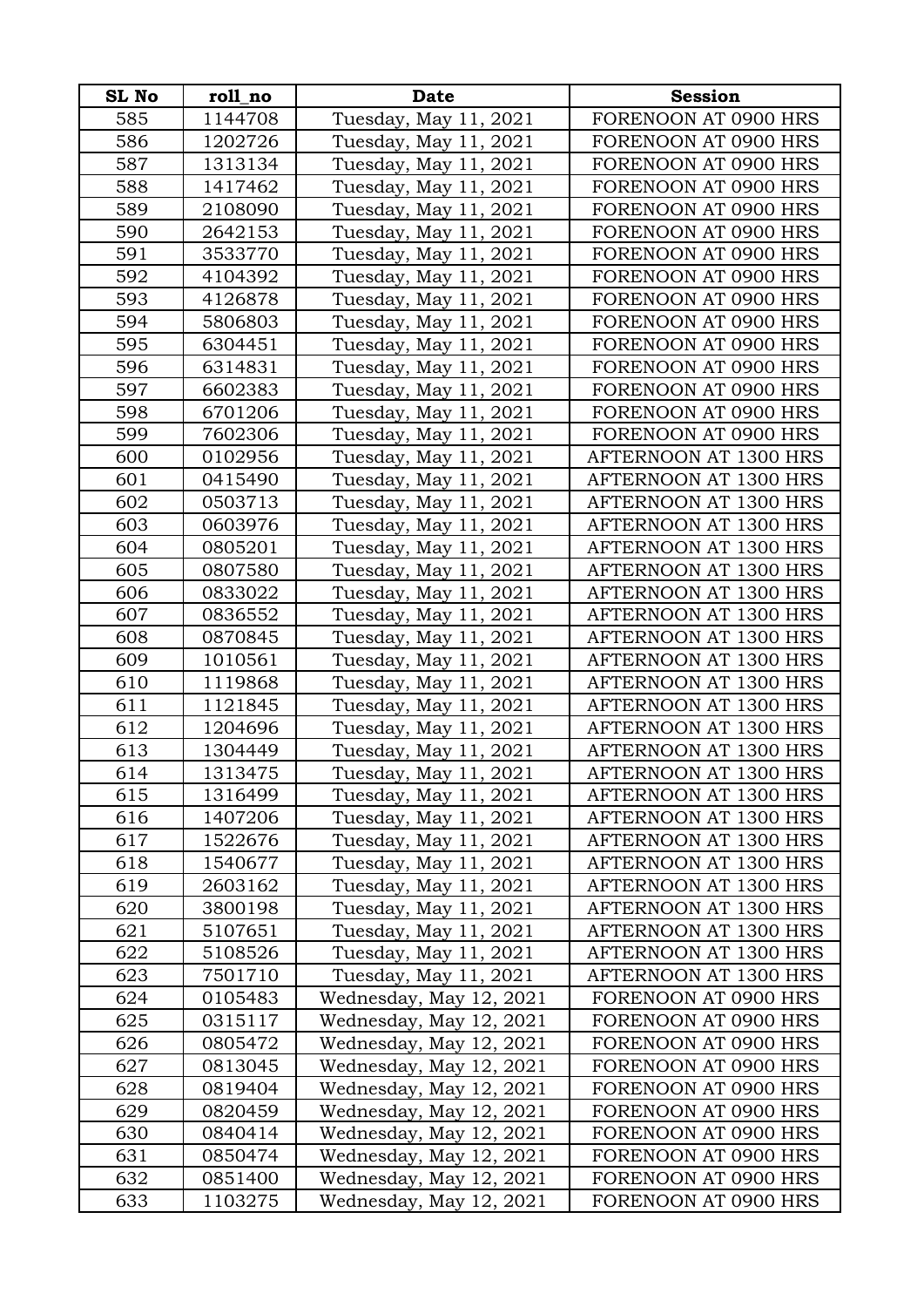| <b>SL No</b> | roll_no | <b>Date</b>             | <b>Session</b>               |
|--------------|---------|-------------------------|------------------------------|
| 634          | 1107247 | Wednesday, May 12, 2021 | FORENOON AT 0900 HRS         |
| 635          | 1110227 | Wednesday, May 12, 2021 | FORENOON AT 0900 HRS         |
| 636          | 1121690 | Wednesday, May 12, 2021 | FORENOON AT 0900 HRS         |
| 637          | 1138999 | Wednesday, May 12, 2021 | FORENOON AT 0900 HRS         |
| 638          | 1142228 | Wednesday, May 12, 2021 | FORENOON AT 0900 HRS         |
| 639          | 1309472 | Wednesday, May 12, 2021 | FORENOON AT 0900 HRS         |
| 640          | 1417358 | Wednesday, May 12, 2021 | FORENOON AT 0900 HRS         |
| 641          | 2404721 | Wednesday, May 12, 2021 | FORENOON AT 0900 HRS         |
| 642          | 4002536 | Wednesday, May 12, 2021 | FORENOON AT 0900 HRS         |
| 643          | 5400358 | Wednesday, May 12, 2021 | FORENOON AT 0900 HRS         |
| 644          | 5920206 | Wednesday, May 12, 2021 | FORENOON AT 0900 HRS         |
| 645          | 6809607 | Wednesday, May 12, 2021 | FORENOON AT 0900 HRS         |
| 646          | 7005375 | Wednesday, May 12, 2021 | FORENOON AT 0900 HRS         |
| 647          | 7303097 | Wednesday, May 12, 2021 | FORENOON AT 0900 HRS         |
| 648          | 0104408 | Wednesday, May 12, 2021 | AFTERNOON AT 1300 HRS        |
| 649          | 0802075 | Wednesday, May 12, 2021 | AFTERNOON AT 1300 HRS        |
| 650          | 0833145 | Wednesday, May 12, 2021 | AFTERNOON AT 1300 HRS        |
| 651          | 0837478 | Wednesday, May 12, 2021 | <b>AFTERNOON AT 1300 HRS</b> |
| 652          | 0841098 | Wednesday, May 12, 2021 | AFTERNOON AT 1300 HRS        |
| 653          | 0859735 | Wednesday, May 12, 2021 | AFTERNOON AT 1300 HRS        |
| 654          | 1104622 | Wednesday, May 12, 2021 | AFTERNOON AT 1300 HRS        |
| 655          | 1132553 | Wednesday, May 12, 2021 | AFTERNOON AT 1300 HRS        |
| 656          | 1135184 | Wednesday, May 12, 2021 | AFTERNOON AT 1300 HRS        |
| 657          | 1135922 | Wednesday, May 12, 2021 | AFTERNOON AT 1300 HRS        |
| 658          | 1206220 | Wednesday, May 12, 2021 | AFTERNOON AT 1300 HRS        |
| 659          | 1304305 | Wednesday, May 12, 2021 | AFTERNOON AT 1300 HRS        |
| 660          | 1313339 | Wednesday, May 12, 2021 | AFTERNOON AT 1300 HRS        |
| 661          | 1313822 | Wednesday, May 12, 2021 | AFTERNOON AT 1300 HRS        |
| 662          | 1421904 | Wednesday, May 12, 2021 | AFTERNOON AT 1300 HRS        |
| 663          | 1907372 | Wednesday, May 12, 2021 | AFTERNOON AT 1300 HRS        |
| 664          | 1909869 | Wednesday, May 12, 2021 | AFTERNOON AT 1300 HRS        |
| 665          | 2617279 | Wednesday, May 12, 2021 | AFTERNOON AT 1300 HRS        |
| 666          | 3531167 | Wednesday, May 12, 2021 | AFTERNOON AT 1300 HRS        |
| 667          | 4001984 | Wednesday, May 12, 2021 | <b>AFTERNOON AT 1300 HRS</b> |
| 668          | 4106691 | Wednesday, May 12, 2021 | AFTERNOON AT 1300 HRS        |
| 669          | 6310247 | Wednesday, May 12, 2021 | AFTERNOON AT 1300 HRS        |
| 670          | 6409002 | Wednesday, May 12, 2021 | AFTERNOON AT 1300 HRS        |
| 671          | 6607023 | Wednesday, May 12, 2021 | AFTERNOON AT 1300 HRS        |
| 672          | 0206350 | Thursday, May 13, 2021  | FORENOON AT 0900 HRS         |
| 673          | 0303506 | Thursday, May 13, 2021  | FORENOON AT 0900 HRS         |
| 674          | 0307398 | Thursday, May 13, 2021  | FORENOON AT 0900 HRS         |
| 675          | 0803989 | Thursday, May 13, 2021  | FORENOON AT 0900 HRS         |
| 676          | 0811573 | Thursday, May 13, 2021  | FORENOON AT 0900 HRS         |
| 677          | 0814965 | Thursday, May 13, 2021  | FORENOON AT 0900 HRS         |
| 678          | 0821957 | Thursday, May 13, 2021  | FORENOON AT 0900 HRS         |
| 679          | 0848326 | Thursday, May 13, 2021  | FORENOON AT 0900 HRS         |
| 680          | 0850264 | Thursday, May 13, 2021  | FORENOON AT 0900 HRS         |
| 681          | 1219804 | Thursday, May 13, 2021  | FORENOON AT 0900 HRS         |
| 682          | 1540668 | Thursday, May 13, 2021  | FORENOON AT 0900 HRS         |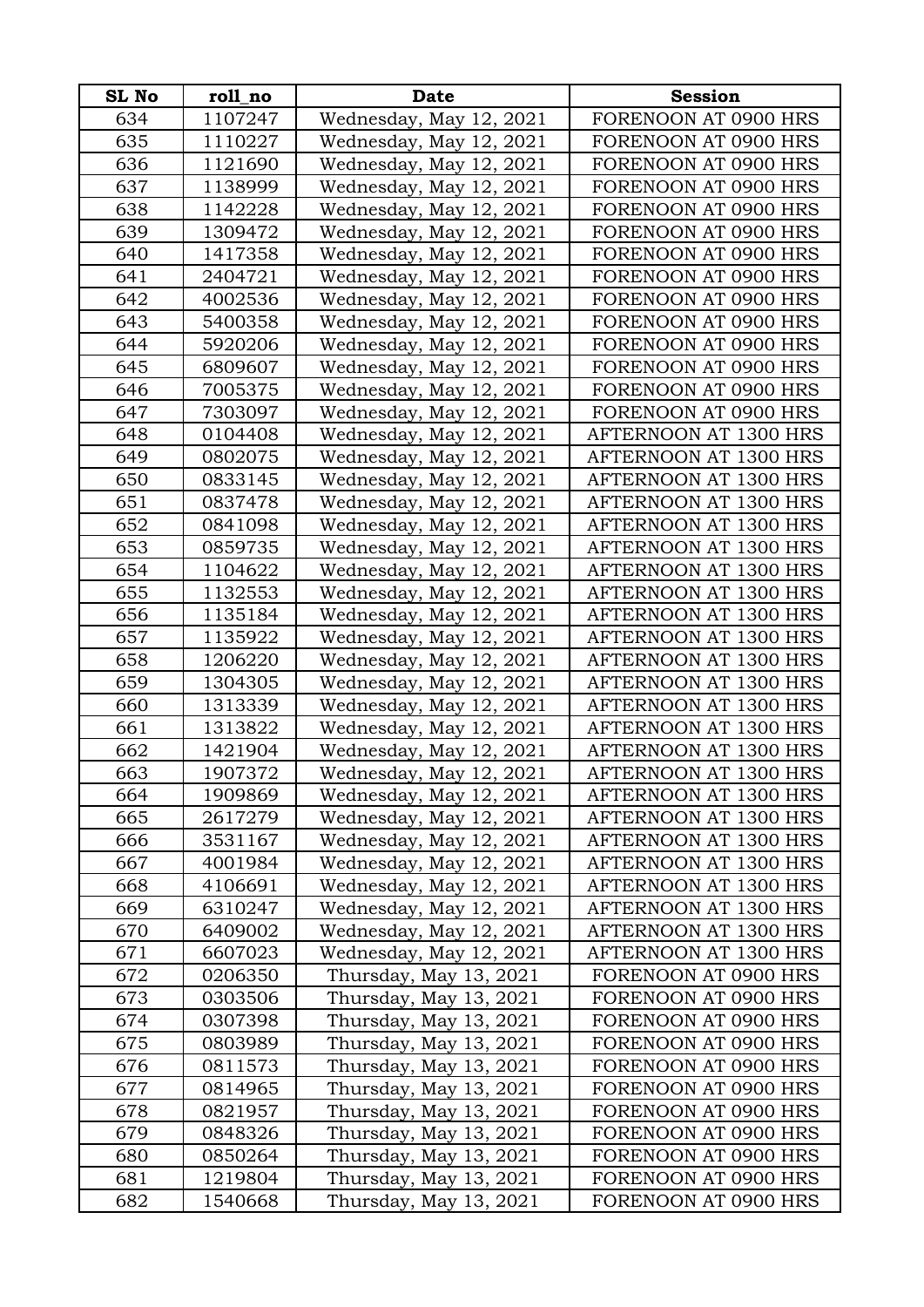| <b>SL No</b> | roll_no | <b>Date</b>            | <b>Session</b>        |
|--------------|---------|------------------------|-----------------------|
| 683          | 3402111 | Thursday, May 13, 2021 | FORENOON AT 0900 HRS  |
| 684          | 3514038 | Thursday, May 13, 2021 | FORENOON AT 0900 HRS  |
| 685          | 5607935 | Thursday, May 13, 2021 | FORENOON AT 0900 HRS  |
| 686          | 5809583 | Thursday, May 13, 2021 | FORENOON AT 0900 HRS  |
| 687          | 6300640 | Thursday, May 13, 2021 | FORENOON AT 0900 HRS  |
| 688          | 6304646 | Thursday, May 13, 2021 | FORENOON AT 0900 HRS  |
| 689          | 6315850 | Thursday, May 13, 2021 | FORENOON AT 0900 HRS  |
| 690          | 6400922 | Thursday, May 13, 2021 | FORENOON AT 0900 HRS  |
| 691          | 6501822 | Thursday, May 13, 2021 | FORENOON AT 0900 HRS  |
| 692          | 6504141 | Thursday, May 13, 2021 | FORENOON AT 0900 HRS  |
| 693          | 6504188 | Thursday, May 13, 2021 | FORENOON AT 0900 HRS  |
| 694          | 6504977 | Thursday, May 13, 2021 | FORENOON AT 0900 HRS  |
| 695          | 7802782 | Thursday, May 13, 2021 | FORENOON AT 0900 HRS  |
| 696          | 0330597 | Thursday, May 13, 2021 | AFTERNOON AT 1300 HRS |
| 697          | 0600206 | Thursday, May 13, 2021 | AFTERNOON AT 1300 HRS |
| 698          | 0800499 | Thursday, May 13, 2021 | AFTERNOON AT 1300 HRS |
| 699          | 0808702 | Thursday, May 13, 2021 | AFTERNOON AT 1300 HRS |
| 700          | 0823464 | Thursday, May 13, 2021 | AFTERNOON AT 1300 HRS |
| 701          | 0830131 | Thursday, May 13, 2021 | AFTERNOON AT 1300 HRS |
| 702          | 0836314 | Thursday, May 13, 2021 | AFTERNOON AT 1300 HRS |
| 703          | 0846597 | Thursday, May 13, 2021 | AFTERNOON AT 1300 HRS |
| 704          | 1024532 | Thursday, May 13, 2021 | AFTERNOON AT 1300 HRS |
| 705          | 1038871 | Thursday, May 13, 2021 | AFTERNOON AT 1300 HRS |
| 706          | 1107621 | Thursday, May 13, 2021 | AFTERNOON AT 1300 HRS |
| 707          | 1521473 | Thursday, May 13, 2021 | AFTERNOON AT 1300 HRS |
| 708          | 1902794 | Thursday, May 13, 2021 | AFTERNOON AT 1300 HRS |
| 709          | 2202811 | Thursday, May 13, 2021 | AFTERNOON AT 1300 HRS |
| 710          | 2401922 | Thursday, May 13, 2021 | AFTERNOON AT 1300 HRS |
| 711          | 2627999 | Thursday, May 13, 2021 | AFTERNOON AT 1300 HRS |
| 712          | 2640759 | Thursday, May 13, 2021 | AFTERNOON AT 1300 HRS |
| 713          | 5705017 | Thursday, May 13, 2021 | AFTERNOON AT 1300 HRS |
| 714          | 5914567 | Thursday, May 13, 2021 | AFTERNOON AT 1300 HRS |
| 715          | 6007402 | Thursday, May 13, 2021 | AFTERNOON AT 1300 HRS |
| 716          | 6304330 | Thursday, May 13, 2021 | AFTERNOON AT 1300 HRS |
| 717          | 6305704 | Thursday, May 13, 2021 | AFTERNOON AT 1300 HRS |
| 718          | 6619296 | Thursday, May 13, 2021 | AFTERNOON AT 1300 HRS |
| 719          | 6906339 | Thursday, May 13, 2021 | AFTERNOON AT 1300 HRS |
| 720          | 0122053 | Monday, May 17, 2021   | FORENOON AT 0900 HRS  |
| 721          | 0302572 | Monday, May 17, 2021   | FORENOON AT 0900 HRS  |
| 722          | 0303802 | Monday, May 17, 2021   | FORENOON AT 0900 HRS  |
| 723          | 0331249 | Monday, May 17, 2021   | FORENOON AT 0900 HRS  |
| 724          | 0811393 | Monday, May 17, 2021   | FORENOON AT 0900 HRS  |
| 725          | 0815568 | Monday, May 17, 2021   | FORENOON AT 0900 HRS  |
| 726          | 0854146 | Monday, May 17, 2021   | FORENOON AT 0900 HRS  |
| 727          | 0855098 | Monday, May 17, 2021   | FORENOON AT 0900 HRS  |
| 728          | 1128629 | Monday, May 17, 2021   | FORENOON AT 0900 HRS  |
| 729          | 1200576 | Monday, May 17, 2021   | FORENOON AT 0900 HRS  |
| 730          | 1906557 | Monday, May 17, 2021   | FORENOON AT 0900 HRS  |
| 731          | 2204094 | Monday, May 17, 2021   | FORENOON AT 0900 HRS  |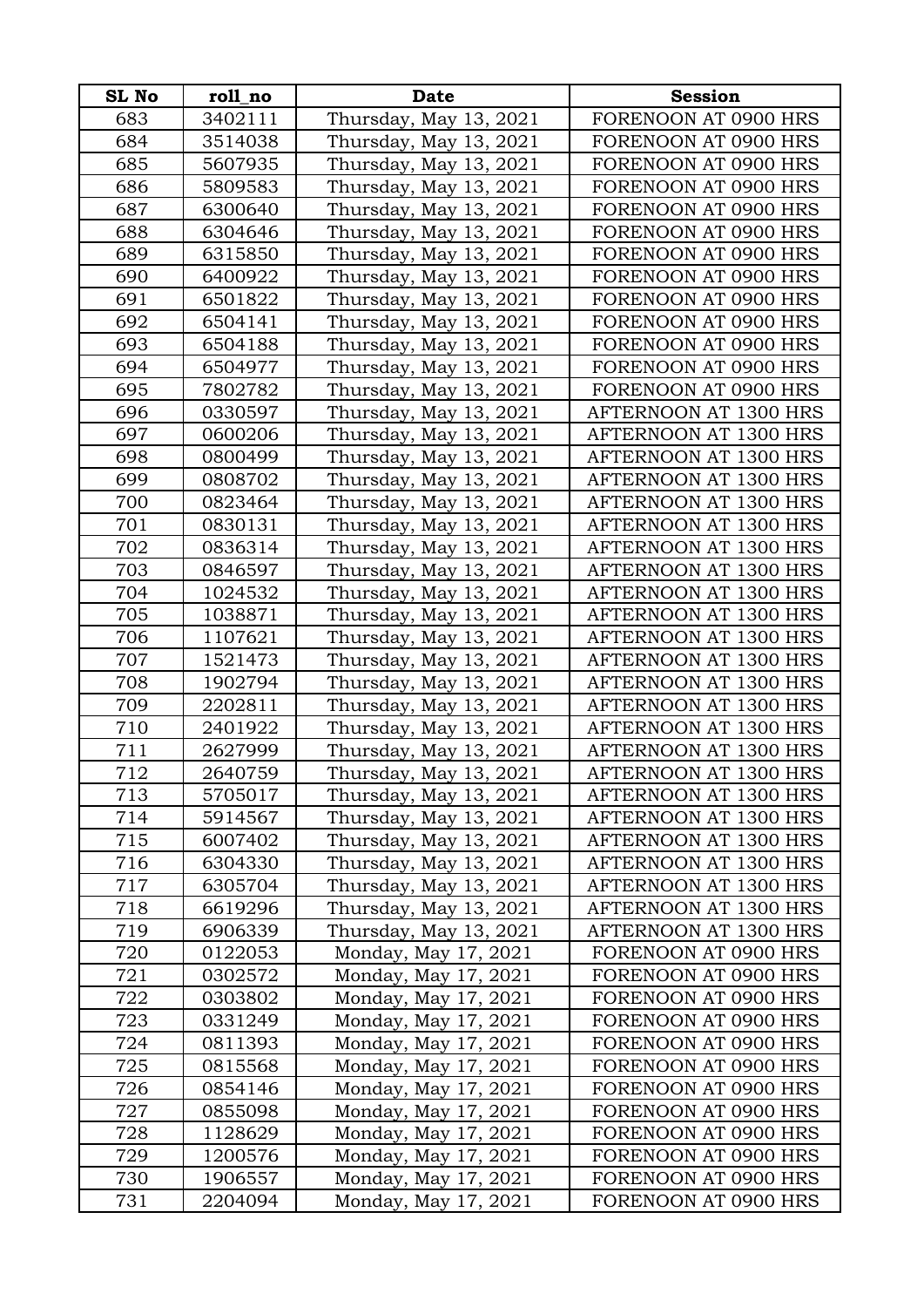| SL No   | roll_no | Date                  | <b>Session</b>        |
|---------|---------|-----------------------|-----------------------|
| 732     | 3807582 | Monday, May 17, 2021  | FORENOON AT 0900 HRS  |
| 733     | 5805379 | Monday, May 17, 2021  | FORENOON AT 0900 HRS  |
| 734     | 5913716 | Monday, May 17, 2021  | FORENOON AT 0900 HRS  |
| 735     | 6400719 | Monday, May 17, 2021  | FORENOON AT 0900 HRS  |
| 736     | 6600490 | Monday, May 17, 2021  | FORENOON AT 0900 HRS  |
| 737     | 6615610 | Monday, May 17, 2021  | FORENOON AT 0900 HRS  |
| 738     | 6700745 | Monday, May 17, 2021  | FORENOON AT 0900 HRS  |
| 739     | 7303325 | Monday, May 17, 2021  | FORENOON AT 0900 HRS  |
| 740     | 0335264 | Monday, May 17, 2021  | AFTERNOON AT 1300 HRS |
| 741     | 0415671 | Monday, May 17, 2021  | AFTERNOON AT 1300 HRS |
| 742     | 0802573 | Monday, May 17, 2021  | AFTERNOON AT 1300 HRS |
| 743     | 0835467 | Monday, May 17, 2021  | AFTERNOON AT 1300 HRS |
| 744     | 0847336 | Monday, May 17, 2021  | AFTERNOON AT 1300 HRS |
| 745     | 0853576 | Monday, May 17, 2021  | AFTERNOON AT 1300 HRS |
| 746     | 0854034 | Monday, May 17, 2021  | AFTERNOON AT 1300 HRS |
| 747     | 0866752 | Monday, May 17, 2021  | AFTERNOON AT 1300 HRS |
| 748     | 0869264 | Monday, May 17, 2021  | AFTERNOON AT 1300 HRS |
| 749     | 0869396 | Monday, May 17, 2021  | AFTERNOON AT 1300 HRS |
| 750     | 1012212 | Monday, May 17, 2021  | AFTERNOON AT 1300 HRS |
| 751     | 1203971 | Monday, May 17, 2021  | AFTERNOON AT 1300 HRS |
| 752     | 1901020 | Monday, May 17, 2021  | AFTERNOON AT 1300 HRS |
| 753     | 1907552 | Monday, May 17, 2021  | AFTERNOON AT 1300 HRS |
| 754     | 1909677 | Monday, May 17, 2021  | AFTERNOON AT 1300 HRS |
| 755     | 2603829 | Monday, May 17, 2021  | AFTERNOON AT 1300 HRS |
| 756     | 2608054 | Monday, May 17, 2021  | AFTERNOON AT 1300 HRS |
| 757     | 5803737 | Monday, May 17, 2021  | AFTERNOON AT 1300 HRS |
| 758     | 5809496 | Monday, May 17, 2021  | AFTERNOON AT 1300 HRS |
| 759     | 6300197 | Monday, May 17, 2021  | AFTERNOON AT 1300 HRS |
| 760     | 6303072 | Monday, May 17, 2021  | AFTERNOON AT 1300 HRS |
| 761     | 6501131 | Monday, May 17, 2021  | AFTERNOON AT 1300 HRS |
| 762     | 6625756 | Monday, May 17, 2021  | AFTERNOON AT 1300 HRS |
| 763     | 7603033 | Monday, May 17, 2021  | AFTERNOON AT 1300 HRS |
| 764     | 0411530 | Tuesday, May 18, 2021 | FORENOON AT 0900 HRS  |
| 765     | 0504392 | Tuesday, May 18, 2021 | FORENOON AT 0900 HRS  |
| 766     | 0825713 | Tuesday, May 18, 2021 | FORENOON AT 0900 HRS  |
| 767     | 0831813 | Tuesday, May 18, 2021 | FORENOON AT 0900 HRS  |
| 768     | 0842437 | Tuesday, May 18, 2021 | FORENOON AT 0900 HRS  |
| 769     | 0856881 | Tuesday, May 18, 2021 | FORENOON AT 0900 HRS  |
| 770     | 0858184 | Tuesday, May 18, 2021 | FORENOON AT 0900 HRS  |
| $771\,$ | 0866035 | Tuesday, May 18, 2021 | FORENOON AT 0900 HRS  |
| 772     | 1011243 | Tuesday, May 18, 2021 | FORENOON AT 0900 HRS  |
| 773     | 1038747 | Tuesday, May 18, 2021 | FORENOON AT 0900 HRS  |
| 774     | 1109991 | Tuesday, May 18, 2021 | FORENOON AT 0900 HRS  |
| 775     | 1113806 | Tuesday, May 18, 2021 | FORENOON AT 0900 HRS  |
| 776     | 1125542 | Tuesday, May 18, 2021 | FORENOON AT 0900 HRS  |
| 777     | 1142381 | Tuesday, May 18, 2021 | FORENOON AT 0900 HRS  |
| 778     | 1303453 | Tuesday, May 18, 2021 | FORENOON AT 0900 HRS  |
| 779     | 1304372 | Tuesday, May 18, 2021 | FORENOON AT 0900 HRS  |
| 780     | 1905867 | Tuesday, May 18, 2021 | FORENOON AT 0900 HRS  |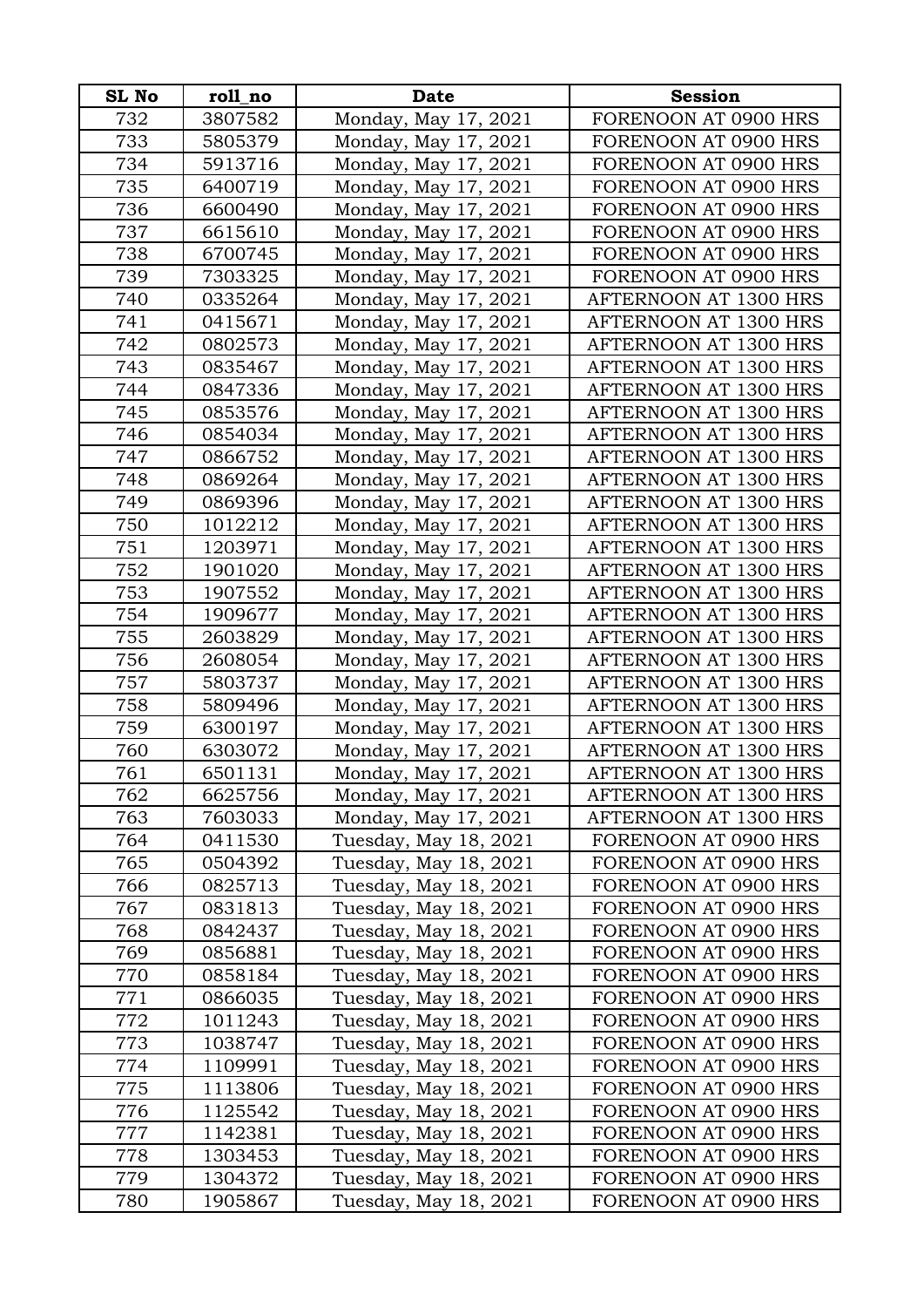| <b>SL No</b> | roll_no | <b>Date</b>             | <b>Session</b>        |
|--------------|---------|-------------------------|-----------------------|
| 781          | 2613852 | Tuesday, May 18, 2021   | FORENOON AT 0900 HRS  |
| 782          | 2628879 | Tuesday, May 18, 2021   | FORENOON AT 0900 HRS  |
| 783          | 2640729 | Tuesday, May 18, 2021   | FORENOON AT 0900 HRS  |
| 784          | 3523545 | Tuesday, May 18, 2021   | FORENOON AT 0900 HRS  |
| 785          | 4122638 | Tuesday, May 18, 2021   | FORENOON AT 0900 HRS  |
| 786          | 4123933 | Tuesday, May 18, 2021   | FORENOON AT 0900 HRS  |
| 787          | 4124585 | Tuesday, May 18, 2021   | FORENOON AT 0900 HRS  |
| 788          | 0301990 | Tuesday, May 18, 2021   | AFTERNOON AT 1300 HRS |
| 789          | 0621622 | Tuesday, May 18, 2021   | AFTERNOON AT 1300 HRS |
| 790          | 0808050 | Tuesday, May 18, 2021   | AFTERNOON AT 1300 HRS |
| 791          | 0862890 | Tuesday, May 18, 2021   | AFTERNOON AT 1300 HRS |
| 792          | 0865210 | Tuesday, May 18, 2021   | AFTERNOON AT 1300 HRS |
| 793          | 0866261 | Tuesday, May 18, 2021   | AFTERNOON AT 1300 HRS |
| 794          | 1035182 | Tuesday, May 18, 2021   | AFTERNOON AT 1300 HRS |
| 795          | 1205797 | Tuesday, May 18, 2021   | AFTERNOON AT 1300 HRS |
| 796          | 1410576 | Tuesday, May 18, 2021   | AFTERNOON AT 1300 HRS |
| 797          | 1413205 | Tuesday, May 18, 2021   | AFTERNOON AT 1300 HRS |
| 798          | 2400920 | Tuesday, May 18, 2021   | AFTERNOON AT 1300 HRS |
| 799          | 2600531 | Tuesday, May 18, 2021   | AFTERNOON AT 1300 HRS |
| 800          | 3523259 | Tuesday, May 18, 2021   | AFTERNOON AT 1300 HRS |
| 801          | 3802840 | Tuesday, May 18, 2021   | AFTERNOON AT 1300 HRS |
| 802          | 5203187 | Tuesday, May 18, 2021   | AFTERNOON AT 1300 HRS |
| 803          | 5416472 | Tuesday, May 18, 2021   | AFTERNOON AT 1300 HRS |
| 804          | 5605006 | Tuesday, May 18, 2021   | AFTERNOON AT 1300 HRS |
| 805          | 5702780 | Tuesday, May 18, 2021   | AFTERNOON AT 1300 HRS |
| 806          | 5905716 | Tuesday, May 18, 2021   | AFTERNOON AT 1300 HRS |
| 807          | 6001651 | Tuesday, May 18, 2021   | AFTERNOON AT 1300 HRS |
| 808          | 6415334 | Tuesday, May 18, 2021   | AFTERNOON AT 1300 HRS |
| 809          | 6621039 | Tuesday, May 18, 2021   | AFTERNOON AT 1300 HRS |
| 810          | 7000833 | Tuesday, May 18, 2021   | AFTERNOON AT 1300 HRS |
| 811          | 7303192 | Tuesday, May 18, 2021   | AFTERNOON AT 1300 HRS |
| 812          | 0208376 | Wednesday, May 19, 2021 | FORENOON AT 0900 HRS  |
| 813          | 0240188 | Wednesday, May 19, 2021 | FORENOON AT 0900 HRS  |
| 814          | 0302954 | Wednesday, May 19, 2021 | FORENOON AT 0900 HRS  |
| 815          | 0631763 | Wednesday, May 19, 2021 | FORENOON AT 0900 HRS  |
| 816          | 0824127 | Wednesday, May 19, 2021 | FORENOON AT 0900 HRS  |
| 817          | 0841602 | Wednesday, May 19, 2021 | FORENOON AT 0900 HRS  |
| 818          | 0850740 | Wednesday, May 19, 2021 | FORENOON AT 0900 HRS  |
| 819          | 0860644 | Wednesday, May 19, 2021 | FORENOON AT 0900 HRS  |
| 820          | 0861048 | Wednesday, May 19, 2021 | FORENOON AT 0900 HRS  |
| 821          | 0868529 | Wednesday, May 19, 2021 | FORENOON AT 0900 HRS  |
| 822          | 1114379 | Wednesday, May 19, 2021 | FORENOON AT 0900 HRS  |
| 823          | 1207849 | Wednesday, May 19, 2021 | FORENOON AT 0900 HRS  |
| 824          | 1307735 | Wednesday, May 19, 2021 | FORENOON AT 0900 HRS  |
| 825          | 1526768 | Wednesday, May 19, 2021 | FORENOON AT 0900 HRS  |
| 826          | 1905919 | Wednesday, May 19, 2021 | FORENOON AT 0900 HRS  |
| 827          | 2611724 | Wednesday, May 19, 2021 | FORENOON AT 0900 HRS  |
| 828          | 3800174 | Wednesday, May 19, 2021 | FORENOON AT 0900 HRS  |
| 829          | 4003687 | Wednesday, May 19, 2021 | FORENOON AT 0900 HRS  |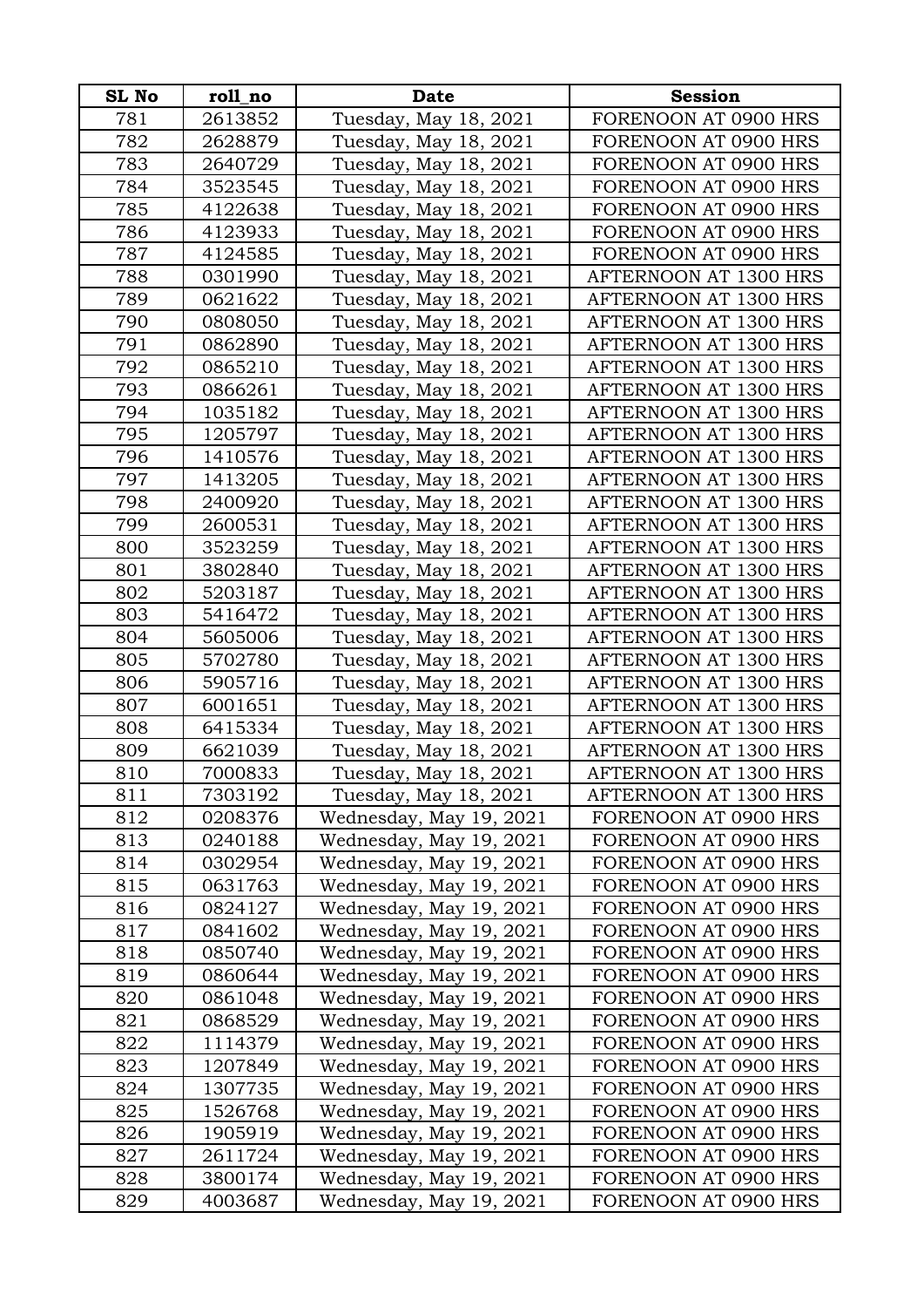| <b>SL No</b> | roll_no | <b>Date</b>             | <b>Session</b>        |
|--------------|---------|-------------------------|-----------------------|
| 830          | 4006394 | Wednesday, May 19, 2021 | FORENOON AT 0900 HRS  |
| 831          | 4110487 | Wednesday, May 19, 2021 | FORENOON AT 0900 HRS  |
| 832          | 4118833 | Wednesday, May 19, 2021 | FORENOON AT 0900 HRS  |
| 833          | 4903572 | Wednesday, May 19, 2021 | FORENOON AT 0900 HRS  |
| 834          | 5000686 | Wednesday, May 19, 2021 | FORENOON AT 0900 HRS  |
| 835          | 5605903 | Wednesday, May 19, 2021 | FORENOON AT 0900 HRS  |
| 836          | 0514416 | Wednesday, May 19, 2021 | AFTERNOON AT 1300 HRS |
| 837          | 0813684 | Wednesday, May 19, 2021 | AFTERNOON AT 1300 HRS |
| 838          | 0864976 | Wednesday, May 19, 2021 | AFTERNOON AT 1300 HRS |
| 839          | 0865929 | Wednesday, May 19, 2021 | AFTERNOON AT 1300 HRS |
| 840          | 1102055 | Wednesday, May 19, 2021 | AFTERNOON AT 1300 HRS |
| 841          | 1212238 | Wednesday, May 19, 2021 | AFTERNOON AT 1300 HRS |
| 842          | 1405186 | Wednesday, May 19, 2021 | AFTERNOON AT 1300 HRS |
| 843          | 1407161 | Wednesday, May 19, 2021 | AFTERNOON AT 1300 HRS |
| 844          | 1409392 | Wednesday, May 19, 2021 | AFTERNOON AT 1300 HRS |
| 845          | 1900398 | Wednesday, May 19, 2021 | AFTERNOON AT 1300 HRS |
| 846          | 2404333 | Wednesday, May 19, 2021 | AFTERNOON AT 1300 HRS |
| 847          | 2616972 | Wednesday, May 19, 2021 | AFTERNOON AT 1300 HRS |
| 848          | 3404501 | Wednesday, May 19, 2021 | AFTERNOON AT 1300 HRS |
| 849          | 3410288 | Wednesday, May 19, 2021 | AFTERNOON AT 1300 HRS |
| 850          | 3528162 | Wednesday, May 19, 2021 | AFTERNOON AT 1300 HRS |
| 851          | 5406145 | Wednesday, May 19, 2021 | AFTERNOON AT 1300 HRS |
| 852          | 5413350 | Wednesday, May 19, 2021 | AFTERNOON AT 1300 HRS |
| 853          | 5918038 | Wednesday, May 19, 2021 | AFTERNOON AT 1300 HRS |
| 854          | 6201121 | Wednesday, May 19, 2021 | AFTERNOON AT 1300 HRS |
| 855          | 6310042 | Wednesday, May 19, 2021 | AFTERNOON AT 1300 HRS |
| 856          | 6613290 | Wednesday, May 19, 2021 | AFTERNOON AT 1300 HRS |
| 857          | 6615264 | Wednesday, May 19, 2021 | AFTERNOON AT 1300 HRS |
| 858          | 6706300 | Wednesday, May 19, 2021 | AFTERNOON AT 1300 HRS |
| 859          | 7808273 | Wednesday, May 19, 2021 | AFTERNOON AT 1300 HRS |
| 860          | 0121247 | Thursday, May 20, 2021  | FORENOON AT 0900 HRS  |
| 861          | 0207249 | Thursday, May 20, 2021  | FORENOON AT 0900 HRS  |
| 862          | 0310444 | Thursday, May 20, 2021  | FORENOON AT 0900 HRS  |
| 863          | 0332801 | Thursday, May 20, 2021  | FORENOON AT 0900 HRS  |
| 864          | 0401507 | Thursday, May 20, 2021  | FORENOON AT 0900 HRS  |
| 865          | 0405320 | Thursday, May 20, 2021  | FORENOON AT 0900 HRS  |
| 866          | 0820199 | Thursday, May 20, 2021  | FORENOON AT 0900 HRS  |
| 867          | 0820800 | Thursday, May 20, 2021  | FORENOON AT 0900 HRS  |
| 868          | 0826887 | Thursday, May 20, 2021  | FORENOON AT 0900 HRS  |
| 869          | 0826904 | Thursday, May 20, 2021  | FORENOON AT 0900 HRS  |
| 870          | 0828777 | Thursday, May 20, 2021  | FORENOON AT 0900 HRS  |
| 871          | 0861312 | Thursday, May 20, 2021  | FORENOON AT 0900 HRS  |
| 872          | 1110925 | Thursday, May 20, 2021  | FORENOON AT 0900 HRS  |
| 873          | 1220652 | Thursday, May 20, 2021  | FORENOON AT 0900 HRS  |
| 874          | 1407885 | Thursday, May 20, 2021  | FORENOON AT 0900 HRS  |
| 875          | 1910753 | Thursday, May 20, 2021  | FORENOON AT 0900 HRS  |
| 876          | 6302173 | Thursday, May 20, 2021  | FORENOON AT 0900 HRS  |
| 877          | 6303361 | Thursday, May 20, 2021  | FORENOON AT 0900 HRS  |
| 878          | 6311962 | Thursday, May 20, 2021  | FORENOON AT 0900 HRS  |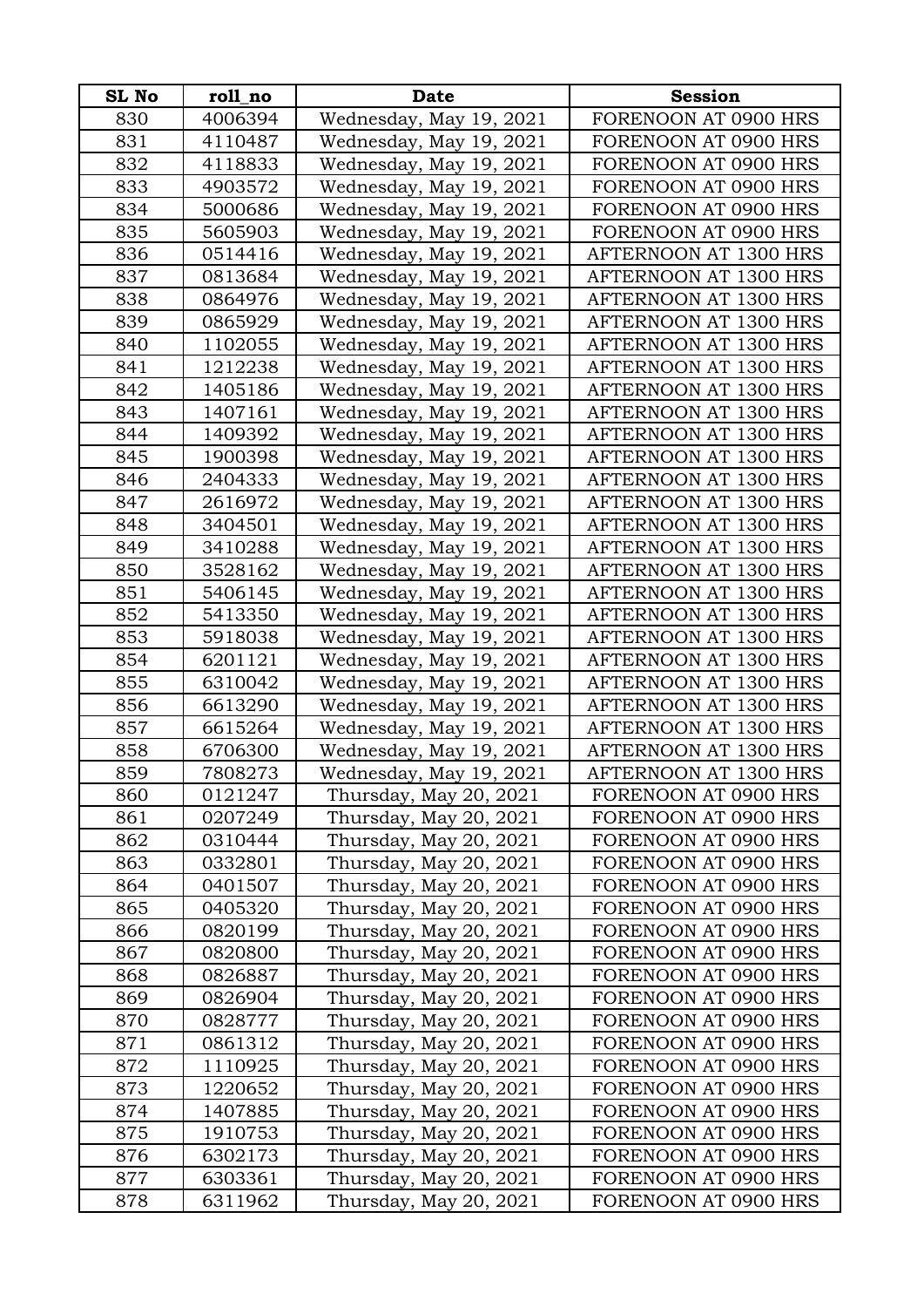| <b>SL No</b> | roll_no | <b>Date</b>            | <b>Session</b>        |
|--------------|---------|------------------------|-----------------------|
| 879          | 6417933 | Thursday, May 20, 2021 | FORENOON AT 0900 HRS  |
| 880          | 6803696 | Thursday, May 20, 2021 | FORENOON AT 0900 HRS  |
| 881          | 6808489 | Thursday, May 20, 2021 | FORENOON AT 0900 HRS  |
| 882          | 7202135 | Thursday, May 20, 2021 | FORENOON AT 0900 HRS  |
| 883          | 7503299 | Thursday, May 20, 2021 | FORENOON AT 0900 HRS  |
| 884          | 0114386 | Thursday, May 20, 2021 | AFTERNOON AT 1300 HRS |
| 885          | 0303660 | Thursday, May 20, 2021 | AFTERNOON AT 1300 HRS |
| 886          | 0514179 | Thursday, May 20, 2021 | AFTERNOON AT 1300 HRS |
| 887          | 0807406 | Thursday, May 20, 2021 | AFTERNOON AT 1300 HRS |
| 888          | 0809926 | Thursday, May 20, 2021 | AFTERNOON AT 1300 HRS |
| 889          | 0811798 | Thursday, May 20, 2021 | AFTERNOON AT 1300 HRS |
| 890          | 0815624 | Thursday, May 20, 2021 | AFTERNOON AT 1300 HRS |
| 891          | 0818768 | Thursday, May 20, 2021 | AFTERNOON AT 1300 HRS |
| 892          | 0823809 | Thursday, May 20, 2021 | AFTERNOON AT 1300 HRS |
| 893          | 0842066 | Thursday, May 20, 2021 | AFTERNOON AT 1300 HRS |
| 894          | 0845936 | Thursday, May 20, 2021 | AFTERNOON AT 1300 HRS |
| 895          | 0860685 | Thursday, May 20, 2021 | AFTERNOON AT 1300 HRS |
| 896          | 0908371 | Thursday, May 20, 2021 | AFTERNOON AT 1300 HRS |
| 897          | 1034704 | Thursday, May 20, 2021 | AFTERNOON AT 1300 HRS |
| 898          | 1300455 | Thursday, May 20, 2021 | AFTERNOON AT 1300 HRS |
| 899          | 1902740 | Thursday, May 20, 2021 | AFTERNOON AT 1300 HRS |
| 900          | 2207515 | Thursday, May 20, 2021 | AFTERNOON AT 1300 HRS |
| 901          | 5811804 | Thursday, May 20, 2021 | AFTERNOON AT 1300 HRS |
| 902          | 6300685 | Thursday, May 20, 2021 | AFTERNOON AT 1300 HRS |
| 903          | 6416311 | Thursday, May 20, 2021 | AFTERNOON AT 1300 HRS |
| 904          | 6610658 | Thursday, May 20, 2021 | AFTERNOON AT 1300 HRS |
| 905          | 7003109 | Thursday, May 20, 2021 | AFTERNOON AT 1300 HRS |
| 906          | 7203400 | Thursday, May 20, 2021 | AFTERNOON AT 1300 HRS |
| 907          | 7602756 | Thursday, May 20, 2021 | AFTERNOON AT 1300 HRS |
| 908          | 0103062 | Friday, May 21, 2021   | FORENOON AT 0900 HRS  |
| 909          | 0111569 | Friday, May 21, 2021   | FORENOON AT 0900 HRS  |
| 910          | 0306172 | Friday, May 21, 2021   | FORENOON AT 0900 HRS  |
| 911          | 0328570 | Friday, May 21, 2021   | FORENOON AT 0900 HRS  |
| 912          | 0334460 | Friday, May 21, 2021   | FORENOON AT 0900 HRS  |
| 913          | 0705065 | Friday, May 21, 2021   | FORENOON AT 0900 HRS  |
| 914          | 0823780 | Friday, May 21, 2021   | FORENOON AT 0900 HRS  |
| 915          | 0852761 | Friday, May 21, 2021   | FORENOON AT 0900 HRS  |
| 916          | 0864046 | Friday, May 21, 2021   | FORENOON AT 0900 HRS  |
| 917          | 1138400 | Friday, May 21, 2021   | FORENOON AT 0900 HRS  |
| 918          | 1142557 | Friday, May 21, 2021   | FORENOON AT 0900 HRS  |
| 919          | 1316179 | Friday, May 21, 2021   | FORENOON AT 0900 HRS  |
| 920          | 1420371 | Friday, May 21, 2021   | FORENOON AT 0900 HRS  |
| 921          | 1507096 | Friday, May 21, 2021   | FORENOON AT 0900 HRS  |
| 922          | 1508219 | Friday, May 21, 2021   | FORENOON AT 0900 HRS  |
| 923          | 1539042 | Friday, May 21, 2021   | FORENOON AT 0900 HRS  |
| 924          | 1905061 | Friday, May 21, 2021   | FORENOON AT 0900 HRS  |
| 925          | 3500930 | Friday, May 21, 2021   | FORENOON AT 0900 HRS  |
| 926          | 3809883 | Friday, May 21, 2021   | FORENOON AT 0900 HRS  |
| 927          | 5608171 | Friday, May 21, 2021   | FORENOON AT 0900 HRS  |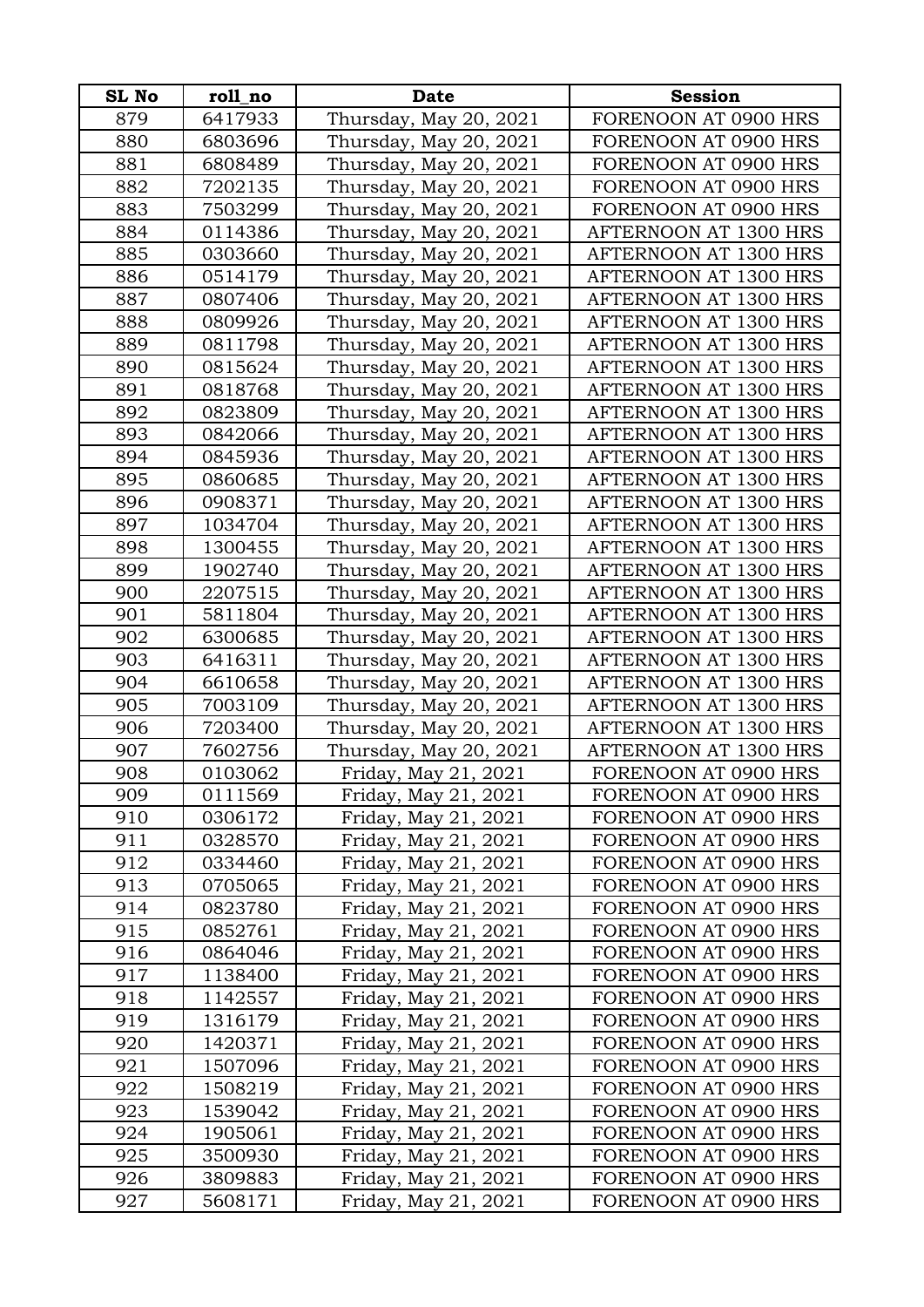| <b>SL No</b> | roll_no | <b>Date</b>          | <b>Session</b>        |
|--------------|---------|----------------------|-----------------------|
| 928          | 5902644 | Friday, May 21, 2021 | FORENOON AT 0900 HRS  |
| 929          | 5918150 | Friday, May 21, 2021 | FORENOON AT 0900 HRS  |
| 930          | 7802027 | Friday, May 21, 2021 | FORENOON AT 0900 HRS  |
| 931          | 7810774 | Friday, May 21, 2021 | FORENOON AT 0900 HRS  |
| 932          | 0235299 | Friday, May 21, 2021 | AFTERNOON AT 1300 HRS |
| 933          | 0307352 | Friday, May 21, 2021 | AFTERNOON AT 1300 HRS |
| 934          | 0323476 | Friday, May 21, 2021 | AFTERNOON AT 1300 HRS |
| 935          | 0622322 | Friday, May 21, 2021 | AFTERNOON AT 1300 HRS |
| 936          | 0812757 | Friday, May 21, 2021 | AFTERNOON AT 1300 HRS |
| 937          | 0819435 | Friday, May 21, 2021 | AFTERNOON AT 1300 HRS |
| 938          | 0820665 | Friday, May 21, 2021 | AFTERNOON AT 1300 HRS |
| 939          | 0846320 | Friday, May 21, 2021 | AFTERNOON AT 1300 HRS |
| 940          | 0848887 | Friday, May 21, 2021 | AFTERNOON AT 1300 HRS |
| 941          | 0911480 | Friday, May 21, 2021 | AFTERNOON AT 1300 HRS |
| 942          | 1131064 | Friday, May 21, 2021 | AFTERNOON AT 1300 HRS |
| 943          | 1134618 | Friday, May 21, 2021 | AFTERNOON AT 1300 HRS |
| 944          | 1136173 | Friday, May 21, 2021 | AFTERNOON AT 1300 HRS |
| 945          | 1302496 | Friday, May 21, 2021 | AFTERNOON AT 1300 HRS |
| 946          | 1503199 | Friday, May 21, 2021 | AFTERNOON AT 1300 HRS |
| 947          | 1904263 | Friday, May 21, 2021 | AFTERNOON AT 1300 HRS |
| 948          | 2407730 | Friday, May 21, 2021 | AFTERNOON AT 1300 HRS |
| 949          | 3522243 | Friday, May 21, 2021 | AFTERNOON AT 1300 HRS |
| 950          | 5200189 | Friday, May 21, 2021 | AFTERNOON AT 1300 HRS |
| 951          | 6309202 | Friday, May 21, 2021 | AFTERNOON AT 1300 HRS |
| 952          | 6408511 | Friday, May 21, 2021 | AFTERNOON AT 1300 HRS |
| 953          | 6612677 | Friday, May 21, 2021 | AFTERNOON AT 1300 HRS |
| 954          | 6905997 | Friday, May 21, 2021 | AFTERNOON AT 1300 HRS |
| 955          | 7000714 | Friday, May 21, 2021 | AFTERNOON AT 1300 HRS |
| 956          | 0811188 | Monday, May 24, 2021 | FORENOON AT 0900 HRS  |
| 957          | 0829667 | Monday, May 24, 2021 | FORENOON AT 0900 HRS  |
| 958          | 0834170 | Monday, May 24, 2021 | FORENOON AT 0900 HRS  |
| 959          | 0845544 | Monday, May 24, 2021 | FORENOON AT 0900 HRS  |
| 960          | 0849813 | Monday, May 24, 2021 | FORENOON AT 0900 HRS  |
| 961          | 0859149 | Monday, May 24, 2021 | FORENOON AT 0900 HRS  |
| 962          | 1204087 | Monday, May 24, 2021 | FORENOON AT 0900 HRS  |
| 963          | 1213684 | Monday, May 24, 2021 | FORENOON AT 0900 HRS  |
| 964          | 2400541 | Monday, May 24, 2021 | FORENOON AT 0900 HRS  |
| 965          | 3505919 | Monday, May 24, 2021 | FORENOON AT 0900 HRS  |
| 966          | 3514549 | Monday, May 24, 2021 | FORENOON AT 0900 HRS  |
| 967          | 3525627 | Monday, May 24, 2021 | FORENOON AT 0900 HRS  |
| 968          | 4116690 | Monday, May 24, 2021 | FORENOON AT 0900 HRS  |
| 969          | 5102834 | Monday, May 24, 2021 | FORENOON AT 0900 HRS  |
| 970          | 5601106 | Monday, May 24, 2021 | FORENOON AT 0900 HRS  |
| 971          | 5911344 | Monday, May 24, 2021 | FORENOON AT 0900 HRS  |
| 972          | 6605665 | Monday, May 24, 2021 | FORENOON AT 0900 HRS  |
| 973          | 6616933 | Monday, May 24, 2021 | FORENOON AT 0900 HRS  |
| 974          | 6904563 | Monday, May 24, 2021 | FORENOON AT 0900 HRS  |
| 975          | 7005641 | Monday, May 24, 2021 | FORENOON AT 0900 HRS  |
| 976          | 0602626 | Monday, May 24, 2021 | AFTERNOON AT 1300 HRS |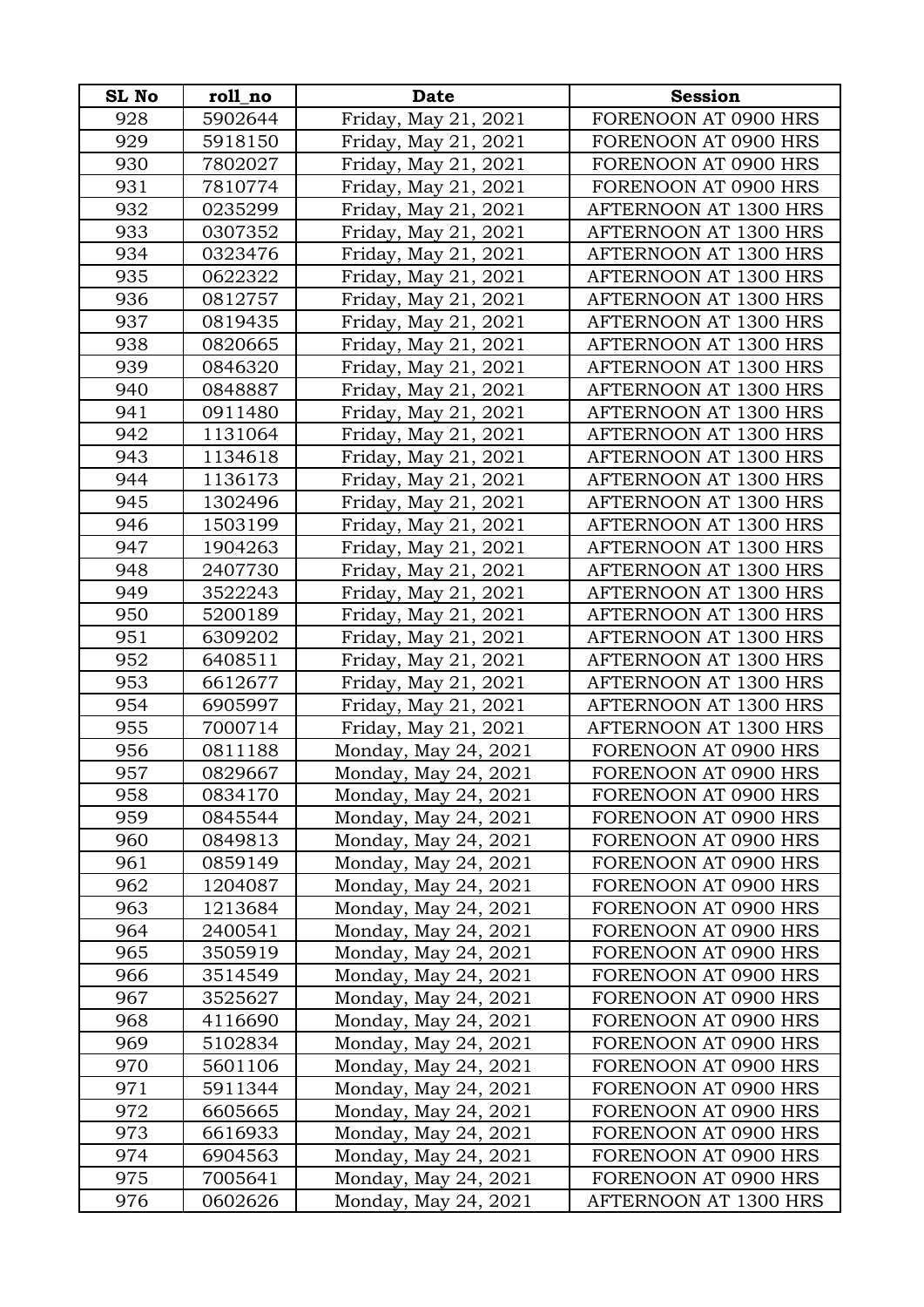| <b>SL No</b> | roll_no | <b>Date</b>           | <b>Session</b>        |
|--------------|---------|-----------------------|-----------------------|
| 977          | 0819955 | Monday, May 24, 2021  | AFTERNOON AT 1300 HRS |
| 978          | 0837684 | Monday, May 24, 2021  | AFTERNOON AT 1300 HRS |
| 979          | 0840818 | Monday, May 24, 2021  | AFTERNOON AT 1300 HRS |
| 980          | 0844592 | Monday, May 24, 2021  | AFTERNOON AT 1300 HRS |
| 981          | 0844658 | Monday, May 24, 2021  | AFTERNOON AT 1300 HRS |
| 982          | 0845817 | Monday, May 24, 2021  | AFTERNOON AT 1300 HRS |
| 983          | 0856724 | Monday, May 24, 2021  | AFTERNOON AT 1300 HRS |
| 984          | 0865232 | Monday, May 24, 2021  | AFTERNOON AT 1300 HRS |
| 985          | 1001292 | Monday, May 24, 2021  | AFTERNOON AT 1300 HRS |
| 986          | 1043770 | Monday, May 24, 2021  | AFTERNOON AT 1300 HRS |
| 987          | 1414831 | Monday, May 24, 2021  | AFTERNOON AT 1300 HRS |
| 988          | 1506689 | Monday, May 24, 2021  | AFTERNOON AT 1300 HRS |
| 989          | 1910054 | Monday, May 24, 2021  | AFTERNOON AT 1300 HRS |
| 990          | 2641546 | Monday, May 24, 2021  | AFTERNOON AT 1300 HRS |
| 991          | 3523891 | Monday, May 24, 2021  | AFTERNOON AT 1300 HRS |
| 992          | 3530554 | Monday, May 24, 2021  | AFTERNOON AT 1300 HRS |
| 993          | 3533980 | Monday, May 24, 2021  | AFTERNOON AT 1300 HRS |
| 994          | 3903939 | Monday, May 24, 2021  | AFTERNOON AT 1300 HRS |
| 995          | 3907294 | Monday, May 24, 2021  | AFTERNOON AT 1300 HRS |
| 996          | 5809806 | Monday, May 24, 2021  | AFTERNOON AT 1300 HRS |
| 997          | 5815776 | Monday, May 24, 2021  | AFTERNOON AT 1300 HRS |
| 998          | 6606866 | Monday, May 24, 2021  | AFTERNOON AT 1300 HRS |
| 999          | 7901754 | Monday, May 24, 2021  | AFTERNOON AT 1300 HRS |
| 1000         | 0107966 | Tuesday, May 25, 2021 | FORENOON AT 0900 HRS  |
| 1001         | 0403292 | Tuesday, May 25, 2021 | FORENOON AT 0900 HRS  |
| 1002         | 0806034 | Tuesday, May 25, 2021 | FORENOON AT 0900 HRS  |
| 1003         | 0813125 | Tuesday, May 25, 2021 | FORENOON AT 0900 HRS  |
| 1004         | 0820713 | Tuesday, May 25, 2021 | FORENOON AT 0900 HRS  |
| 1005         | 0830380 | Tuesday, May 25, 2021 | FORENOON AT 0900 HRS  |
| 1006         | 0835482 | Tuesday, May 25, 2021 | FORENOON AT 0900 HRS  |
| 1007         | 0852460 | Tuesday, May 25, 2021 | FORENOON AT 0900 HRS  |
| 1008         | 1009554 | Tuesday, May 25, 2021 | FORENOON AT 0900 HRS  |
| 1009         | 1032412 | Tuesday, May 25, 2021 | FORENOON AT 0900 HRS  |
| 1010         | 1110756 | Tuesday, May 25, 2021 | FORENOON AT 0900 HRS  |
| 1011         | 1134380 | Tuesday, May 25, 2021 | FORENOON AT 0900 HRS  |
| 1012         | 1902043 | Tuesday, May 25, 2021 | FORENOON AT 0900 HRS  |
| 1013         | 1902207 | Tuesday, May 25, 2021 | FORENOON AT 0900 HRS  |
| 1014         | 1906568 | Tuesday, May 25, 2021 | FORENOON AT 0900 HRS  |
| 1015         | 2625904 | Tuesday, May 25, 2021 | FORENOON AT 0900 HRS  |
| 1016         | 4104034 | Tuesday, May 25, 2021 | FORENOON AT 0900 HRS  |
| 1017         | 5104523 | Tuesday, May 25, 2021 | FORENOON AT 0900 HRS  |
| 1018         | 6314925 | Tuesday, May 25, 2021 | FORENOON AT 0900 HRS  |
| 1019         | 6503246 | Tuesday, May 25, 2021 | FORENOON AT 0900 HRS  |
| 1020         | 6901614 | Tuesday, May 25, 2021 | FORENOON AT 0900 HRS  |
| 1021         | 6906232 | Tuesday, May 25, 2021 | FORENOON AT 0900 HRS  |
| 1022         | 7912582 | Tuesday, May 25, 2021 | FORENOON AT 0900 HRS  |
| 1023         | 8202019 | Tuesday, May 25, 2021 | FORENOON AT 0900 HRS  |
| 1024         | 0227677 | Tuesday, May 25, 2021 | AFTERNOON AT 1300 HRS |
| 1025         | 0512490 | Tuesday, May 25, 2021 | AFTERNOON AT 1300 HRS |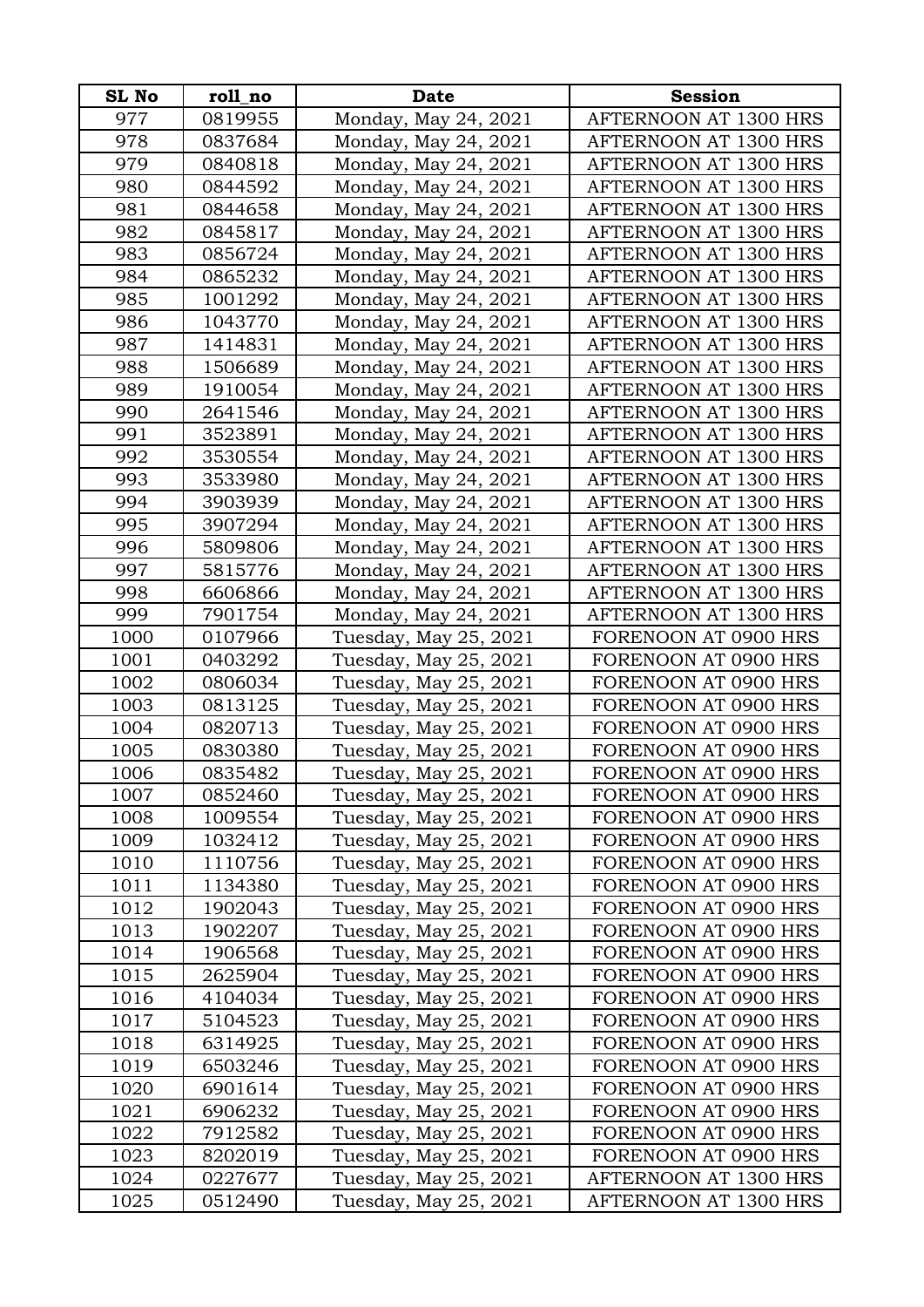| <b>SL No</b> | roll_no | <b>Date</b>            | <b>Session</b>        |
|--------------|---------|------------------------|-----------------------|
| 1026         | 0604311 | Tuesday, May 25, 2021  | AFTERNOON AT 1300 HRS |
| 1027         | 0614994 | Tuesday, May 25, 2021  | AFTERNOON AT 1300 HRS |
| 1028         | 0802956 | Tuesday, May 25, 2021  | AFTERNOON AT 1300 HRS |
| 1029         | 0825662 | Tuesday, May 25, 2021  | AFTERNOON AT 1300 HRS |
| 1030         | 0827039 | Tuesday, May 25, 2021  | AFTERNOON AT 1300 HRS |
| 1031         | 0833693 | Tuesday, May 25, 2021  | AFTERNOON AT 1300 HRS |
| 1032         | 0843833 | Tuesday, May 25, 2021  | AFTERNOON AT 1300 HRS |
| 1033         | 1014635 | Tuesday, May 25, 2021  | AFTERNOON AT 1300 HRS |
| 1034         | 1015924 | Tuesday, May 25, 2021  | AFTERNOON AT 1300 HRS |
| 1035         | 1107270 | Tuesday, May 25, 2021  | AFTERNOON AT 1300 HRS |
| 1036         | 1406593 | Tuesday, May 25, 2021  | AFTERNOON AT 1300 HRS |
| 1037         | 1904951 | Tuesday, May 25, 2021  | AFTERNOON AT 1300 HRS |
| 1038         | 1913124 | Tuesday, May 25, 2021  | AFTERNOON AT 1300 HRS |
| 1039         | 2601411 | Tuesday, May 25, 2021  | AFTERNOON AT 1300 HRS |
| 1040         | 2641806 | Tuesday, May 25, 2021  | AFTERNOON AT 1300 HRS |
| 1041         | 5005617 | Tuesday, May 25, 2021  | AFTERNOON AT 1300 HRS |
| 1042         | 5605050 | Tuesday, May 25, 2021  | AFTERNOON AT 1300 HRS |
| 1043         | 5806135 | Tuesday, May 25, 2021  | AFTERNOON AT 1300 HRS |
| 1044         | 6303094 | Tuesday, May 25, 2021  | AFTERNOON AT 1300 HRS |
| 1045         | 6306301 | Tuesday, May 25, 2021  | AFTERNOON AT 1300 HRS |
| 1046         | 6413921 | Tuesday, May 25, 2021  | AFTERNOON AT 1300 HRS |
| 1047         | 6908723 | Tuesday, May 25, 2021  | AFTERNOON AT 1300 HRS |
| 1048         | 0104868 | Thursday, May 27, 2021 | FORENOON AT 0900 HRS  |
| 1049         | 0407368 | Thursday, May 27, 2021 | FORENOON AT 0900 HRS  |
| 1050         | 0802406 | Thursday, May 27, 2021 | FORENOON AT 0900 HRS  |
| 1051         | 0812086 | Thursday, May 27, 2021 | FORENOON AT 0900 HRS  |
| 1052         | 0817517 | Thursday, May 27, 2021 | FORENOON AT 0900 HRS  |
| 1053         | 0822019 | Thursday, May 27, 2021 | FORENOON AT 0900 HRS  |
| 1054         | 0830571 | Thursday, May 27, 2021 | FORENOON AT 0900 HRS  |
| 1055         | 0836171 | Thursday, May 27, 2021 | FORENOON AT 0900 HRS  |
| 1056         | 0852793 | Thursday, May 27, 2021 | FORENOON AT 0900 HRS  |
| 1057         | 0859431 | Thursday, May 27, 2021 | FORENOON AT 0900 HRS  |
| 1058         | 1001791 | Thursday, May 27, 2021 | FORENOON AT 0900 HRS  |
| 1059         | 1201952 | Thursday, May 27, 2021 | FORENOON AT 0900 HRS  |
| 1060         | 1403138 | Thursday, May 27, 2021 | FORENOON AT 0900 HRS  |
| 1061         | 1508528 | Thursday, May 27, 2021 | FORENOON AT 0900 HRS  |
| 1062         | 1902029 | Thursday, May 27, 2021 | FORENOON AT 0900 HRS  |
| 1063         | 1908229 | Thursday, May 27, 2021 | FORENOON AT 0900 HRS  |
| 1064         | 3505578 | Thursday, May 27, 2021 | FORENOON AT 0900 HRS  |
| 1065         | 4902011 | Thursday, May 27, 2021 | FORENOON AT 0900 HRS  |
| 1066         | 5603048 | Thursday, May 27, 2021 | FORENOON AT 0900 HRS  |
| 1067         | 5604884 | Thursday, May 27, 2021 | FORENOON AT 0900 HRS  |
| 1068         | 5608560 | Thursday, May 27, 2021 | FORENOON AT 0900 HRS  |
| 1069         | 6316037 | Thursday, May 27, 2021 | FORENOON AT 0900 HRS  |
| 1070         | 6613115 | Thursday, May 27, 2021 | FORENOON AT 0900 HRS  |
| 1071         | 7914203 | Thursday, May 27, 2021 | FORENOON AT 0900 HRS  |
| 1072         | 0314267 | Thursday, May 27, 2021 | AFTERNOON AT 1300 HRS |
| 1073         | 0502919 | Thursday, May 27, 2021 | AFTERNOON AT 1300 HRS |
| 1074         | 0513844 | Thursday, May 27, 2021 | AFTERNOON AT 1300 HRS |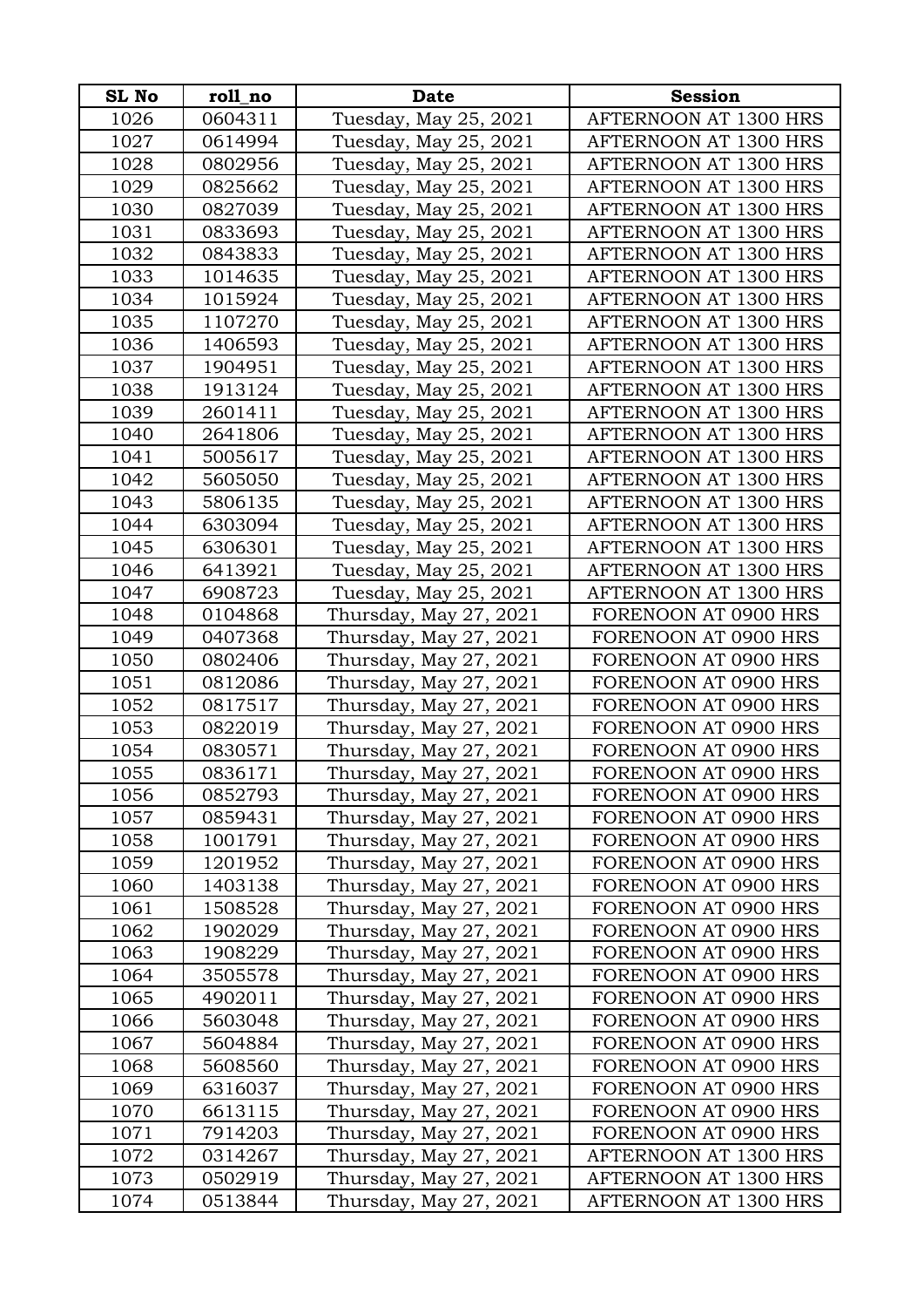| <b>SL No</b> | roll_no | Date                   | <b>Session</b>        |
|--------------|---------|------------------------|-----------------------|
| 1075         | 0804758 | Thursday, May 27, 2021 | AFTERNOON AT 1300 HRS |
| 1076         | 0805146 | Thursday, May 27, 2021 | AFTERNOON AT 1300 HRS |
| 1077         | 0825800 | Thursday, May 27, 2021 | AFTERNOON AT 1300 HRS |
| 1078         | 0834303 | Thursday, May 27, 2021 | AFTERNOON AT 1300 HRS |
| 1079         | 0858715 | Thursday, May 27, 2021 | AFTERNOON AT 1300 HRS |
| 1080         | 0867231 | Thursday, May 27, 2021 | AFTERNOON AT 1300 HRS |
| 1081         | 1016172 | Thursday, May 27, 2021 | AFTERNOON AT 1300 HRS |
| 1082         | 1130850 | Thursday, May 27, 2021 | AFTERNOON AT 1300 HRS |
| 1083         | 1138734 | Thursday, May 27, 2021 | AFTERNOON AT 1300 HRS |
| 1084         | 1538912 | Thursday, May 27, 2021 | AFTERNOON AT 1300 HRS |
| 1085         | 1902236 | Thursday, May 27, 2021 | AFTERNOON AT 1300 HRS |
| 1086         | 1908290 | Thursday, May 27, 2021 | AFTERNOON AT 1300 HRS |
| 1087         | 3806019 | Thursday, May 27, 2021 | AFTERNOON AT 1300 HRS |
| 1088         | 4006781 | Thursday, May 27, 2021 | AFTERNOON AT 1300 HRS |
| 1089         | 5805742 | Thursday, May 27, 2021 | AFTERNOON AT 1300 HRS |
| 1090         | 5807185 | Thursday, May 27, 2021 | AFTERNOON AT 1300 HRS |
| 1091         | 6306481 | Thursday, May 27, 2021 | AFTERNOON AT 1300 HRS |
| 1092         | 6312603 | Thursday, May 27, 2021 | AFTERNOON AT 1300 HRS |
| 1093         | 6316644 | Thursday, May 27, 2021 | AFTERNOON AT 1300 HRS |
| 1094         | 6402994 | Thursday, May 27, 2021 | AFTERNOON AT 1300 HRS |
| 1095         | 7004910 | Thursday, May 27, 2021 | AFTERNOON AT 1300 HRS |
| 1096         | 0414278 | Friday, May 28, 2021   | FORENOON AT 0900 HRS  |
| 1097         | 0812829 | Friday, May 28, 2021   | FORENOON AT 0900 HRS  |
| 1098         | 0816255 | Friday, May 28, 2021   | FORENOON AT 0900 HRS  |
| 1099         | 0817640 | Friday, May 28, 2021   | FORENOON AT 0900 HRS  |
| 1100         | 0818472 | Friday, May 28, 2021   | FORENOON AT 0900 HRS  |
| 1101         | 0841099 | Friday, May 28, 2021   | FORENOON AT 0900 HRS  |
| 1102         | 0844684 | Friday, May 28, 2021   | FORENOON AT 0900 HRS  |
| 1103         | 0846287 | Friday, May 28, 2021   | FORENOON AT 0900 HRS  |
| 1104         | 0849376 | Friday, May 28, 2021   | FORENOON AT 0900 HRS  |
| 1105         | 1042264 | Friday, May 28, 2021   | FORENOON AT 0900 HRS  |
| 1106         | 1117654 | Friday, May 28, 2021   | FORENOON AT 0900 HRS  |
| 1107         | 1311645 | Friday, May 28, 2021   | FORENOON AT 0900 HRS  |
| 1108         | 2627296 | Friday, May 28, 2021   | FORENOON AT 0900 HRS  |
| 1109         | 3515649 | Friday, May 28, 2021   | FORENOON AT 0900 HRS  |
| 1110         | 3532840 | Friday, May 28, 2021   | FORENOON AT 0900 HRS  |
| 1111         | 3804217 | Friday, May 28, 2021   | FORENOON AT 0900 HRS  |
| 1112         | 4401459 | Friday, May 28, 2021   | FORENOON AT 0900 HRS  |
| 1113         | 5103826 | Friday, May 28, 2021   | FORENOON AT 0900 HRS  |
| 1114         | 5803933 | Friday, May 28, 2021   | FORENOON AT 0900 HRS  |
| 1115         | 5915824 | Friday, May 28, 2021   | FORENOON AT 0900 HRS  |
| 1116         | 6300445 | Friday, May 28, 2021   | FORENOON AT 0900 HRS  |
| 1117         | 6617429 | Friday, May 28, 2021   | FORENOON AT 0900 HRS  |
| 1118         | 7005101 | Friday, May 28, 2021   | FORENOON AT 0900 HRS  |
| 1119         | 7812602 | Friday, May 28, 2021   | FORENOON AT 0900 HRS  |
| 1120         | 0414569 | Friday, May 28, 2021   | AFTERNOON AT 1300 HRS |
| 1121         | 0811756 | Friday, May 28, 2021   | AFTERNOON AT 1300 HRS |
| 1122         | 0826898 | Friday, May 28, 2021   | AFTERNOON AT 1300 HRS |
| 1123         | 0841269 | Friday, May 28, 2021   | AFTERNOON AT 1300 HRS |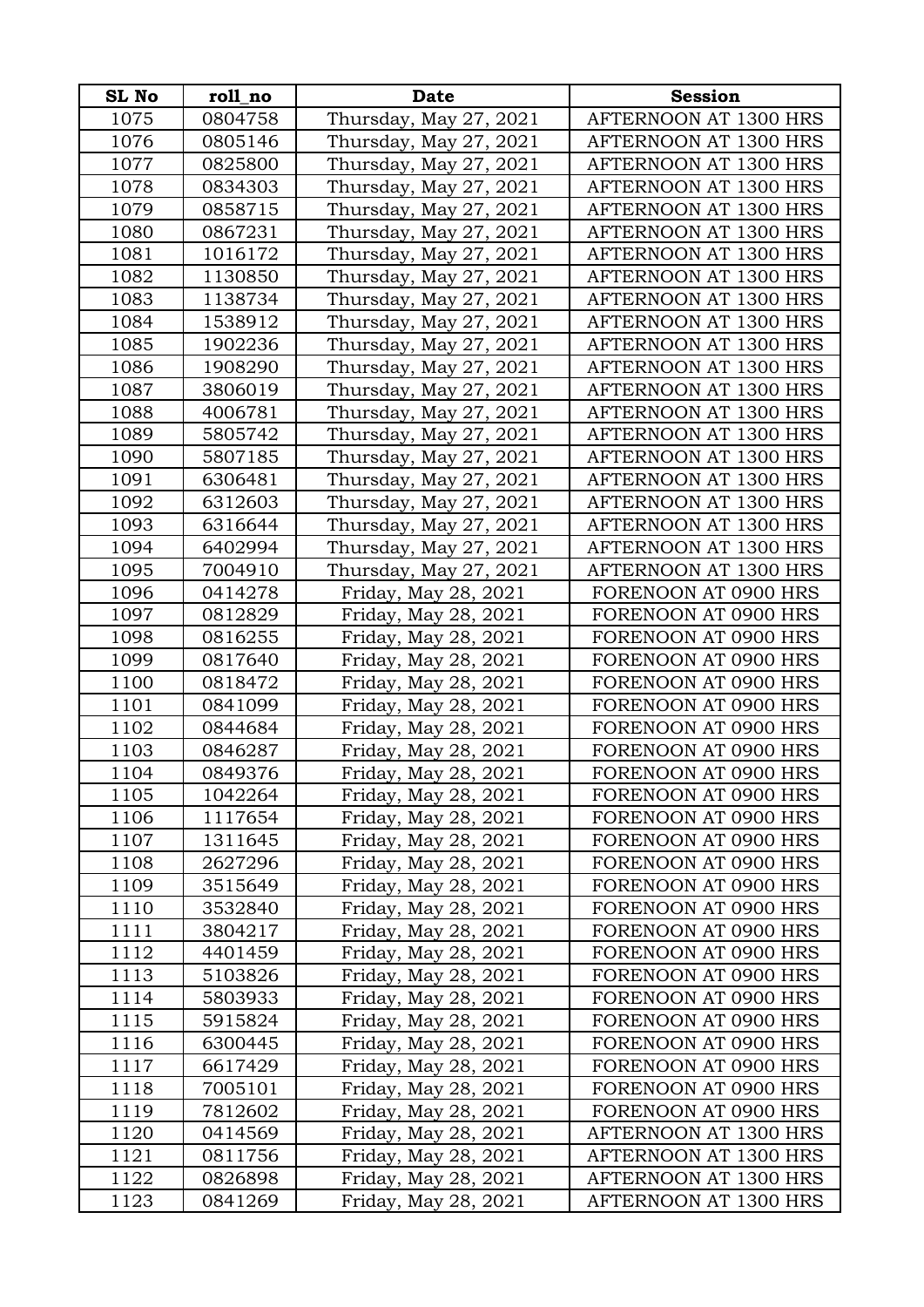| <b>SL No</b> | roll_no | <b>Date</b>          | <b>Session</b>        |
|--------------|---------|----------------------|-----------------------|
| 1124         | 0848908 | Friday, May 28, 2021 | AFTERNOON AT 1300 HRS |
| 1125         | 0850367 | Friday, May 28, 2021 | AFTERNOON AT 1300 HRS |
| 1126         | 0864051 | Friday, May 28, 2021 | AFTERNOON AT 1300 HRS |
| 1127         | 1122922 | Friday, May 28, 2021 | AFTERNOON AT 1300 HRS |
| 1128         | 1208254 | Friday, May 28, 2021 | AFTERNOON AT 1300 HRS |
| 1129         | 1215895 | Friday, May 28, 2021 | AFTERNOON AT 1300 HRS |
| 1130         | 1539948 | Friday, May 28, 2021 | AFTERNOON AT 1300 HRS |
| 1131         | 1541535 | Friday, May 28, 2021 | AFTERNOON AT 1300 HRS |
| 1132         | 1901926 | Friday, May 28, 2021 | AFTERNOON AT 1300 HRS |
| 1133         | 2609748 | Friday, May 28, 2021 | AFTERNOON AT 1300 HRS |
| 1134         | 2620685 | Friday, May 28, 2021 | AFTERNOON AT 1300 HRS |
| 1135         | 2638192 | Friday, May 28, 2021 | AFTERNOON AT 1300 HRS |
| 1136         | 3523831 | Friday, May 28, 2021 | AFTERNOON AT 1300 HRS |
| 1137         | 3530562 | Friday, May 28, 2021 | AFTERNOON AT 1300 HRS |
| 1138         | 4101122 | Friday, May 28, 2021 | AFTERNOON AT 1300 HRS |
| 1139         | 5704748 | Friday, May 28, 2021 | AFTERNOON AT 1300 HRS |
| 1140         | 6409488 | Friday, May 28, 2021 | AFTERNOON AT 1300 HRS |
| 1141         | 6409713 | Friday, May 28, 2021 | AFTERNOON AT 1300 HRS |
| 1142         | 7002755 | Friday, May 28, 2021 | AFTERNOON AT 1300 HRS |
| 1143         | 7813183 | Friday, May 28, 2021 | AFTERNOON AT 1300 HRS |
| 1144         | 0109083 | Monday, May 31, 2021 | FORENOON AT 0900 HRS  |
| 1145         | 0225864 | Monday, May 31, 2021 | FORENOON AT 0900 HRS  |
| 1146         | 0303634 | Monday, May 31, 2021 | FORENOON AT 0900 HRS  |
| 1147         | 0325555 | Monday, May 31, 2021 | FORENOON AT 0900 HRS  |
| 1148         | 0328924 | Monday, May 31, 2021 | FORENOON AT 0900 HRS  |
| 1149         | 0817990 | Monday, May 31, 2021 | FORENOON AT 0900 HRS  |
| 1150         | 0834359 | Monday, May 31, 2021 | FORENOON AT 0900 HRS  |
| 1151         | 0854927 | Monday, May 31, 2021 | FORENOON AT 0900 HRS  |
| 1152         | 0860842 | Monday, May 31, 2021 | FORENOON AT 0900 HRS  |
| 1153         | 0862354 | Monday, May 31, 2021 | FORENOON AT 0900 HRS  |
| 1154         | 0870851 | Monday, May 31, 2021 | FORENOON AT 0900 HRS  |
| 1155         | 1027486 | Monday, May 31, 2021 | FORENOON AT 0900 HRS  |
| 1156         | 1113685 | Monday, May 31, 2021 | FORENOON AT 0900 HRS  |
| 1157         | 1200240 | Monday, May 31, 2021 | FORENOON AT 0900 HRS  |
| 1158         | 1513584 | Monday, May 31, 2021 | FORENOON AT 0900 HRS  |
| 1159         | 2000344 | Monday, May 31, 2021 | FORENOON AT 0900 HRS  |
| 1160         | 2611732 | Monday, May 31, 2021 | FORENOON AT 0900 HRS  |
| 1161         | 3808458 | Monday, May 31, 2021 | FORENOON AT 0900 HRS  |
| 1162         | 5805663 | Monday, May 31, 2021 | FORENOON AT 0900 HRS  |
| 1163         | 6112854 | Monday, May 31, 2021 | FORENOON AT 0900 HRS  |
| 1164         | 6301955 | Monday, May 31, 2021 | FORENOON AT 0900 HRS  |
| 1165         | 6316174 | Monday, May 31, 2021 | FORENOON AT 0900 HRS  |
| 1166         | 6607929 | Monday, May 31, 2021 | FORENOON AT 0900 HRS  |
| 1167         | 6616549 | Monday, May 31, 2021 | FORENOON AT 0900 HRS  |
| 1168         | 6617707 | Monday, May 31, 2021 | FORENOON AT 0900 HRS  |
| 1169         | 0710743 | Monday, May 31, 2021 | AFTERNOON AT 1300 HRS |
| 1170         | 0800892 | Monday, May 31, 2021 | AFTERNOON AT 1300 HRS |
| 1171         | 0801516 | Monday, May 31, 2021 | AFTERNOON AT 1300 HRS |
| 1172         | 0802702 | Monday, May 31, 2021 | AFTERNOON AT 1300 HRS |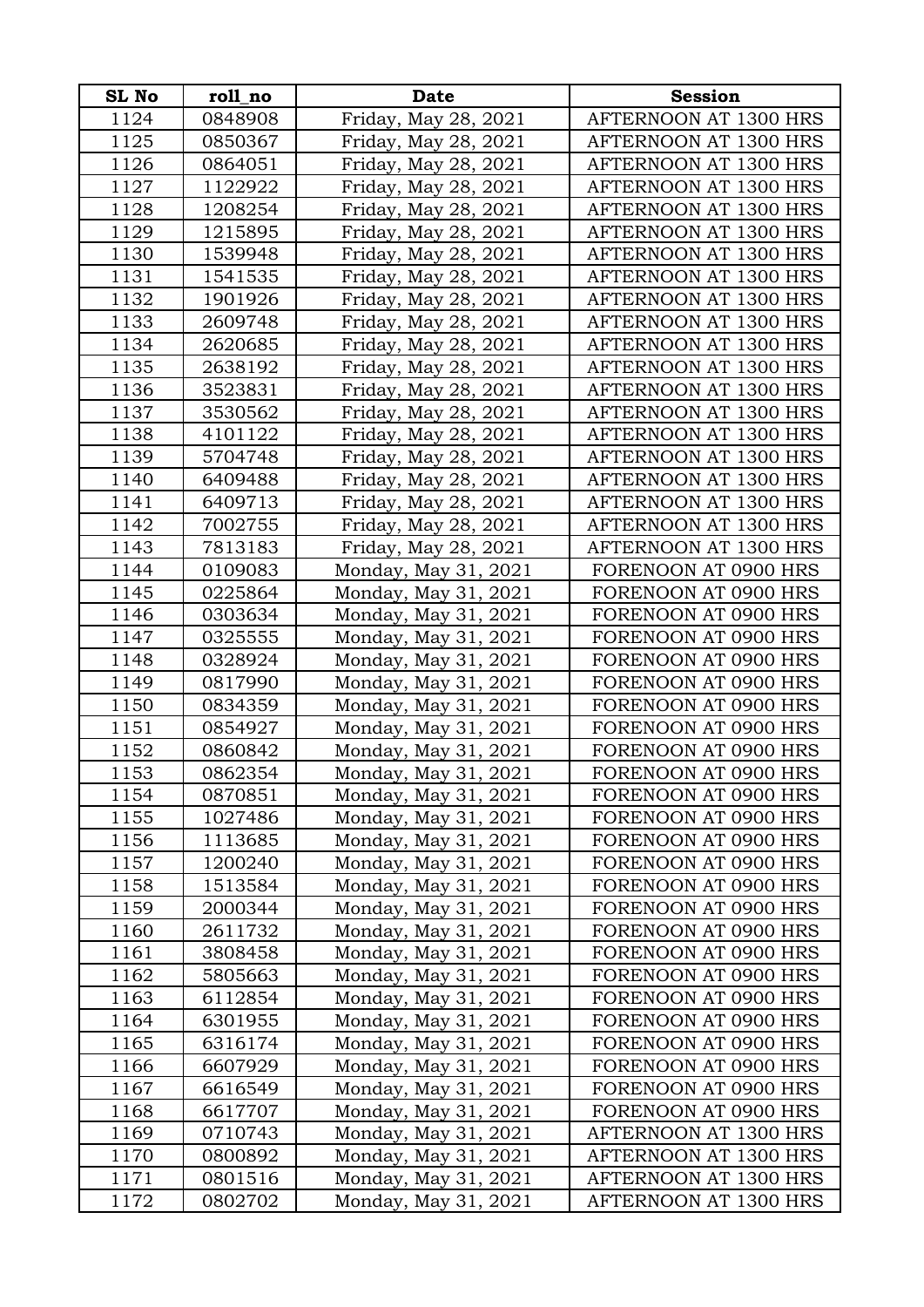| <b>SL No</b> | roll no | <b>Date</b>           | <b>Session</b>        |
|--------------|---------|-----------------------|-----------------------|
| 1173         | 0803746 | Monday, May 31, 2021  | AFTERNOON AT 1300 HRS |
| 1174         | 0815647 | Monday, May 31, 2021  | AFTERNOON AT 1300 HRS |
| 1175         | 0832012 | Monday, May 31, 2021  | AFTERNOON AT 1300 HRS |
| 1176         | 0836250 | Monday, May 31, 2021  | AFTERNOON AT 1300 HRS |
| 1177         | 0851189 | Monday, May 31, 2021  | AFTERNOON AT 1300 HRS |
| 1178         | 0862708 | Monday, May 31, 2021  | AFTERNOON AT 1300 HRS |
| 1179         | 0870930 | Monday, May 31, 2021  | AFTERNOON AT 1300 HRS |
| 1180         | 1140688 | Monday, May 31, 2021  | AFTERNOON AT 1300 HRS |
| 1181         | 1302148 | Monday, May 31, 2021  | AFTERNOON AT 1300 HRS |
| 1182         | 1408330 | Monday, May 31, 2021  | AFTERNOON AT 1300 HRS |
| 1183         | 1528999 | Monday, May 31, 2021  | AFTERNOON AT 1300 HRS |
| 1184         | 1701035 | Monday, May 31, 2021  | AFTERNOON AT 1300 HRS |
| 1185         | 2001753 | Monday, May 31, 2021  | AFTERNOON AT 1300 HRS |
| 1186         | 2002449 | Monday, May 31, 2021  | AFTERNOON AT 1300 HRS |
| 1187         | 2632028 | Monday, May 31, 2021  | AFTERNOON AT 1300 HRS |
| 1188         | 3517714 | Monday, May 31, 2021  | AFTERNOON AT 1300 HRS |
| 1189         | 4005181 | Monday, May 31, 2021  | AFTERNOON AT 1300 HRS |
| 1190         | 4800154 | Monday, May 31, 2021  | AFTERNOON AT 1300 HRS |
| 1191         | 5415192 | Monday, May 31, 2021  | AFTERNOON AT 1300 HRS |
| 1192         | 5601049 | Monday, May 31, 2021  | AFTERNOON AT 1300 HRS |
| 1193         | 5604643 | Monday, May 31, 2021  | AFTERNOON AT 1300 HRS |
| 1194         | 5703251 | Monday, May 31, 2021  | AFTERNOON AT 1300 HRS |
| 1195         | 5813072 | Monday, May 31, 2021  | AFTERNOON AT 1300 HRS |
| 1196         | 6309899 | Monday, May 31, 2021  | AFTERNOON AT 1300 HRS |
| 1197         | 6603638 | Monday, May 31, 2021  | AFTERNOON AT 1300 HRS |
| 1198         | 6621189 | Monday, May 31, 2021  | AFTERNOON AT 1300 HRS |
| 1199         | 0120113 | Tuesday, June 1, 2021 | FORENOON AT 0900 HRS  |
| 1200         | 0306975 | Tuesday, June 1, 2021 | FORENOON AT 0900 HRS  |
| 1201         | 0319446 | Tuesday, June 1, 2021 | FORENOON AT 0900 HRS  |
| 1202         | 0631551 | Tuesday, June 1, 2021 | FORENOON AT 0900 HRS  |
| 1203         | 0808490 | Tuesday, June 1, 2021 | FORENOON AT 0900 HRS  |
| 1204         | 0810739 | Tuesday, June 1, 2021 | FORENOON AT 0900 HRS  |
| 1205         | 0820473 | Tuesday, June 1, 2021 | FORENOON AT 0900 HRS  |
| 1206         | 0824841 | Tuesday, June 1, 2021 | FORENOON AT 0900 HRS  |
| 1207         | 0855230 | Tuesday, June 1, 2021 | FORENOON AT 0900 HRS  |
| 1208         | 1000810 | Tuesday, June 1, 2021 | FORENOON AT 0900 HRS  |
| 1209         | 1034400 | Tuesday, June 1, 2021 | FORENOON AT 0900 HRS  |
| 1210         | 1908482 | Tuesday, June 1, 2021 | FORENOON AT 0900 HRS  |
| 1211         | 1912075 | Tuesday, June 1, 2021 | FORENOON AT 0900 HRS  |
| 1212         | 2618837 | Tuesday, June 1, 2021 | FORENOON AT 0900 HRS  |
| 1213         | 3409586 | Tuesday, June 1, 2021 | FORENOON AT 0900 HRS  |
| 1214         | 3515615 | Tuesday, June 1, 2021 | FORENOON AT 0900 HRS  |
| 1215         | 3518552 | Tuesday, June 1, 2021 | FORENOON AT 0900 HRS  |
| 1216         | 3600768 | Tuesday, June 1, 2021 | FORENOON AT 0900 HRS  |
| 1217         | 5600112 | Tuesday, June 1, 2021 | FORENOON AT 0900 HRS  |
| 1218         | 5802940 | Tuesday, June 1, 2021 | FORENOON AT 0900 HRS  |
| 1219         | 5807699 | Tuesday, June 1, 2021 | FORENOON AT 0900 HRS  |
| 1220         | 5918078 | Tuesday, June 1, 2021 | FORENOON AT 0900 HRS  |
| 1221         | 6003418 | Tuesday, June 1, 2021 | FORENOON AT 0900 HRS  |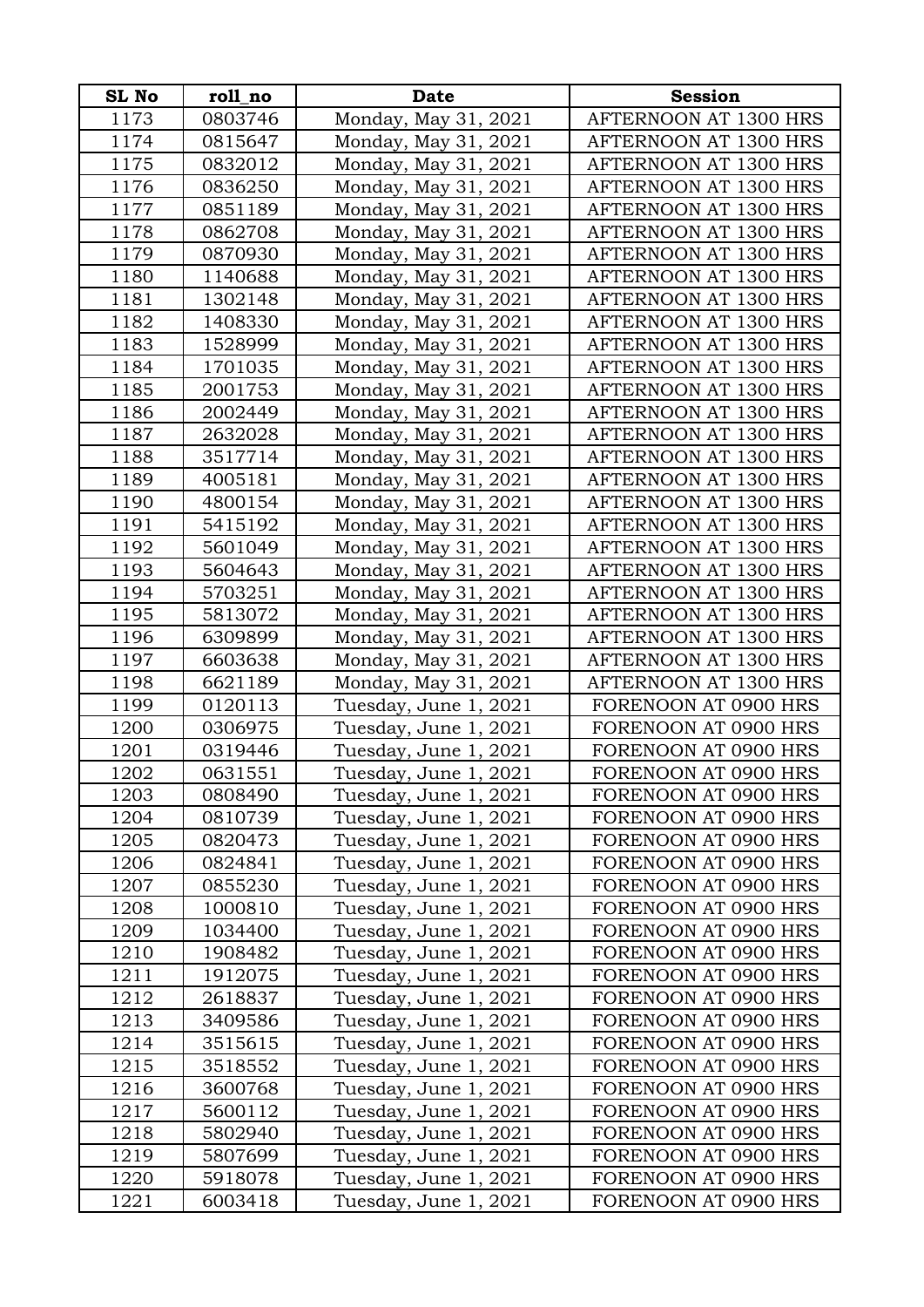| <b>SL No</b> | roll_no            | <b>Date</b>                                        | <b>Session</b>                               |
|--------------|--------------------|----------------------------------------------------|----------------------------------------------|
| 1222         | 6300215            | Tuesday, June 1, 2021                              | FORENOON AT 0900 HRS                         |
| 1223         | 6307073            | Tuesday, June 1, 2021                              | FORENOON AT 0900 HRS                         |
| 1224         | 6417967            | Tuesday, June 1, 2021                              | FORENOON AT 0900 HRS                         |
| 1225         | 6600637            | Tuesday, June 1, 2021                              | FORENOON AT 0900 HRS                         |
| 1226         | 6626017            | Tuesday, June 1, 2021                              | FORENOON AT 0900 HRS                         |
| 1227         | 6904032            | Tuesday, June 1, 2021                              | FORENOON AT 0900 HRS                         |
| 1228         | 6908280            | Tuesday, June 1, 2021                              | FORENOON AT 0900 HRS                         |
| 1229         | 0227520            | Tuesday, June 1, 2021                              | AFTERNOON AT 1300 HRS                        |
| 1230         | 0333076            | Tuesday, June 1, 2021                              | AFTERNOON AT 1300 HRS                        |
| 1231         | 0403743            | Tuesday, June 1, 2021                              | AFTERNOON AT 1300 HRS                        |
| 1232         | 0502944            | Tuesday, June 1, 2021                              | AFTERNOON AT 1300 HRS                        |
| 1233         | 0602590            | Tuesday, June 1, 2021                              | AFTERNOON AT 1300 HRS                        |
| 1234         | 0804492            | Tuesday, June 1, 2021                              | AFTERNOON AT 1300 HRS                        |
| 1235         | 0815168            | Tuesday, June 1, 2021                              | AFTERNOON AT 1300 HRS                        |
| 1236         | 0823643            | Tuesday, June 1, 2021                              | AFTERNOON AT 1300 HRS                        |
| 1237         | 0824032            | Tuesday, June 1, 2021                              | AFTERNOON AT 1300 HRS                        |
| 1238         | 0828144            | Tuesday, June 1, 2021                              | AFTERNOON AT 1300 HRS                        |
| 1239         | 0862960            | Tuesday, June 1, 2021                              | AFTERNOON AT 1300 HRS                        |
| 1240         | 0867155            | Tuesday, June 1, 2021                              | AFTERNOON AT 1300 HRS                        |
| 1241         | 0867270            | Tuesday, June 1, 2021                              | AFTERNOON AT 1300 HRS                        |
| 1242         | 1009167            | Tuesday, June 1, 2021                              | AFTERNOON AT 1300 HRS                        |
| 1243         | 1135446            | Tuesday, June 1, 2021                              | AFTERNOON AT 1300 HRS                        |
| 1244         | 1406123            | Tuesday, June 1, 2021                              | AFTERNOON AT 1300 HRS                        |
| 1245         | 1535834            | Tuesday, June 1, 2021                              | AFTERNOON AT 1300 HRS                        |
| 1246         | 1907871            | Tuesday, June 1, 2021                              | AFTERNOON AT 1300 HRS                        |
| 1247         | 1908686            | Tuesday, June 1, 2021                              | AFTERNOON AT 1300 HRS                        |
| 1248         | 1908819            | Tuesday, June 1, 2021                              | AFTERNOON AT 1300 HRS                        |
| 1249         | 2602273            | Tuesday, June 1, 2021                              | AFTERNOON AT 1300 HRS                        |
| 1250         | 4005104            | Tuesday, June 1, 2021                              | AFTERNOON AT 1300 HRS                        |
| 1251         | 5417903            | Tuesday, June 1, 2021                              | AFTERNOON AT 1300 HRS                        |
| 1252         | 5801192            | Tuesday, June 1, 2021                              | AFTERNOON AT 1300 HRS                        |
| 1253         | 5808420            | Tuesday, June 1, 2021                              | AFTERNOON AT 1300 HRS                        |
| 1254         | 5918612            | Tuesday, June 1, 2021                              | AFTERNOON AT 1300 HRS                        |
| 1255         | 6205445            | Tuesday, June 1, 2021                              | <b>AFTERNOON AT 1300 HRS</b>                 |
| 1256         | 6303720            | Tuesday, June 1, 2021                              | AFTERNOON AT 1300 HRS                        |
| 1257         | 6310269            | Tuesday, June 1, 2021                              | AFTERNOON AT 1300 HRS                        |
| 1258         | 6806080            | Tuesday, June 1, 2021                              | AFTERNOON AT 1300 HRS                        |
| 1259         | 0506775            | Wednesday, June 2, 2021                            | FORENOON AT 0900 HRS                         |
| 1260         | 0806663            | Wednesday, June 2, 2021                            | FORENOON AT 0900 HRS                         |
| 1261         | 0833402            | Wednesday, June 2, 2021                            | FORENOON AT 0900 HRS                         |
| 1262         | 0835760            | Wednesday, June 2, 2021                            | FORENOON AT 0900 HRS                         |
| 1263         | 0848282            | Wednesday, June 2, 2021                            | FORENOON AT 0900 HRS                         |
| 1264         | 0870075            | Wednesday, June 2, 2021                            | FORENOON AT 0900 HRS                         |
| 1265         | 1105771            | Wednesday, June 2, 2021                            | FORENOON AT 0900 HRS<br>FORENOON AT 0900 HRS |
| 1266<br>1267 | 1129877<br>1211196 | Wednesday, June 2, 2021<br>Wednesday, June 2, 2021 | FORENOON AT 0900 HRS                         |
| 1268         | 1502909            | Wednesday, June 2, 2021                            | FORENOON AT 0900 HRS                         |
| 1269         | 1510543            | Wednesday, June 2, 2021                            | FORENOON AT 0900 HRS                         |
| 1270         | 1907971            | Wednesday, June 2, 2021                            | FORENOON AT 0900 HRS                         |
|              |                    |                                                    |                                              |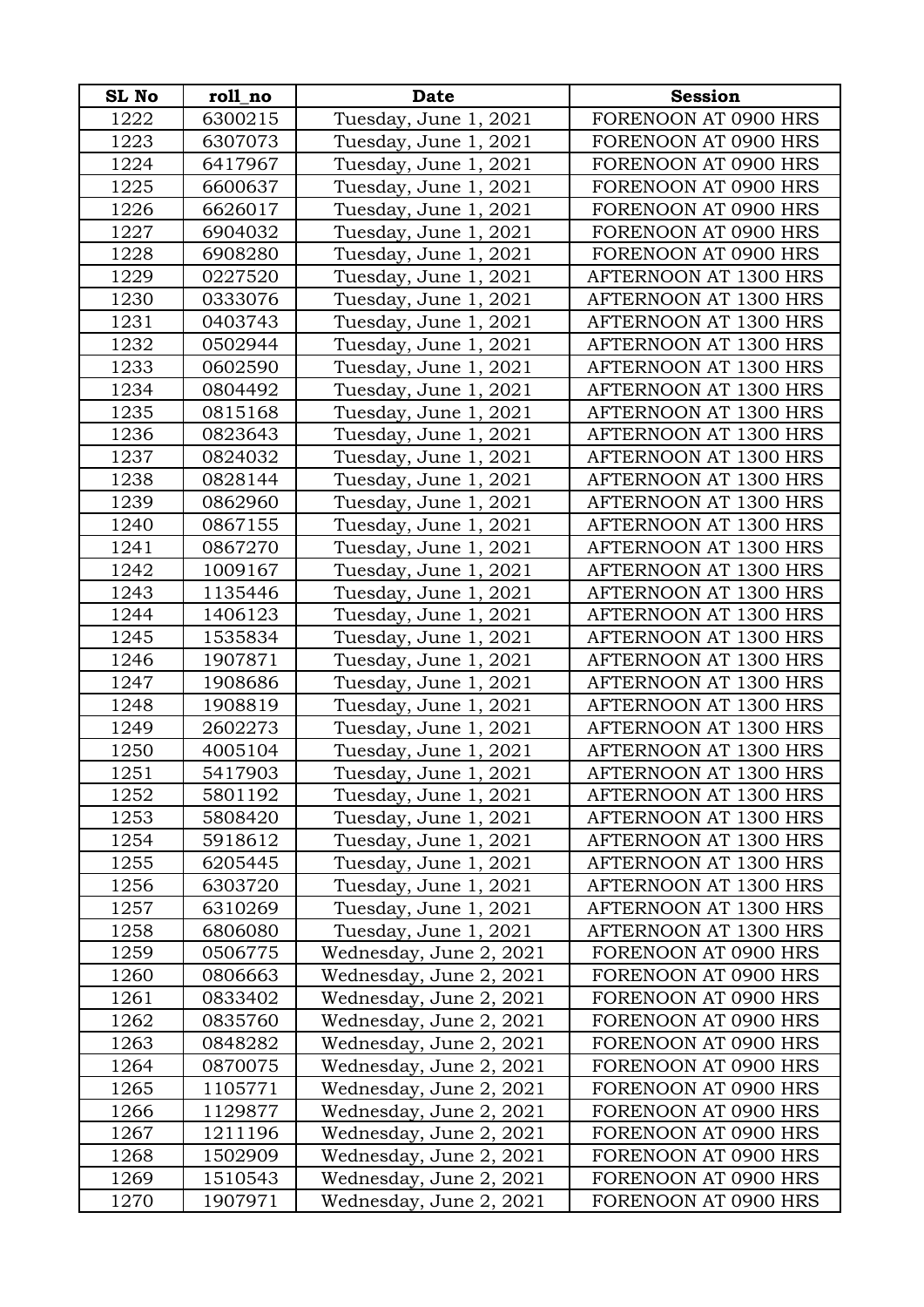| SL No        | roll_no            | <b>Date</b>                                        | <b>Session</b>                                 |
|--------------|--------------------|----------------------------------------------------|------------------------------------------------|
| 1271         | 1912537            | Wednesday, June 2, 2021                            | FORENOON AT 0900 HRS                           |
| 1272         | 2002076            | Wednesday, June 2, 2021                            | FORENOON AT 0900 HRS                           |
| 1273         | 2621766            | Wednesday, June 2, 2021                            | FORENOON AT 0900 HRS                           |
| 1274         | 3808699            | Wednesday, June 2, 2021                            | FORENOON AT 0900 HRS                           |
| 1275         | 5408468            | Wednesday, June 2, 2021                            | FORENOON AT 0900 HRS                           |
| 1276         | 5602894            | Wednesday, June 2, 2021                            | FORENOON AT 0900 HRS                           |
| 1277         | 5802660            | Wednesday, June 2, 2021                            | FORENOON AT 0900 HRS                           |
| 1278         | 5803792            | Wednesday, June 2, 2021                            | FORENOON AT 0900 HRS                           |
| 1279         | 5909606            | Wednesday, June 2, 2021                            | FORENOON AT 0900 HRS                           |
| 1280         | 6110586            | Wednesday, June 2, 2021                            | FORENOON AT 0900 HRS                           |
| 1281         | 6112198            | Wednesday, June 2, 2021                            | FORENOON AT 0900 HRS                           |
| 1282         | 6303707            | Wednesday, June 2, 2021                            | FORENOON AT 0900 HRS                           |
| 1283         | 6306533            | Wednesday, June 2, 2021                            | FORENOON AT 0900 HRS                           |
| 1284         | 6307518            | Wednesday, June 2, 2021                            | FORENOON AT 0900 HRS                           |
| 1285         | 6618895            | Wednesday, June 2, 2021                            | FORENOON AT 0900 HRS                           |
| 1286         | 6620142            | Wednesday, June 2, 2021                            | FORENOON AT 0900 HRS                           |
| 1287         | 6626729            | Wednesday, June 2, 2021                            | FORENOON AT 0900 HRS                           |
| 1288         | 7303040            | Wednesday, June 2, 2021                            | FORENOON AT 0900 HRS                           |
| 1289         | 0109904            | Wednesday, June 2, 2021                            | AFTERNOON AT 1300 HRS                          |
| 1290         | 0806706            | Wednesday, June 2, 2021                            | AFTERNOON AT 1300 HRS                          |
| 1291         | 0808771            | Wednesday, June 2, 2021                            | AFTERNOON AT 1300 HRS                          |
| 1292         | 0813408            | Wednesday, June 2, 2021                            | AFTERNOON AT 1300 HRS                          |
| 1293         | 0819089            | Wednesday, June 2, 2021                            | AFTERNOON AT 1300 HRS                          |
| 1294         | 0821190            | Wednesday, June 2, 2021                            | AFTERNOON AT 1300 HRS                          |
| 1295         | 0839330            | Wednesday, June 2, 2021                            | AFTERNOON AT 1300 HRS                          |
| 1296         | 1030255            | Wednesday, June 2, 2021                            | AFTERNOON AT 1300 HRS                          |
| 1297         | 1115759            | Wednesday, June 2, 2021                            | AFTERNOON AT 1300 HRS                          |
| 1298         | 1422677            | Wednesday, June 2, 2021                            | AFTERNOON AT 1300 HRS                          |
| 1299         | 1528913            | Wednesday, June 2, 2021                            | AFTERNOON AT 1300 HRS                          |
| 1300         | 1905118            | Wednesday, June 2, 2021                            | AFTERNOON AT 1300 HRS                          |
| 1301         | 1906732            | Wednesday, June 2, 2021                            | AFTERNOON AT 1300 HRS                          |
| 1302         | 1906939            | Wednesday, June 2, 2021                            | AFTERNOON AT 1300 HRS                          |
| 1303         | 1910924            | Wednesday, June 2, 2021                            | AFTERNOON AT 1300 HRS                          |
| 1304         | 2637523            | Wednesday, June 2, 2021                            | AFTERNOON AT 1300 HRS                          |
| 1305         | 2639736            | Wednesday, June 2, 2021                            | AFTERNOON AT 1300 HRS                          |
| 1306         | 3504483            | Wednesday, June 2, 2021                            | AFTERNOON AT 1300 HRS                          |
| 1307         | 3906322            | Wednesday, June 2, 2021                            | AFTERNOON AT 1300 HRS                          |
| 1308         | 4912616            | Wednesday, June 2, 2021                            | AFTERNOON AT 1300 HRS                          |
| 1309         | 5913133            | Wednesday, June 2, 2021                            | AFTERNOON AT 1300 HRS                          |
| 1310         | 6300774            | Wednesday, June 2, 2021                            | AFTERNOON AT 1300 HRS                          |
| 1311         | 6314424            | Wednesday, June 2, 2021                            | AFTERNOON AT 1300 HRS                          |
| 1312<br>1313 | 6602002<br>6602084 | Wednesday, June 2, 2021<br>Wednesday, June 2, 2021 | AFTERNOON AT 1300 HRS<br>AFTERNOON AT 1300 HRS |
| 1314         | 6607076            | Wednesday, June 2, 2021                            | AFTERNOON AT 1300 HRS                          |
| 1315         | 6607275            | Wednesday, June 2, 2021                            | AFTERNOON AT 1300 HRS                          |
| 1316         | 6620308            | Wednesday, June 2, 2021                            | AFTERNOON AT 1300 HRS                          |
| 1317         | 7812479            | Wednesday, June 2, 2021                            | AFTERNOON AT 1300 HRS                          |
| 1318         | 8204102            | Wednesday, June 2, 2021                            | AFTERNOON AT 1300 HRS                          |
| 1319         | 0320065            | Thursday, June 3, 2021                             | FORENOON AT 0900 HRS                           |
|              |                    |                                                    |                                                |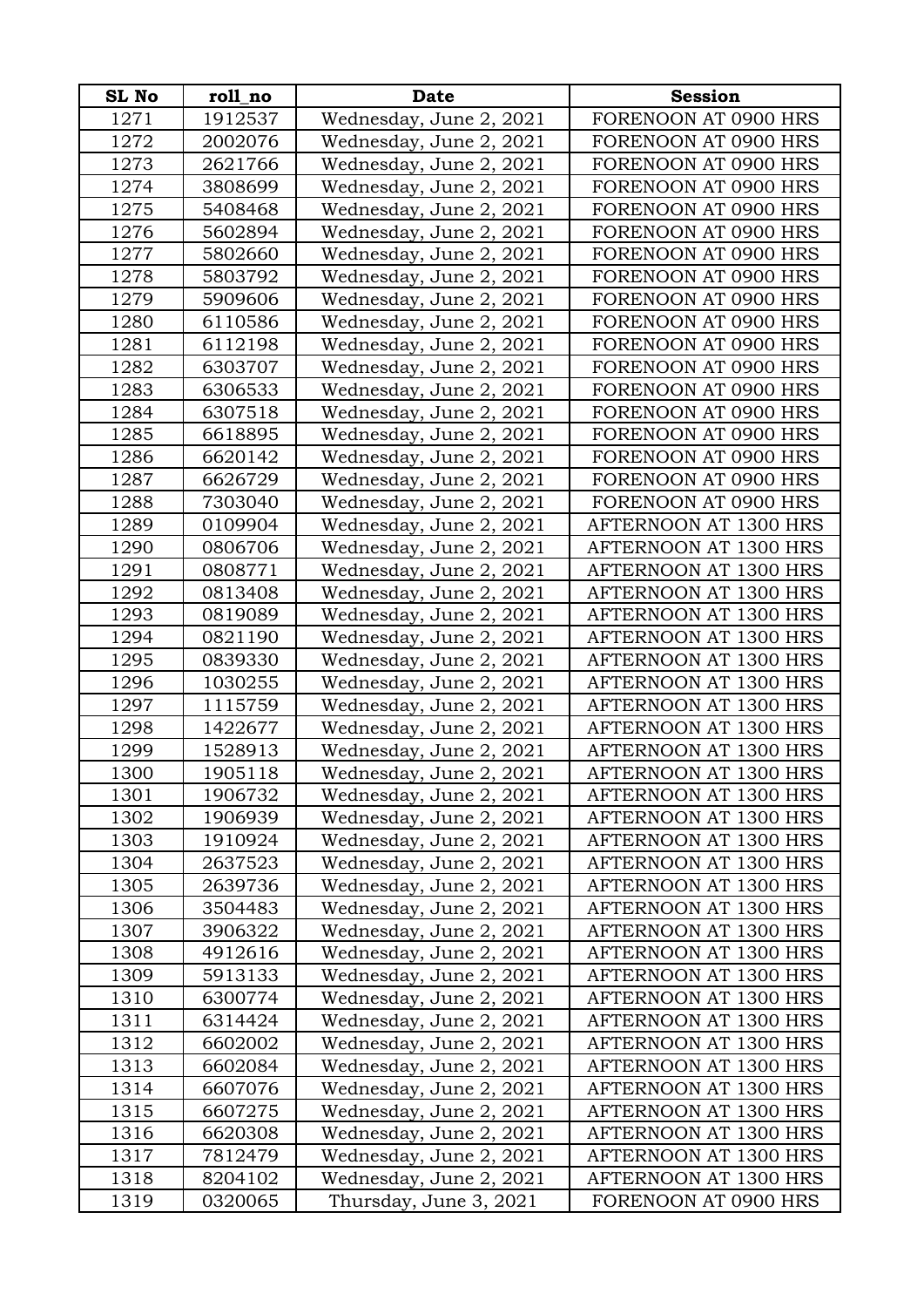| <b>SL No</b> | roll no | <b>Date</b>            | <b>Session</b>        |
|--------------|---------|------------------------|-----------------------|
| 1320         | 0412599 | Thursday, June 3, 2021 | FORENOON AT 0900 HRS  |
| 1321         | 0816052 | Thursday, June 3, 2021 | FORENOON AT 0900 HRS  |
| 1322         | 0821960 | Thursday, June 3, 2021 | FORENOON AT 0900 HRS  |
| 1323         | 0823466 | Thursday, June 3, 2021 | FORENOON AT 0900 HRS  |
| 1324         | 0830706 | Thursday, June 3, 2021 | FORENOON AT 0900 HRS  |
| 1325         | 0836048 | Thursday, June 3, 2021 | FORENOON AT 0900 HRS  |
| 1326         | 0843992 | Thursday, June 3, 2021 | FORENOON AT 0900 HRS  |
| 1327         | 1007345 | Thursday, June 3, 2021 | FORENOON AT 0900 HRS  |
| 1328         | 1020704 | Thursday, June 3, 2021 | FORENOON AT 0900 HRS  |
| 1329         | 1022056 | Thursday, June 3, 2021 | FORENOON AT 0900 HRS  |
| 1330         | 1124455 | Thursday, June 3, 2021 | FORENOON AT 0900 HRS  |
| 1331         | 1206807 | Thursday, June 3, 2021 | FORENOON AT 0900 HRS  |
| 1332         | 1406930 | Thursday, June 3, 2021 | FORENOON AT 0900 HRS  |
| 1333         | 1902666 | Thursday, June 3, 2021 | FORENOON AT 0900 HRS  |
| 1334         | 1908432 | Thursday, June 3, 2021 | FORENOON AT 0900 HRS  |
| 1335         | 2000040 | Thursday, June 3, 2021 | FORENOON AT 0900 HRS  |
| 1336         | 3514653 | Thursday, June 3, 2021 | FORENOON AT 0900 HRS  |
| 1337         | 3526161 | Thursday, June 3, 2021 | FORENOON AT 0900 HRS  |
| 1338         | 3809246 | Thursday, June 3, 2021 | FORENOON AT 0900 HRS  |
| 1339         | 3809311 | Thursday, June 3, 2021 | FORENOON AT 0900 HRS  |
| 1340         | 4121957 | Thursday, June 3, 2021 | FORENOON AT 0900 HRS  |
| 1341         | 4125695 | Thursday, June 3, 2021 | FORENOON AT 0900 HRS  |
| 1342         | 6308014 | Thursday, June 3, 2021 | FORENOON AT 0900 HRS  |
| 1343         | 6314486 | Thursday, June 3, 2021 | FORENOON AT 0900 HRS  |
| 1344         | 6412170 | Thursday, June 3, 2021 | FORENOON AT 0900 HRS  |
| 1345         | 6417293 | Thursday, June 3, 2021 | FORENOON AT 0900 HRS  |
| 1346         | 6701528 | Thursday, June 3, 2021 | FORENOON AT 0900 HRS  |
| 1347         | 7004796 | Thursday, June 3, 2021 | FORENOON AT 0900 HRS  |
| 1348         | 7800585 | Thursday, June 3, 2021 | FORENOON AT 0900 HRS  |
| 1349         | 0311609 | Thursday, June 3, 2021 | AFTERNOON AT 1300 HRS |
| 1350         | 0414589 | Thursday, June 3, 2021 | AFTERNOON AT 1300 HRS |
| 1351         | 0611490 | Thursday, June 3, 2021 | AFTERNOON AT 1300 HRS |
| 1352         | 0801436 | Thursday, June 3, 2021 | AFTERNOON AT 1300 HRS |
| 1353         | 0809646 | Thursday, June 3, 2021 | AFTERNOON AT 1300 HRS |
| 1354         | 0832778 | Thursday, June 3, 2021 | AFTERNOON AT 1300 HRS |
| 1355         | 0833045 | Thursday, June 3, 2021 | AFTERNOON AT 1300 HRS |
| 1356         | 0838568 | Thursday, June 3, 2021 | AFTERNOON AT 1300 HRS |
| 1357         | 0851928 | Thursday, June 3, 2021 | AFTERNOON AT 1300 HRS |
| 1358         | 0858694 | Thursday, June 3, 2021 | AFTERNOON AT 1300 HRS |
| 1359         | 1019374 | Thursday, June 3, 2021 | AFTERNOON AT 1300 HRS |
| 1360         | 1045429 | Thursday, June 3, 2021 | AFTERNOON AT 1300 HRS |
| 1361         | 1109068 | Thursday, June 3, 2021 | AFTERNOON AT 1300 HRS |
| 1362         | 1215182 | Thursday, June 3, 2021 | AFTERNOON AT 1300 HRS |
| 1363         | 1303696 | Thursday, June 3, 2021 | AFTERNOON AT 1300 HRS |
| 1364         | 1310367 | Thursday, June 3, 2021 | AFTERNOON AT 1300 HRS |
| 1365         | 1409296 | Thursday, June 3, 2021 | AFTERNOON AT 1300 HRS |
| 1366         | 1421167 | Thursday, June 3, 2021 | AFTERNOON AT 1300 HRS |
| 1367         | 1421695 | Thursday, June 3, 2021 | AFTERNOON AT 1300 HRS |
| 1368         | 1913339 | Thursday, June 3, 2021 | AFTERNOON AT 1300 HRS |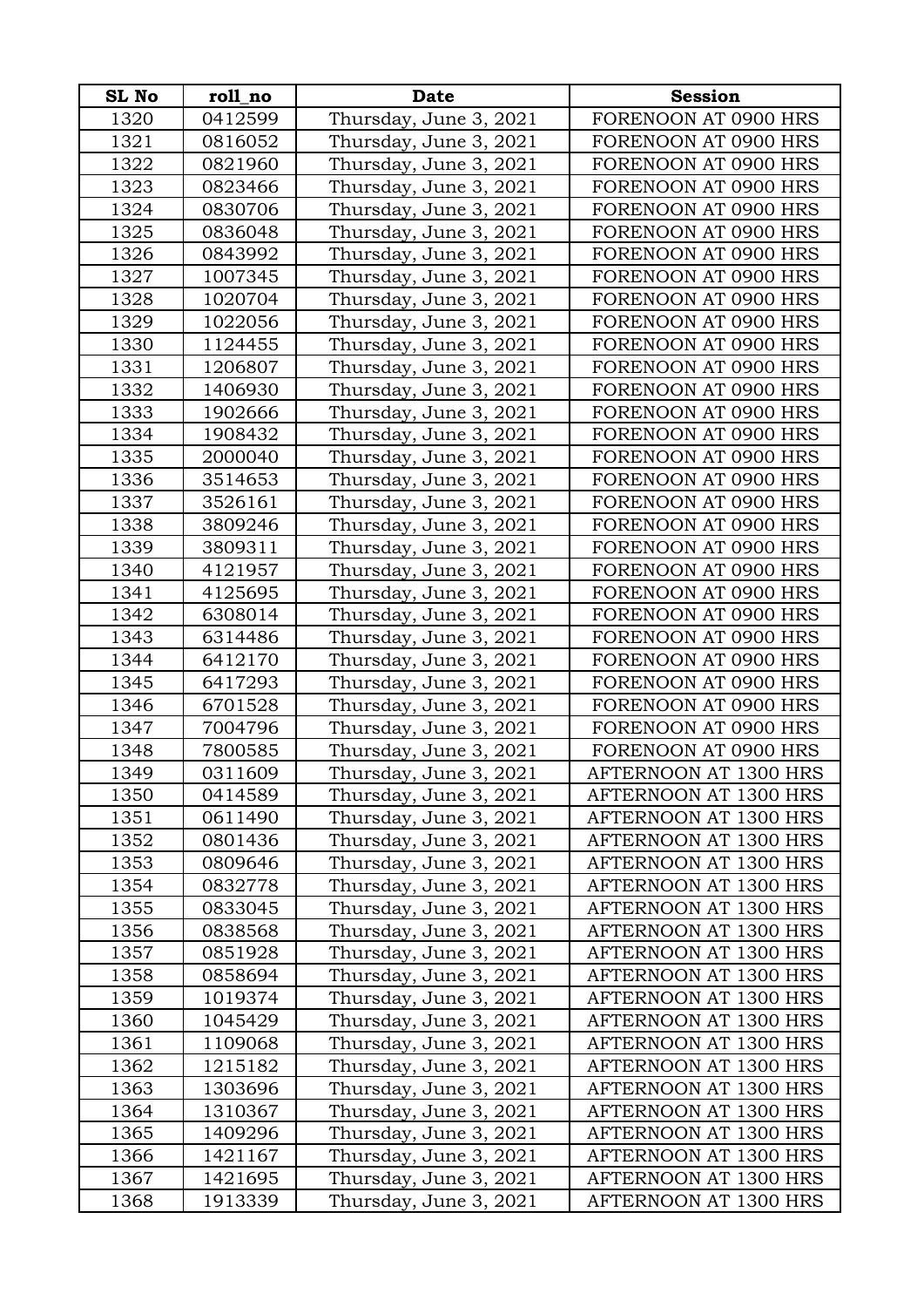| <b>SL No</b> | roll_no | Date                   | <b>Session</b>        |
|--------------|---------|------------------------|-----------------------|
| 1369         | 2400410 | Thursday, June 3, 2021 | AFTERNOON AT 1300 HRS |
| 1370         | 3901037 | Thursday, June 3, 2021 | AFTERNOON AT 1300 HRS |
| 1371         | 4906975 | Thursday, June 3, 2021 | AFTERNOON AT 1300 HRS |
| 1372         | 5202122 | Thursday, June 3, 2021 | AFTERNOON AT 1300 HRS |
| 1373         | 5810962 | Thursday, June 3, 2021 | AFTERNOON AT 1300 HRS |
| 1374         | 6309333 | Thursday, June 3, 2021 | AFTERNOON AT 1300 HRS |
| 1375         | 6415786 | Thursday, June 3, 2021 | AFTERNOON AT 1300 HRS |
| 1376         | 6602870 | Thursday, June 3, 2021 | AFTERNOON AT 1300 HRS |
| 1377         | 6615659 | Thursday, June 3, 2021 | AFTERNOON AT 1300 HRS |
| 1378         | 6622078 | Thursday, June 3, 2021 | AFTERNOON AT 1300 HRS |
| 1379         | 0108398 | Friday, June 4, 2021   | FORENOON AT 0900 HRS  |
| 1380         | 0304207 | Friday, June 4, 2021   | FORENOON AT 0900 HRS  |
| 1381         | 0317147 | Friday, June 4, 2021   | FORENOON AT 0900 HRS  |
| 1382         | 0803985 | Friday, June 4, 2021   | FORENOON AT 0900 HRS  |
| 1383         | 0809612 | Friday, June 4, 2021   | FORENOON AT 0900 HRS  |
| 1384         | 0809822 | Friday, June 4, 2021   | FORENOON AT 0900 HRS  |
| 1385         | 0842323 | Friday, June 4, 2021   | FORENOON AT 0900 HRS  |
| 1386         | 0848519 | Friday, June 4, 2021   | FORENOON AT 0900 HRS  |
| 1387         | 0868228 | Friday, June 4, 2021   | FORENOON AT 0900 HRS  |
| 1388         | 1007341 | Friday, June 4, 2021   | FORENOON AT 0900 HRS  |
| 1389         | 1217561 | Friday, June 4, 2021   | FORENOON AT 0900 HRS  |
| 1390         | 1303940 | Friday, June 4, 2021   | FORENOON AT 0900 HRS  |
| 1391         | 1502698 | Friday, June 4, 2021   | FORENOON AT 0900 HRS  |
| 1392         | 1525595 | Friday, June 4, 2021   | FORENOON AT 0900 HRS  |
| 1393         | 1905366 | Friday, June 4, 2021   | FORENOON AT 0900 HRS  |
| 1394         | 1906413 | Friday, June 4, 2021   | FORENOON AT 0900 HRS  |
| 1395         | 1913100 | Friday, June 4, 2021   | FORENOON AT 0900 HRS  |
| 1396         | 2206975 | Friday, June 4, 2021   | FORENOON AT 0900 HRS  |
| 1397         | 3520121 | Friday, June 4, 2021   | FORENOON AT 0900 HRS  |
| 1398         | 3802596 | Friday, June 4, 2021   | FORENOON AT 0900 HRS  |
| 1399         | 4904363 | Friday, June 4, 2021   | FORENOON AT 0900 HRS  |
| 1400         | 5605788 | Friday, June 4, 2021   | FORENOON AT 0900 HRS  |
| 1401         | 5808178 | Friday, June 4, 2021   | FORENOON AT 0900 HRS  |
| 1402         | 5815198 | Friday, June 4, 2021   | FORENOON AT 0900 HRS  |
| 1403         | 5901617 | Friday, June 4, 2021   | FORENOON AT 0900 HRS  |
| 1404         | 5919670 | Friday, June 4, 2021   | FORENOON AT 0900 HRS  |
| 1405         | 6208921 | Friday, June 4, 2021   | FORENOON AT 0900 HRS  |
| 1406         | 6303420 | Friday, June 4, 2021   | FORENOON AT 0900 HRS  |
| 1407         | 6504704 | Friday, June 4, 2021   | FORENOON AT 0900 HRS  |
| 1408         | 6618819 | Friday, June 4, 2021   | FORENOON AT 0900 HRS  |
| 1409         | 0300643 | Friday, June 4, 2021   | AFTERNOON AT 1300 HRS |
| 1410         | 0405301 | Friday, June 4, 2021   | AFTERNOON AT 1300 HRS |
| 1411         | 0801584 | Friday, June 4, 2021   | AFTERNOON AT 1300 HRS |
| 1412         | 0816069 | Friday, June 4, 2021   | AFTERNOON AT 1300 HRS |
| 1413         | 0822032 | Friday, June 4, 2021   | AFTERNOON AT 1300 HRS |
| 1414         | 0829179 | Friday, June 4, 2021   | AFTERNOON AT 1300 HRS |
| 1415         | 0850696 | Friday, June 4, 2021   | AFTERNOON AT 1300 HRS |
| 1416         | 1019430 | Friday, June 4, 2021   | AFTERNOON AT 1300 HRS |
| 1417         | 1106690 | Friday, June 4, 2021   | AFTERNOON AT 1300 HRS |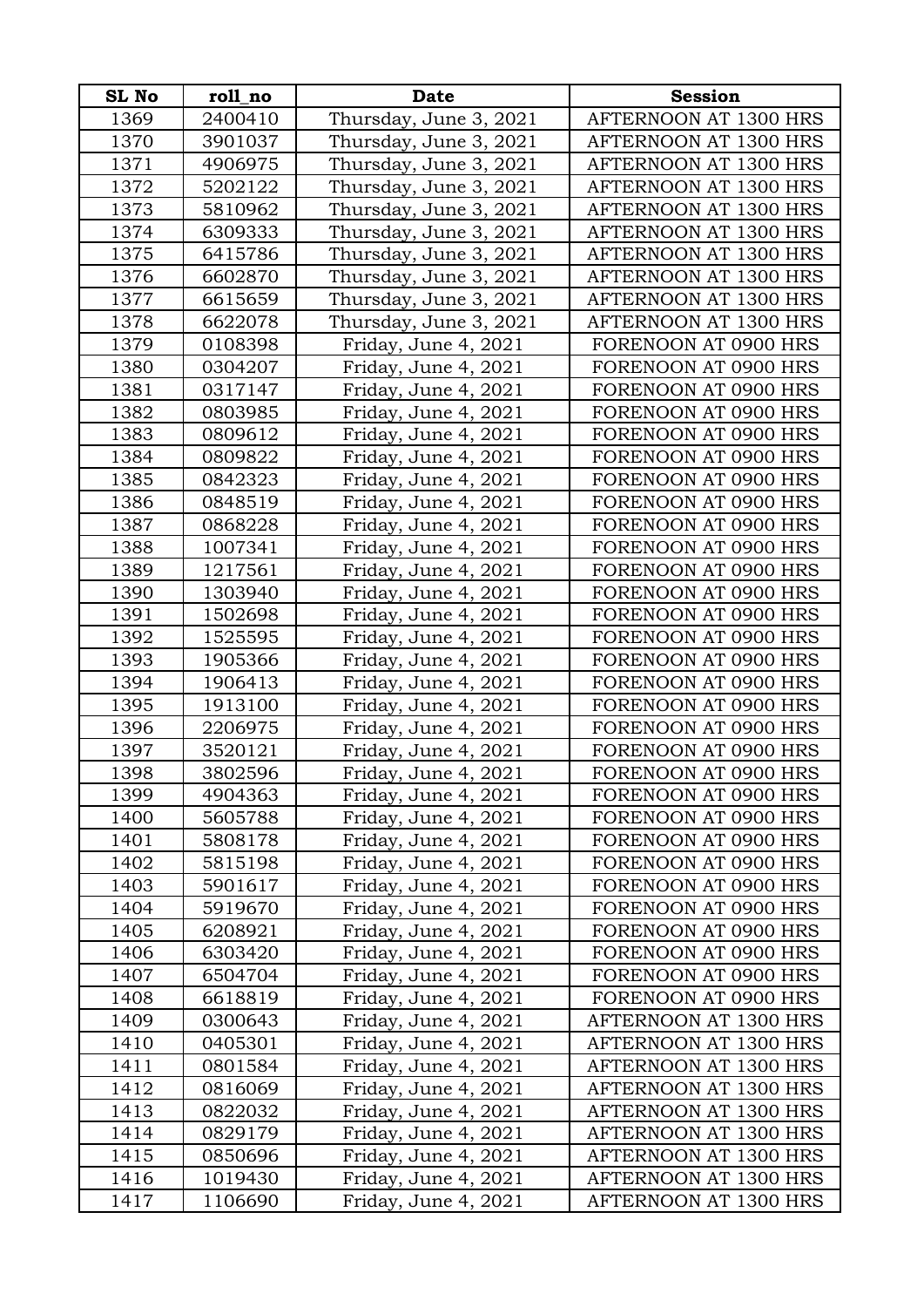| <b>SL No</b> | roll_no | Date                 | <b>Session</b>        |
|--------------|---------|----------------------|-----------------------|
| 1418         | 1114131 | Friday, June 4, 2021 | AFTERNOON AT 1300 HRS |
| 1419         | 1303427 | Friday, June 4, 2021 | AFTERNOON AT 1300 HRS |
| 1420         | 1403480 | Friday, June 4, 2021 | AFTERNOON AT 1300 HRS |
| 1421         | 3511763 | Friday, June 4, 2021 | AFTERNOON AT 1300 HRS |
| 1422         | 3513871 | Friday, June 4, 2021 | AFTERNOON AT 1300 HRS |
| 1423         | 3526857 | Friday, June 4, 2021 | AFTERNOON AT 1300 HRS |
| 1424         | 3527163 | Friday, June 4, 2021 | AFTERNOON AT 1300 HRS |
| 1425         | 3809236 | Friday, June 4, 2021 | AFTERNOON AT 1300 HRS |
| 1426         | 3809284 | Friday, June 4, 2021 | AFTERNOON AT 1300 HRS |
| 1427         | 4111273 | Friday, June 4, 2021 | AFTERNOON AT 1300 HRS |
| 1428         | 5401273 | Friday, June 4, 2021 | AFTERNOON AT 1300 HRS |
| 1429         | 5603215 | Friday, June 4, 2021 | AFTERNOON AT 1300 HRS |
| 1430         | 5706439 | Friday, June 4, 2021 | AFTERNOON AT 1300 HRS |
| 1431         | 5802491 | Friday, June 4, 2021 | AFTERNOON AT 1300 HRS |
| 1432         | 6305736 | Friday, June 4, 2021 | AFTERNOON AT 1300 HRS |
| 1433         | 6500444 | Friday, June 4, 2021 | AFTERNOON AT 1300 HRS |
| 1434         | 6505687 | Friday, June 4, 2021 | AFTERNOON AT 1300 HRS |
| 1435         | 6600083 | Friday, June 4, 2021 | AFTERNOON AT 1300 HRS |
| 1436         | 6900898 | Friday, June 4, 2021 | AFTERNOON AT 1300 HRS |
| 1437         | 7502565 | Friday, June 4, 2021 | AFTERNOON AT 1300 HRS |
| 1438         | 8205967 | Friday, June 4, 2021 | AFTERNOON AT 1300 HRS |
| 1439         | 0117036 | Monday, June 7, 2021 | FORENOON AT 0900 HRS  |
| 1440         | 0304389 | Monday, June 7, 2021 | FORENOON AT 0900 HRS  |
| 1441         | 0333118 | Monday, June 7, 2021 | FORENOON AT 0900 HRS  |
| 1442         | 0830307 | Monday, June 7, 2021 | FORENOON AT 0900 HRS  |
| 1443         | 0852615 | Monday, June 7, 2021 | FORENOON AT 0900 HRS  |
| 1444         | 0864816 | Monday, June 7, 2021 | FORENOON AT 0900 HRS  |
| 1445         | 1002256 | Monday, June 7, 2021 | FORENOON AT 0900 HRS  |
| 1446         | 1042190 | Monday, June 7, 2021 | FORENOON AT 0900 HRS  |
| 1447         | 1132428 | Monday, June 7, 2021 | FORENOON AT 0900 HRS  |
| 1448         | 1140279 | Monday, June 7, 2021 | FORENOON AT 0900 HRS  |
| 1449         | 1208425 | Monday, June 7, 2021 | FORENOON AT 0900 HRS  |
| 1450         | 1216637 | Monday, June 7, 2021 | FORENOON AT 0900 HRS  |
| 1451         | 1525905 | Monday, June 7, 2021 | FORENOON AT 0900 HRS  |
| 1452         | 1911396 | Monday, June 7, 2021 | FORENOON AT 0900 HRS  |
| 1453         | 3529128 | Monday, June 7, 2021 | FORENOON AT 0900 HRS  |
| 1454         | 4200379 | Monday, June 7, 2021 | FORENOON AT 0900 HRS  |
| 1455         | 5912088 | Monday, June 7, 2021 | FORENOON AT 0900 HRS  |
| 1456         | 5916366 | Monday, June 7, 2021 | FORENOON AT 0900 HRS  |
| 1457         | 6110699 | Monday, June 7, 2021 | FORENOON AT 0900 HRS  |
| 1458         | 6315520 | Monday, June 7, 2021 | FORENOON AT 0900 HRS  |
| 1459         | 6601201 | Monday, June 7, 2021 | FORENOON AT 0900 HRS  |
| 1460         | 6608363 | Monday, June 7, 2021 | FORENOON AT 0900 HRS  |
| 1461         | 6611064 | Monday, June 7, 2021 | FORENOON AT 0900 HRS  |
| 1462         | 6611219 | Monday, June 7, 2021 | FORENOON AT 0900 HRS  |
| 1463         | 7812151 | Monday, June 7, 2021 | FORENOON AT 0900 HRS  |
| 1464         | 0103831 | Monday, June 7, 2021 | AFTERNOON AT 1300 HRS |
| 1465         | 0221261 | Monday, June 7, 2021 | AFTERNOON AT 1300 HRS |
| 1466         | 0331265 | Monday, June 7, 2021 | AFTERNOON AT 1300 HRS |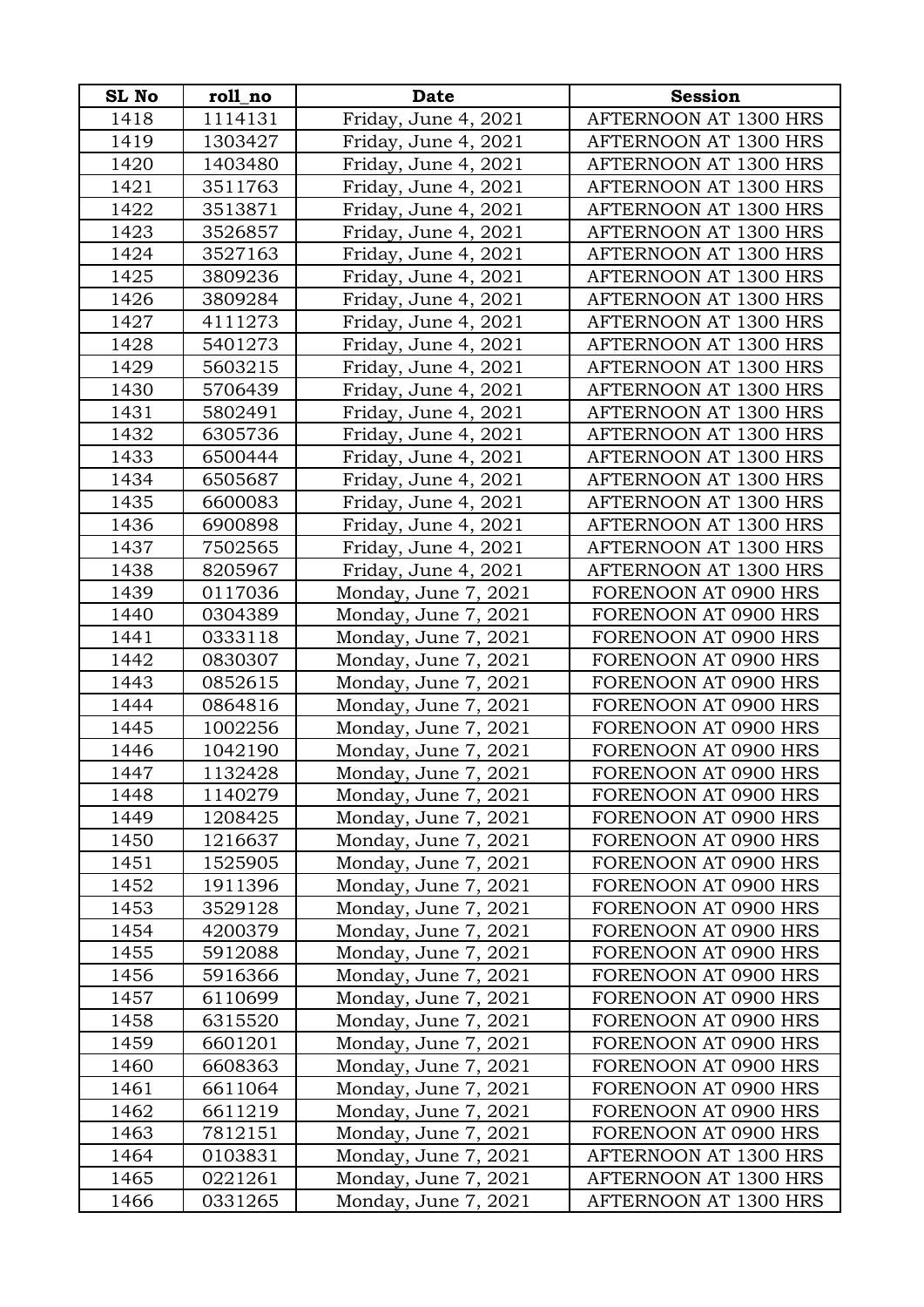| <b>SL No</b> | roll_no | <b>Date</b>           | <b>Session</b>        |
|--------------|---------|-----------------------|-----------------------|
| 1467         | 0506592 | Monday, June 7, 2021  | AFTERNOON AT 1300 HRS |
| 1468         | 0807956 | Monday, June 7, 2021  | AFTERNOON AT 1300 HRS |
| 1469         | 0814069 | Monday, June 7, 2021  | AFTERNOON AT 1300 HRS |
| 1470         | 0847581 | Monday, June 7, 2021  | AFTERNOON AT 1300 HRS |
| 1471         | 0848592 | Monday, June 7, 2021  | AFTERNOON AT 1300 HRS |
| 1472         | 0850825 | Monday, June 7, 2021  | AFTERNOON AT 1300 HRS |
| 1473         | 0866514 | Monday, June 7, 2021  | AFTERNOON AT 1300 HRS |
| 1474         | 1106226 | Monday, June 7, 2021  | AFTERNOON AT 1300 HRS |
| 1475         | 1203005 | Monday, June 7, 2021  | AFTERNOON AT 1300 HRS |
| 1476         | 1210783 | Monday, June 7, 2021  | AFTERNOON AT 1300 HRS |
| 1477         | 1526918 | Monday, June 7, 2021  | AFTERNOON AT 1300 HRS |
| 1478         | 3808339 | Monday, June 7, 2021  | AFTERNOON AT 1300 HRS |
| 1479         | 3905119 | Monday, June 7, 2021  | AFTERNOON AT 1300 HRS |
| 1480         | 4907624 | Monday, June 7, 2021  | AFTERNOON AT 1300 HRS |
| 1481         | 5204869 | Monday, June 7, 2021  | AFTERNOON AT 1300 HRS |
| 1482         | 5300257 | Monday, June 7, 2021  | AFTERNOON AT 1300 HRS |
| 1483         | 6208264 | Monday, June 7, 2021  | AFTERNOON AT 1300 HRS |
| 1484         | 6307862 | Monday, June 7, 2021  | AFTERNOON AT 1300 HRS |
| 1485         | 6312107 | Monday, June 7, 2021  | AFTERNOON AT 1300 HRS |
| 1486         | 6601335 | Monday, June 7, 2021  | AFTERNOON AT 1300 HRS |
| 1487         | 6605725 | Monday, June 7, 2021  | AFTERNOON AT 1300 HRS |
| 1488         | 6614924 | Monday, June 7, 2021  | AFTERNOON AT 1300 HRS |
| 1489         | 6805469 | Monday, June 7, 2021  | AFTERNOON AT 1300 HRS |
| 1490         | 6807601 | Monday, June 7, 2021  | AFTERNOON AT 1300 HRS |
| 1491         | 6905133 | Monday, June 7, 2021  | AFTERNOON AT 1300 HRS |
| 1492         | 7302130 | Monday, June 7, 2021  | AFTERNOON AT 1300 HRS |
| 1493         | 7904838 | Monday, June 7, 2021  | AFTERNOON AT 1300 HRS |
| 1494         | 0308780 | Tuesday, June 8, 2021 | FORENOON AT 0900 HRS  |
| 1495         | 0314308 | Tuesday, June 8, 2021 | FORENOON AT 0900 HRS  |
| 1496         | 0410812 | Tuesday, June 8, 2021 | FORENOON AT 0900 HRS  |
| 1497         | 0506355 | Tuesday, June 8, 2021 | FORENOON AT 0900 HRS  |
| 1498         | 0706840 | Tuesday, June 8, 2021 | FORENOON AT 0900 HRS  |
| 1499         | 0807857 | Tuesday, June 8, 2021 | FORENOON AT 0900 HRS  |
| 1500         | 0824477 | Tuesday, June 8, 2021 | FORENOON AT 0900 HRS  |
| 1501         | 0848352 | Tuesday, June 8, 2021 | FORENOON AT 0900 HRS  |
| 1502         | 0852386 | Tuesday, June 8, 2021 | FORENOON AT 0900 HRS  |
| 1503         | 0865256 | Tuesday, June 8, 2021 | FORENOON AT 0900 HRS  |
| 1504         | 0867111 | Tuesday, June 8, 2021 | FORENOON AT 0900 HRS  |
| 1505         | 0869350 | Tuesday, June 8, 2021 | FORENOON AT 0900 HRS  |
| 1506         | 1009641 | Tuesday, June 8, 2021 | FORENOON AT 0900 HRS  |
| 1507         | 1024402 | Tuesday, June 8, 2021 | FORENOON AT 0900 HRS  |
| 1508         | 1042995 | Tuesday, June 8, 2021 | FORENOON AT 0900 HRS  |
| 1509         | 1104754 | Tuesday, June 8, 2021 | FORENOON AT 0900 HRS  |
| 1510         | 1111814 | Tuesday, June 8, 2021 | FORENOON AT 0900 HRS  |
| 1511         | 1304580 | Tuesday, June 8, 2021 | FORENOON AT 0900 HRS  |
| 1512         | 1307263 | Tuesday, June 8, 2021 | FORENOON AT 0900 HRS  |
| 1513         | 1314645 | Tuesday, June 8, 2021 | FORENOON AT 0900 HRS  |
| 1514         | 1519294 | Tuesday, June 8, 2021 | FORENOON AT 0900 HRS  |
| 1515         | 3530463 | Tuesday, June 8, 2021 | FORENOON AT 0900 HRS  |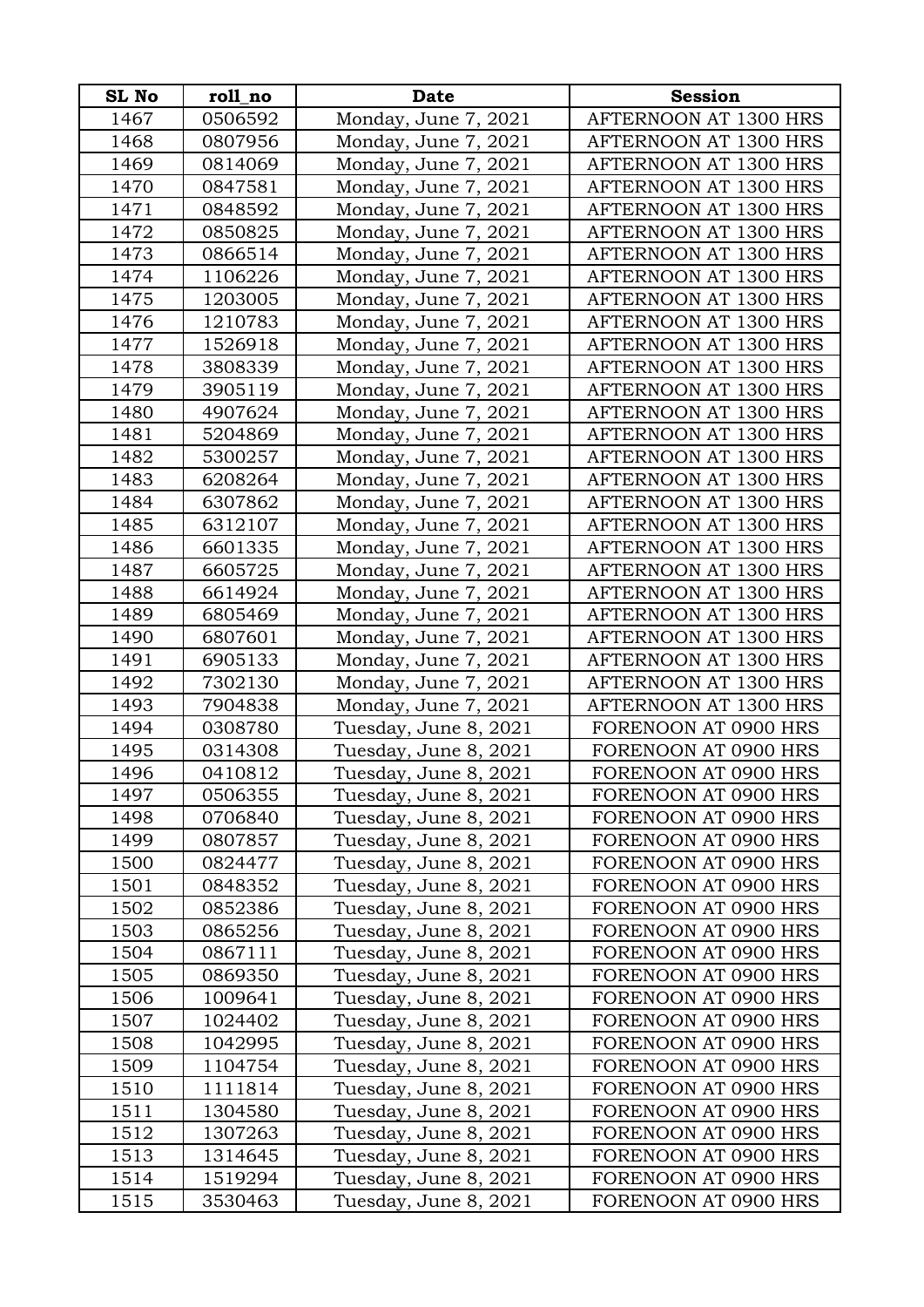| <b>SL No</b> | roll no | <b>Date</b>             | <b>Session</b>        |
|--------------|---------|-------------------------|-----------------------|
| 1516         | 3810984 | Tuesday, June 8, 2021   | FORENOON AT 0900 HRS  |
| 1517         | 5108853 | Tuesday, June 8, 2021   | FORENOON AT 0900 HRS  |
| 1518         | 5403835 | Tuesday, June 8, 2021   | FORENOON AT 0900 HRS  |
| 1519         | 5813508 | Tuesday, June 8, 2021   | FORENOON AT 0900 HRS  |
| 1520         | 5903870 | Tuesday, June 8, 2021   | FORENOON AT 0900 HRS  |
| 1521         | 5905182 | Tuesday, June 8, 2021   | FORENOON AT 0900 HRS  |
| 1522         | 6003543 | Tuesday, June 8, 2021   | FORENOON AT 0900 HRS  |
| 1523         | 7301244 | Tuesday, June 8, 2021   | FORENOON AT 0900 HRS  |
| 1524         | 0116998 | Tuesday, June 8, 2021   | AFTERNOON AT 1300 HRS |
| 1525         | 0311208 | Tuesday, June 8, 2021   | AFTERNOON AT 1300 HRS |
| 1526         | 0321810 | Tuesday, June 8, 2021   | AFTERNOON AT 1300 HRS |
| 1527         | 0333243 | Tuesday, June 8, 2021   | AFTERNOON AT 1300 HRS |
| 1528         | 0404532 | Tuesday, June 8, 2021   | AFTERNOON AT 1300 HRS |
| 1529         | 0812688 | Tuesday, June 8, 2021   | AFTERNOON AT 1300 HRS |
| 1530         | 0831851 | Tuesday, June 8, 2021   | AFTERNOON AT 1300 HRS |
| 1531         | 0833655 | Tuesday, June 8, 2021   | AFTERNOON AT 1300 HRS |
| 1532         | 0847478 | Tuesday, June 8, 2021   | AFTERNOON AT 1300 HRS |
| 1533         | 0848230 | Tuesday, June 8, 2021   | AFTERNOON AT 1300 HRS |
| 1534         | 0848798 | Tuesday, June 8, 2021   | AFTERNOON AT 1300 HRS |
| 1535         | 0867631 | Tuesday, June 8, 2021   | AFTERNOON AT 1300 HRS |
| 1536         | 0911170 | Tuesday, June 8, 2021   | AFTERNOON AT 1300 HRS |
| 1537         | 1004471 | Tuesday, June 8, 2021   | AFTERNOON AT 1300 HRS |
| 1538         | 1024917 | Tuesday, June 8, 2021   | AFTERNOON AT 1300 HRS |
| 1539         | 1102114 | Tuesday, June 8, 2021   | AFTERNOON AT 1300 HRS |
| 1540         | 1210900 | Tuesday, June 8, 2021   | AFTERNOON AT 1300 HRS |
| 1541         | 1216654 | Tuesday, June 8, 2021   | AFTERNOON AT 1300 HRS |
| 1542         | 1525618 | Tuesday, June 8, 2021   | AFTERNOON AT 1300 HRS |
| 1543         | 1542798 | Tuesday, June 8, 2021   | AFTERNOON AT 1300 HRS |
| 1544         | 1901811 | Tuesday, June 8, 2021   | AFTERNOON AT 1300 HRS |
| 1545         | 2201825 | Tuesday, June 8, 2021   | AFTERNOON AT 1300 HRS |
| 1546         | 2628845 | Tuesday, June 8, 2021   | AFTERNOON AT 1300 HRS |
| 1547         | 3522782 | Tuesday, June 8, 2021   | AFTERNOON AT 1300 HRS |
| 1548         | 3903227 | Tuesday, June 8, 2021   | AFTERNOON AT 1300 HRS |
| 1549         | 5605020 | Tuesday, June 8, 2021   | AFTERNOON AT 1300 HRS |
| 1550         | 5803638 | Tuesday, June 8, 2021   | AFTERNOON AT 1300 HRS |
| 1551         | 6123623 | Tuesday, June 8, 2021   | AFTERNOON AT 1300 HRS |
| 1552         | 6301430 | Tuesday, June 8, 2021   | AFTERNOON AT 1300 HRS |
| 1553         | 8200069 | Tuesday, June 8, 2021   | AFTERNOON AT 1300 HRS |
| 1554         | 0415262 | Wednesday, June 9, 2021 | FORENOON AT 0900 HRS  |
| 1555         | 0419636 | Wednesday, June 9, 2021 | FORENOON AT 0900 HRS  |
| 1556         | 0501235 | Wednesday, June 9, 2021 | FORENOON AT 0900 HRS  |
| 1557         | 0506764 | Wednesday, June 9, 2021 | FORENOON AT 0900 HRS  |
| 1558         | 0511002 | Wednesday, June 9, 2021 | FORENOON AT 0900 HRS  |
| 1559         | 0803749 | Wednesday, June 9, 2021 | FORENOON AT 0900 HRS  |
| 1560         | 0804106 | Wednesday, June 9, 2021 | FORENOON AT 0900 HRS  |
| 1561         | 0813123 | Wednesday, June 9, 2021 | FORENOON AT 0900 HRS  |
| 1562         | 0820036 | Wednesday, June 9, 2021 | FORENOON AT 0900 HRS  |
| 1563         | 0826660 | Wednesday, June 9, 2021 | FORENOON AT 0900 HRS  |
| 1564         | 0838135 | Wednesday, June 9, 2021 | FORENOON AT 0900 HRS  |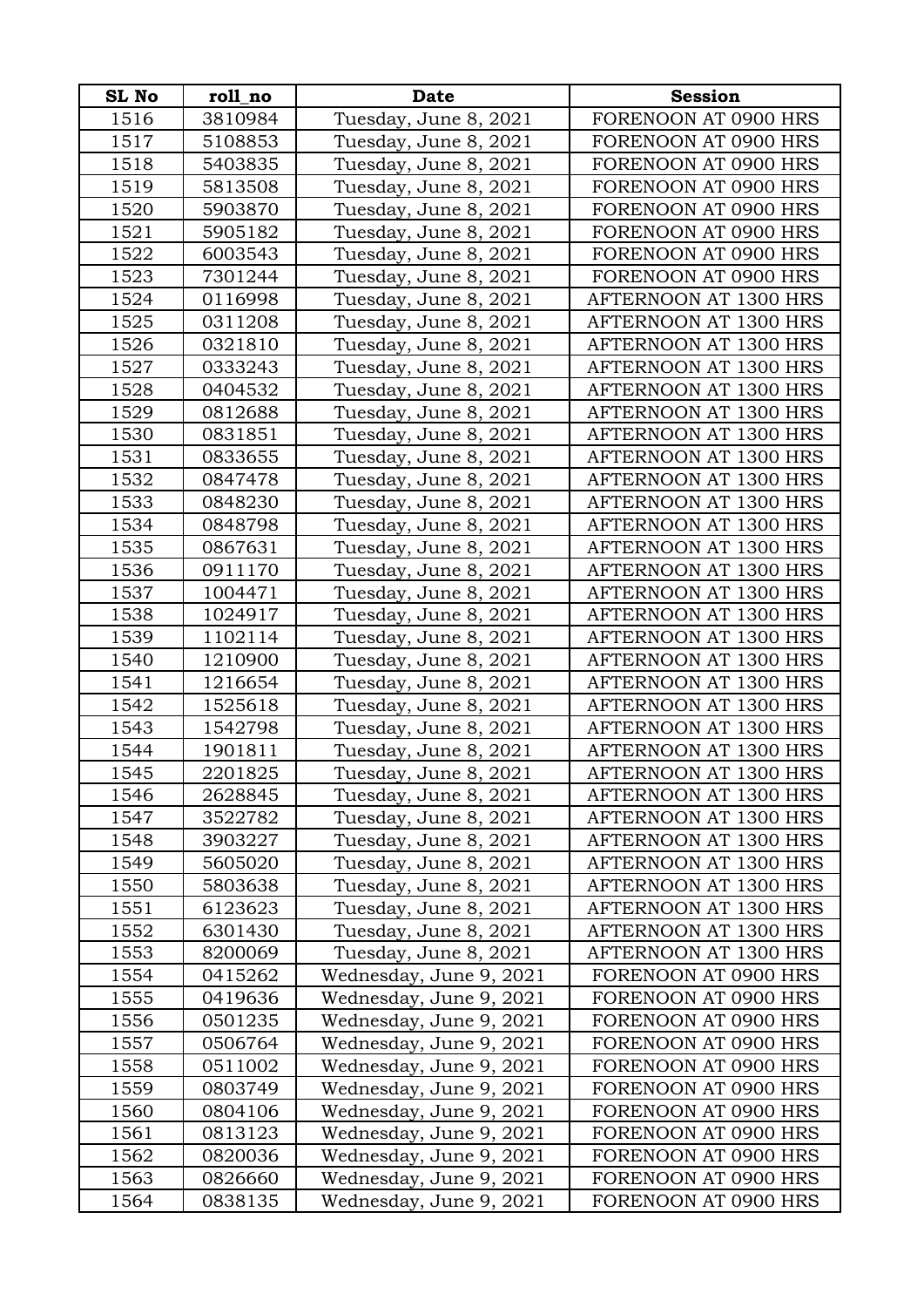| SL No        | roll_no            | <b>Date</b>                                        | <b>Session</b>                                 |
|--------------|--------------------|----------------------------------------------------|------------------------------------------------|
| 1565         | 0850892            | Wednesday, June 9, 2021                            | FORENOON AT 0900 HRS                           |
| 1566         | 0858729            | Wednesday, June 9, 2021                            | FORENOON AT 0900 HRS                           |
| 1567         | 1033356            | Wednesday, June 9, 2021                            | FORENOON AT 0900 HRS                           |
| 1568         | 1115191            | Wednesday, June 9, 2021                            | FORENOON AT 0900 HRS                           |
| 1569         | 1201718            | Wednesday, June 9, 2021                            | FORENOON AT 0900 HRS                           |
| 1570         | 1215065            | Wednesday, June 9, 2021                            | FORENOON AT 0900 HRS                           |
| 1571         | 1905773            | Wednesday, June 9, 2021                            | FORENOON AT 0900 HRS                           |
| 1572         | 1908275            | Wednesday, June 9, 2021                            | FORENOON AT 0900 HRS                           |
| 1573         | 2002722            | Wednesday, June 9, 2021                            | FORENOON AT 0900 HRS                           |
| 1574         | 2619921            | Wednesday, June 9, 2021                            | FORENOON AT 0900 HRS                           |
| 1575         | 3404073            | Wednesday, June 9, 2021                            | FORENOON AT 0900 HRS                           |
| 1576         | 3527570            | Wednesday, June 9, 2021                            | FORENOON AT 0900 HRS                           |
| 1577         | 3534869            | Wednesday, June 9, 2021                            | FORENOON AT 0900 HRS                           |
| 1578         | 4120536            | Wednesday, June 9, 2021                            | FORENOON AT 0900 HRS                           |
| 1579         | 5400655            | Wednesday, June 9, 2021                            | FORENOON AT 0900 HRS                           |
| 1580         | 6212266            | Wednesday, June 9, 2021                            | FORENOON AT 0900 HRS                           |
| 1581         | 6308478            | Wednesday, June 9, 2021                            | FORENOON AT 0900 HRS                           |
| 1582         | 6618708            | Wednesday, June 9, 2021                            | FORENOON AT 0900 HRS                           |
| 1583         | 7915573            | Wednesday, June 9, 2021                            | FORENOON AT 0900 HRS                           |
| 1584         | 0121195            | Wednesday, June 9, 2021                            | AFTERNOON AT 1300 HRS                          |
| 1585         | 0335603            | Wednesday, June 9, 2021                            | AFTERNOON AT 1300 HRS                          |
| 1586         | 0508157            | Wednesday, June 9, 2021                            | AFTERNOON AT 1300 HRS                          |
| 1587         | 0820057            | Wednesday, June 9, 2021                            | AFTERNOON AT 1300 HRS                          |
| 1588         | 0821735            | Wednesday, June 9, 2021                            | AFTERNOON AT 1300 HRS                          |
| 1589         | 0825478            | Wednesday, June 9, 2021                            | AFTERNOON AT 1300 HRS                          |
| 1590         | 0833976            | Wednesday, June 9, 2021                            | AFTERNOON AT 1300 HRS                          |
| 1591         | 0843193            | Wednesday, June 9, 2021                            | AFTERNOON AT 1300 HRS                          |
| 1592         | 0845849            | Wednesday, June 9, 2021                            | AFTERNOON AT 1300 HRS                          |
| 1593         | 1140697            | Wednesday, June 9, 2021                            | AFTERNOON AT 1300 HRS                          |
| 1594         | 1410227            | Wednesday, June 9, 2021                            | AFTERNOON AT 1300 HRS                          |
| 1595         | 1902145            | Wednesday, June 9, 2021                            | AFTERNOON AT 1300 HRS                          |
| 1596         | 1911786            | Wednesday, June 9, 2021                            | AFTERNOON AT 1300 HRS                          |
| 1597         | 2603775            | Wednesday, June 9, 2021                            | AFTERNOON AT 1300 HRS                          |
| 1598         | 2626807            | Wednesday, June 9, 2021                            | AFTERNOON AT 1300 HRS                          |
| 1599         | 3500115            | Wednesday, June 9, 2021                            | AFTERNOON AT 1300 HRS                          |
| 1600         | 3503741            | Wednesday, June 9, 2021                            | AFTERNOON AT 1300 HRS                          |
| 1601         | 3518290            | Wednesday, June 9, 2021                            | AFTERNOON AT 1300 HRS                          |
| 1602         | 3526793            | Wednesday, June 9, 2021                            | AFTERNOON AT 1300 HRS                          |
| 1603         | 3807755            | Wednesday, June 9, 2021                            | AFTERNOON AT 1300 HRS                          |
| 1604         | 4101763            | Wednesday, June 9, 2021                            | AFTERNOON AT 1300 HRS                          |
| 1605         | 4111816            | Wednesday, June 9, 2021                            | AFTERNOON AT 1300 HRS                          |
| 1606         | 4120539            | Wednesday, June 9, 2021                            | AFTERNOON AT 1300 HRS<br>AFTERNOON AT 1300 HRS |
| 1607         | 5810753            | Wednesday, June 9, 2021                            |                                                |
| 1608<br>1609 | 6014780<br>6118506 | Wednesday, June 9, 2021                            | AFTERNOON AT 1300 HRS<br>AFTERNOON AT 1300 HRS |
| 1610         | 6610251            | Wednesday, June 9, 2021                            | AFTERNOON AT 1300 HRS                          |
| 1611         | 6616398            | Wednesday, June 9, 2021<br>Wednesday, June 9, 2021 | AFTERNOON AT 1300 HRS                          |
| 1612         | 6621202            | Wednesday, June 9, 2021                            | AFTERNOON AT 1300 HRS                          |
| 1613         | 7100243            | Wednesday, June 9, 2021                            | AFTERNOON AT 1300 HRS                          |
|              |                    |                                                    |                                                |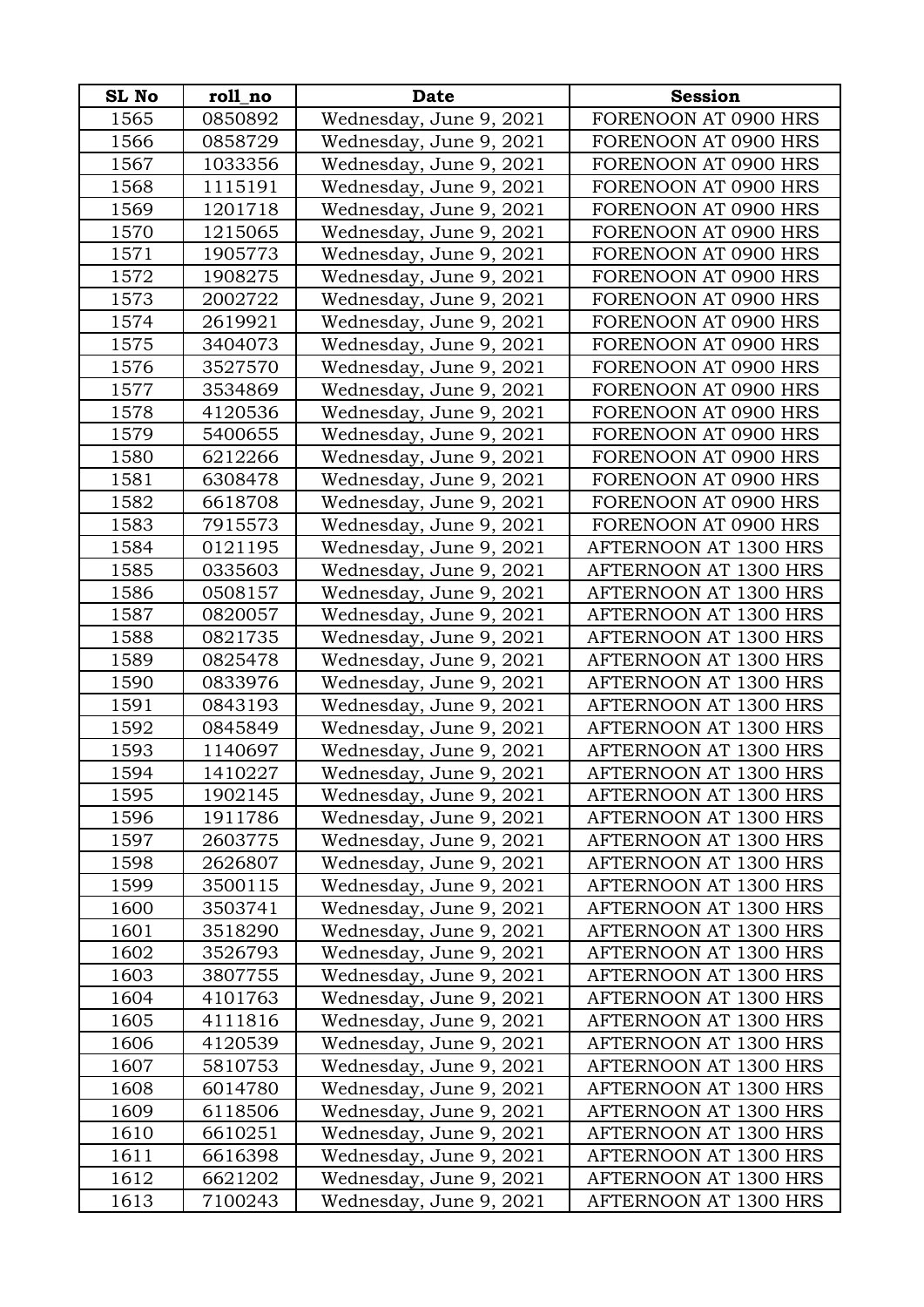| SL No | roll_no | <b>Date</b>             | <b>Session</b>        |
|-------|---------|-------------------------|-----------------------|
| 1614  | 0300329 | Thursday, June 10, 2021 | FORENOON AT 0900 HRS  |
| 1615  | 0318523 | Thursday, June 10, 2021 | FORENOON AT 0900 HRS  |
| 1616  | 0329534 | Thursday, June 10, 2021 | FORENOON AT 0900 HRS  |
| 1617  | 0508481 | Thursday, June 10, 2021 | FORENOON AT 0900 HRS  |
| 1618  | 0821672 | Thursday, June 10, 2021 | FORENOON AT 0900 HRS  |
| 1619  | 0828113 | Thursday, June 10, 2021 | FORENOON AT 0900 HRS  |
| 1620  | 0830503 | Thursday, June 10, 2021 | FORENOON AT 0900 HRS  |
| 1621  | 0841396 | Thursday, June 10, 2021 | FORENOON AT 0900 HRS  |
| 1622  | 0859920 | Thursday, June 10, 2021 | FORENOON AT 0900 HRS  |
| 1623  | 1040660 | Thursday, June 10, 2021 | FORENOON AT 0900 HRS  |
| 1624  | 1045348 | Thursday, June 10, 2021 | FORENOON AT 0900 HRS  |
| 1625  | 1119197 | Thursday, June 10, 2021 | FORENOON AT 0900 HRS  |
| 1626  | 1143613 | Thursday, June 10, 2021 | FORENOON AT 0900 HRS  |
| 1627  | 1311770 | Thursday, June 10, 2021 | FORENOON AT 0900 HRS  |
| 1628  | 1406221 | Thursday, June 10, 2021 | FORENOON AT 0900 HRS  |
| 1629  | 1907370 | Thursday, June 10, 2021 | FORENOON AT 0900 HRS  |
| 1630  | 3405204 | Thursday, June 10, 2021 | FORENOON AT 0900 HRS  |
| 1631  | 3502246 | Thursday, June 10, 2021 | FORENOON AT 0900 HRS  |
| 1632  | 4002961 | Thursday, June 10, 2021 | FORENOON AT 0900 HRS  |
| 1633  | 4118005 | Thursday, June 10, 2021 | FORENOON AT 0900 HRS  |
| 1634  | 4122355 | Thursday, June 10, 2021 | FORENOON AT 0900 HRS  |
| 1635  | 5205350 | Thursday, June 10, 2021 | FORENOON AT 0900 HRS  |
| 1636  | 6300718 | Thursday, June 10, 2021 | FORENOON AT 0900 HRS  |
| 1637  | 6305969 | Thursday, June 10, 2021 | FORENOON AT 0900 HRS  |
| 1638  | 6416624 | Thursday, June 10, 2021 | FORENOON AT 0900 HRS  |
| 1639  | 6506656 | Thursday, June 10, 2021 | FORENOON AT 0900 HRS  |
| 1640  | 6601355 | Thursday, June 10, 2021 | FORENOON AT 0900 HRS  |
| 1641  | 6601502 | Thursday, June 10, 2021 | FORENOON AT 0900 HRS  |
| 1642  | 6605219 | Thursday, June 10, 2021 | FORENOON AT 0900 HRS  |
| 1643  | 7301630 | Thursday, June 10, 2021 | FORENOON AT 0900 HRS  |
| 1644  | 0215705 | Thursday, June 10, 2021 | AFTERNOON AT 1300 HRS |
| 1645  | 0325170 | Thursday, June 10, 2021 | AFTERNOON AT 1300 HRS |
| 1646  | 0330606 | Thursday, June 10, 2021 | AFTERNOON AT 1300 HRS |
| 1647  | 0826521 | Thursday, June 10, 2021 | AFTERNOON AT 1300 HRS |
| 1648  | 0843906 | Thursday, June 10, 2021 | AFTERNOON AT 1300 HRS |
| 1649  | 0847483 | Thursday, June 10, 2021 | AFTERNOON AT 1300 HRS |
| 1650  | 0852713 | Thursday, June 10, 2021 | AFTERNOON AT 1300 HRS |
| 1651  | 0856694 | Thursday, June 10, 2021 | AFTERNOON AT 1300 HRS |
| 1652  | 0859654 | Thursday, June 10, 2021 | AFTERNOON AT 1300 HRS |
| 1653  | 0861890 | Thursday, June 10, 2021 | AFTERNOON AT 1300 HRS |
| 1654  | 0870180 | Thursday, June 10, 2021 | AFTERNOON AT 1300 HRS |
| 1655  | 0909120 | Thursday, June 10, 2021 | AFTERNOON AT 1300 HRS |
| 1656  | 1134877 | Thursday, June 10, 2021 | AFTERNOON AT 1300 HRS |
| 1657  | 1143008 | Thursday, June 10, 2021 | AFTERNOON AT 1300 HRS |
| 1658  | 1218221 | Thursday, June 10, 2021 | AFTERNOON AT 1300 HRS |
| 1659  | 1218489 | Thursday, June 10, 2021 | AFTERNOON AT 1300 HRS |
| 1660  | 1219583 | Thursday, June 10, 2021 | AFTERNOON AT 1300 HRS |
| 1661  | 1401825 | Thursday, June 10, 2021 | AFTERNOON AT 1300 HRS |
| 1662  | 1519109 | Thursday, June 10, 2021 | AFTERNOON AT 1300 HRS |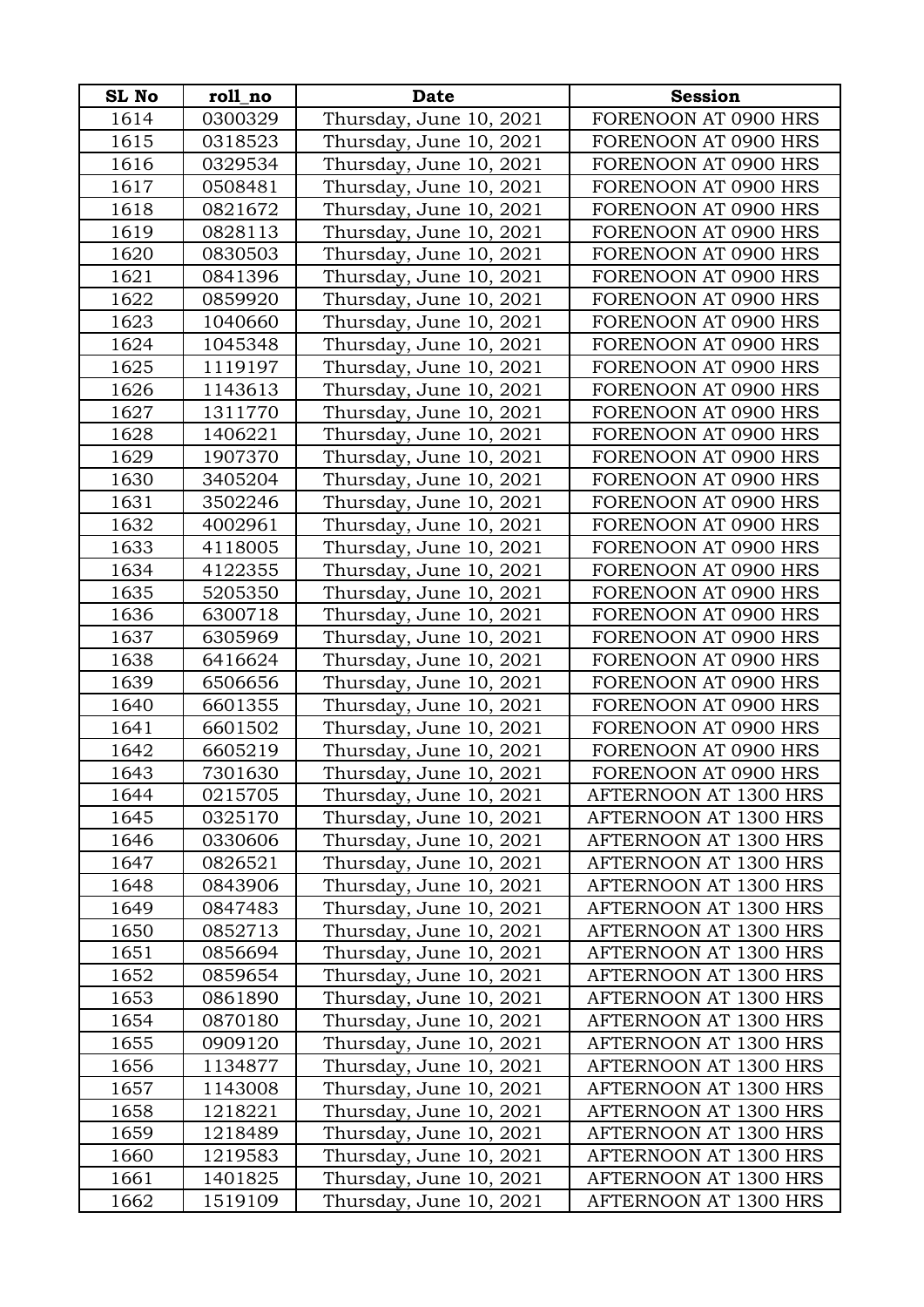| <b>SL No</b> | roll_no | <b>Date</b>             | <b>Session</b>        |
|--------------|---------|-------------------------|-----------------------|
| 1663         | 1902158 | Thursday, June 10, 2021 | AFTERNOON AT 1300 HRS |
| 1664         | 1905733 | Thursday, June 10, 2021 | AFTERNOON AT 1300 HRS |
| 1665         | 2623809 | Thursday, June 10, 2021 | AFTERNOON AT 1300 HRS |
| 1666         | 3810938 | Thursday, June 10, 2021 | AFTERNOON AT 1300 HRS |
| 1667         | 4108785 | Thursday, June 10, 2021 | AFTERNOON AT 1300 HRS |
| 1668         | 5700631 | Thursday, June 10, 2021 | AFTERNOON AT 1300 HRS |
| 1669         | 6305741 | Thursday, June 10, 2021 | AFTERNOON AT 1300 HRS |
| 1670         | 6414165 | Thursday, June 10, 2021 | AFTERNOON AT 1300 HRS |
| 1671         | 6809925 | Thursday, June 10, 2021 | AFTERNOON AT 1300 HRS |
| 1672         | 7305017 | Thursday, June 10, 2021 | AFTERNOON AT 1300 HRS |
| 1673         | 7802067 | Thursday, June 10, 2021 | AFTERNOON AT 1300 HRS |
| 1674         | 0709504 | Friday, June 11, 2021   | FORENOON AT 0900 HRS  |
| 1675         | 0801843 | Friday, June 11, 2021   | FORENOON AT 0900 HRS  |
| 1676         | 0812878 | Friday, June 11, 2021   | FORENOON AT 0900 HRS  |
| 1677         | 0820247 | Friday, June 11, 2021   | FORENOON AT 0900 HRS  |
| 1678         | 0829781 | Friday, June 11, 2021   | FORENOON AT 0900 HRS  |
| 1679         | 0832197 | Friday, June 11, 2021   | FORENOON AT 0900 HRS  |
| 1680         | 0833531 | Friday, June 11, 2021   | FORENOON AT 0900 HRS  |
| 1681         | 0834262 | Friday, June 11, 2021   | FORENOON AT 0900 HRS  |
| 1682         | 0843531 | Friday, June 11, 2021   | FORENOON AT 0900 HRS  |
| 1683         | 0860612 | Friday, June 11, 2021   | FORENOON AT 0900 HRS  |
| 1684         | 0867284 | Friday, June 11, 2021   | FORENOON AT 0900 HRS  |
| 1685         | 1124489 | Friday, June 11, 2021   | FORENOON AT 0900 HRS  |
| 1686         | 1138233 | Friday, June 11, 2021   | FORENOON AT 0900 HRS  |
| 1687         | 1203489 | Friday, June 11, 2021   | FORENOON AT 0900 HRS  |
| 1688         | 1700399 | Friday, June 11, 2021   | FORENOON AT 0900 HRS  |
| 1689         | 2601104 | Friday, June 11, 2021   | FORENOON AT 0900 HRS  |
| 1690         | 3508822 | Friday, June 11, 2021   | FORENOON AT 0900 HRS  |
| 1691         | 3515208 | Friday, June 11, 2021   | FORENOON AT 0900 HRS  |
| 1692         | 3906903 | Friday, June 11, 2021   | FORENOON AT 0900 HRS  |
| 1693         | 4110116 | Friday, June 11, 2021   | FORENOON AT 0900 HRS  |
| 1694         | 4115394 | Friday, June 11, 2021   | FORENOON AT 0900 HRS  |
| 1695         | 5801473 | Friday, June 11, 2021   | FORENOON AT 0900 HRS  |
| 1696         | 5806209 | Friday, June 11, 2021   | FORENOON AT 0900 HRS  |
| 1697         | 5914018 | Friday, June 11, 2021   | FORENOON AT 0900 HRS  |
| 1698         | 6301709 | Friday, June 11, 2021   | FORENOON AT 0900 HRS  |
| 1699         | 6304555 | Friday, June 11, 2021   | FORENOON AT 0900 HRS  |
| 1700         | 6306505 | Friday, June 11, 2021   | FORENOON AT 0900 HRS  |
| 1701         | 6310392 | Friday, June 11, 2021   | FORENOON AT 0900 HRS  |
| 1702         | 6602784 | Friday, June 11, 2021   | FORENOON AT 0900 HRS  |
| 1703         | 7811988 | Friday, June 11, 2021   | FORENOON AT 0900 HRS  |
| 1704         | 0236584 | Friday, June 11, 2021   | AFTERNOON AT 1300 HRS |
| 1705         | 0309035 | Friday, June 11, 2021   | AFTERNOON AT 1300 HRS |
| 1706         | 0407413 | Friday, June 11, 2021   | AFTERNOON AT 1300 HRS |
| 1707         | 0411222 | Friday, June 11, 2021   | AFTERNOON AT 1300 HRS |
| 1708         | 0623405 | Friday, June 11, 2021   | AFTERNOON AT 1300 HRS |
| 1709         | 0806410 | Friday, June 11, 2021   | AFTERNOON AT 1300 HRS |
| 1710         | 0806554 | Friday, June 11, 2021   | AFTERNOON AT 1300 HRS |
| 1711         | 0833521 | Friday, June 11, 2021   | AFTERNOON AT 1300 HRS |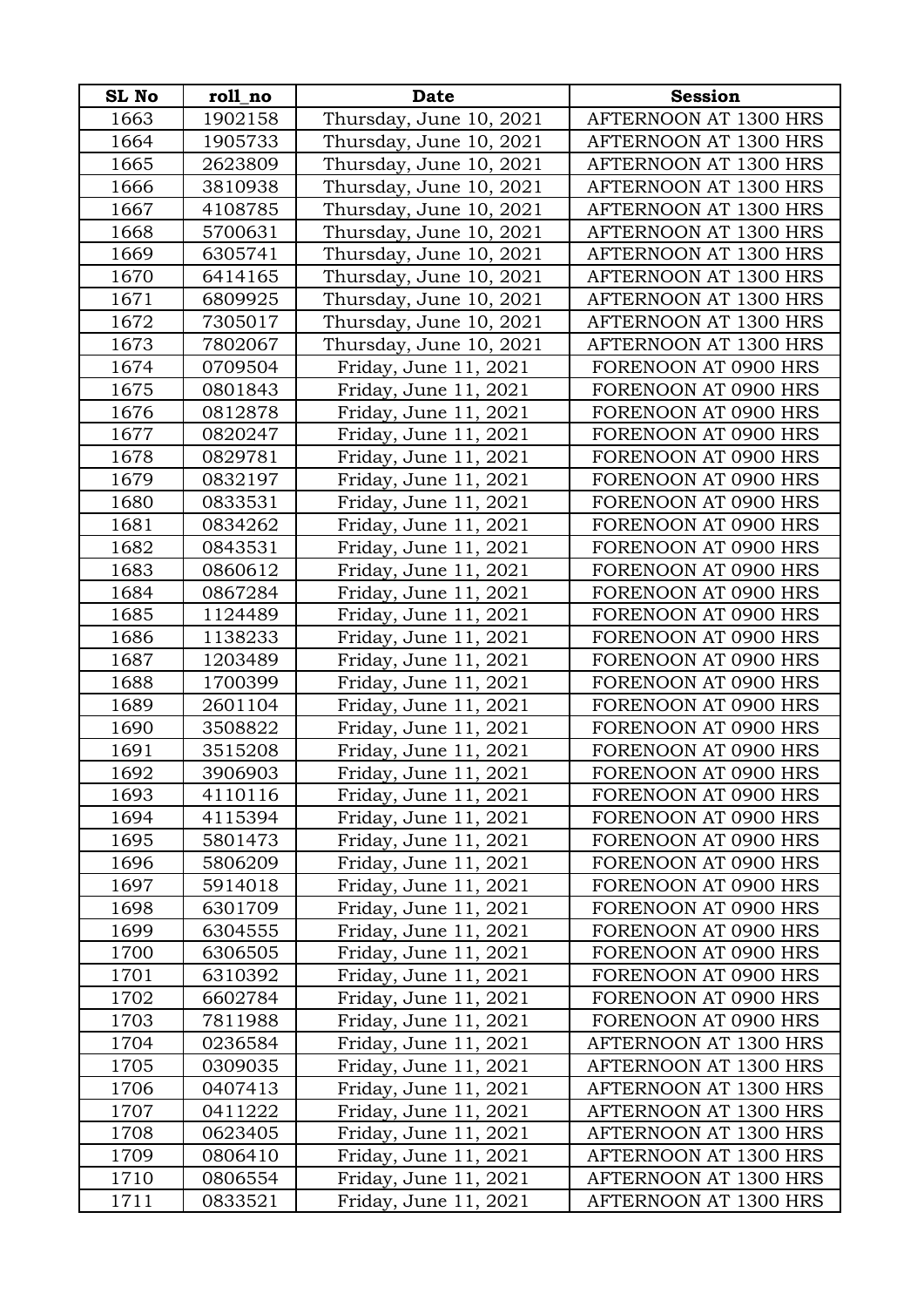| <b>SL No</b> | roll_no | <b>Date</b>           | <b>Session</b>        |
|--------------|---------|-----------------------|-----------------------|
| 1712         | 0834312 | Friday, June 11, 2021 | AFTERNOON AT 1300 HRS |
| 1713         | 0838319 | Friday, June 11, 2021 | AFTERNOON AT 1300 HRS |
| 1714         | 1313463 | Friday, June 11, 2021 | AFTERNOON AT 1300 HRS |
| 1715         | 1403250 | Friday, June 11, 2021 | AFTERNOON AT 1300 HRS |
| 1716         | 1416960 | Friday, June 11, 2021 | AFTERNOON AT 1300 HRS |
| 1717         | 1529399 | Friday, June 11, 2021 | AFTERNOON AT 1300 HRS |
| 1718         | 1912886 | Friday, June 11, 2021 | AFTERNOON AT 1300 HRS |
| 1719         | 3510779 | Friday, June 11, 2021 | AFTERNOON AT 1300 HRS |
| 1720         | 3800919 | Friday, June 11, 2021 | AFTERNOON AT 1300 HRS |
| 1721         | 3801725 | Friday, June 11, 2021 | AFTERNOON AT 1300 HRS |
| 1722         | 3802135 | Friday, June 11, 2021 | AFTERNOON AT 1300 HRS |
| 1723         | 3802944 | Friday, June 11, 2021 | AFTERNOON AT 1300 HRS |
| 1724         | 4121598 | Friday, June 11, 2021 | AFTERNOON AT 1300 HRS |
| 1725         | 4913298 | Friday, June 11, 2021 | AFTERNOON AT 1300 HRS |
| 1726         | 5302910 | Friday, June 11, 2021 | AFTERNOON AT 1300 HRS |
| 1727         | 5602252 | Friday, June 11, 2021 | AFTERNOON AT 1300 HRS |
| 1728         | 5803801 | Friday, June 11, 2021 | AFTERNOON AT 1300 HRS |
| 1729         | 5811366 | Friday, June 11, 2021 | AFTERNOON AT 1300 HRS |
| 1730         | 5910025 | Friday, June 11, 2021 | AFTERNOON AT 1300 HRS |
| 1731         | 6609826 | Friday, June 11, 2021 | AFTERNOON AT 1300 HRS |
| 1732         | 6611881 | Friday, June 11, 2021 | AFTERNOON AT 1300 HRS |
| 1733         | 6902923 | Friday, June 11, 2021 | AFTERNOON AT 1300 HRS |
| 1734         | 0306816 | Monday, June 14, 2021 | FORENOON AT 0900 HRS  |
| 1735         | 0319498 | Monday, June 14, 2021 | FORENOON AT 0900 HRS  |
| 1736         | 0321713 | Monday, June 14, 2021 | FORENOON AT 0900 HRS  |
| 1737         | 0812533 | Monday, June 14, 2021 | FORENOON AT 0900 HRS  |
| 1738         | 0813490 | Monday, June 14, 2021 | FORENOON AT 0900 HRS  |
| 1739         | 0834259 | Monday, June 14, 2021 | FORENOON AT 0900 HRS  |
| 1740         | 0850789 | Monday, June 14, 2021 | FORENOON AT 0900 HRS  |
| 1741         | 0862667 | Monday, June 14, 2021 | FORENOON AT 0900 HRS  |
| 1742         | 0869525 | Monday, June 14, 2021 | FORENOON AT 0900 HRS  |
| 1743         | 0870232 | Monday, June 14, 2021 | FORENOON AT 0900 HRS  |
| 1744         | 1111844 | Monday, June 14, 2021 | FORENOON AT 0900 HRS  |
| 1745         | 1118577 | Monday, June 14, 2021 | FORENOON AT 0900 HRS  |
| 1746         | 1206685 | Monday, June 14, 2021 | FORENOON AT 0900 HRS  |
| 1747         | 1221516 | Monday, June 14, 2021 | FORENOON AT 0900 HRS  |
| 1748         | 1420757 | Monday, June 14, 2021 | FORENOON AT 0900 HRS  |
| 1749         | 1904647 | Monday, June 14, 2021 | FORENOON AT 0900 HRS  |
| 1750         | 3512921 | Monday, June 14, 2021 | FORENOON AT 0900 HRS  |
| 1751         | 3514572 | Monday, June 14, 2021 | FORENOON AT 0900 HRS  |
| 1752         | 4400058 | Monday, June 14, 2021 | FORENOON AT 0900 HRS  |
| 1753         | 5201442 | Monday, June 14, 2021 | FORENOON AT 0900 HRS  |
| 1754         | 5908989 | Monday, June 14, 2021 | FORENOON AT 0900 HRS  |
| 1755         | 6110783 | Monday, June 14, 2021 | FORENOON AT 0900 HRS  |
| 1756         | 6209545 | Monday, June 14, 2021 | FORENOON AT 0900 HRS  |
| 1757         | 6600314 | Monday, June 14, 2021 | FORENOON AT 0900 HRS  |
| 1758         | 6606418 | Monday, June 14, 2021 | FORENOON AT 0900 HRS  |
| 1759         | 6617025 | Monday, June 14, 2021 | FORENOON AT 0900 HRS  |
| 1760         | 6620648 | Monday, June 14, 2021 | FORENOON AT 0900 HRS  |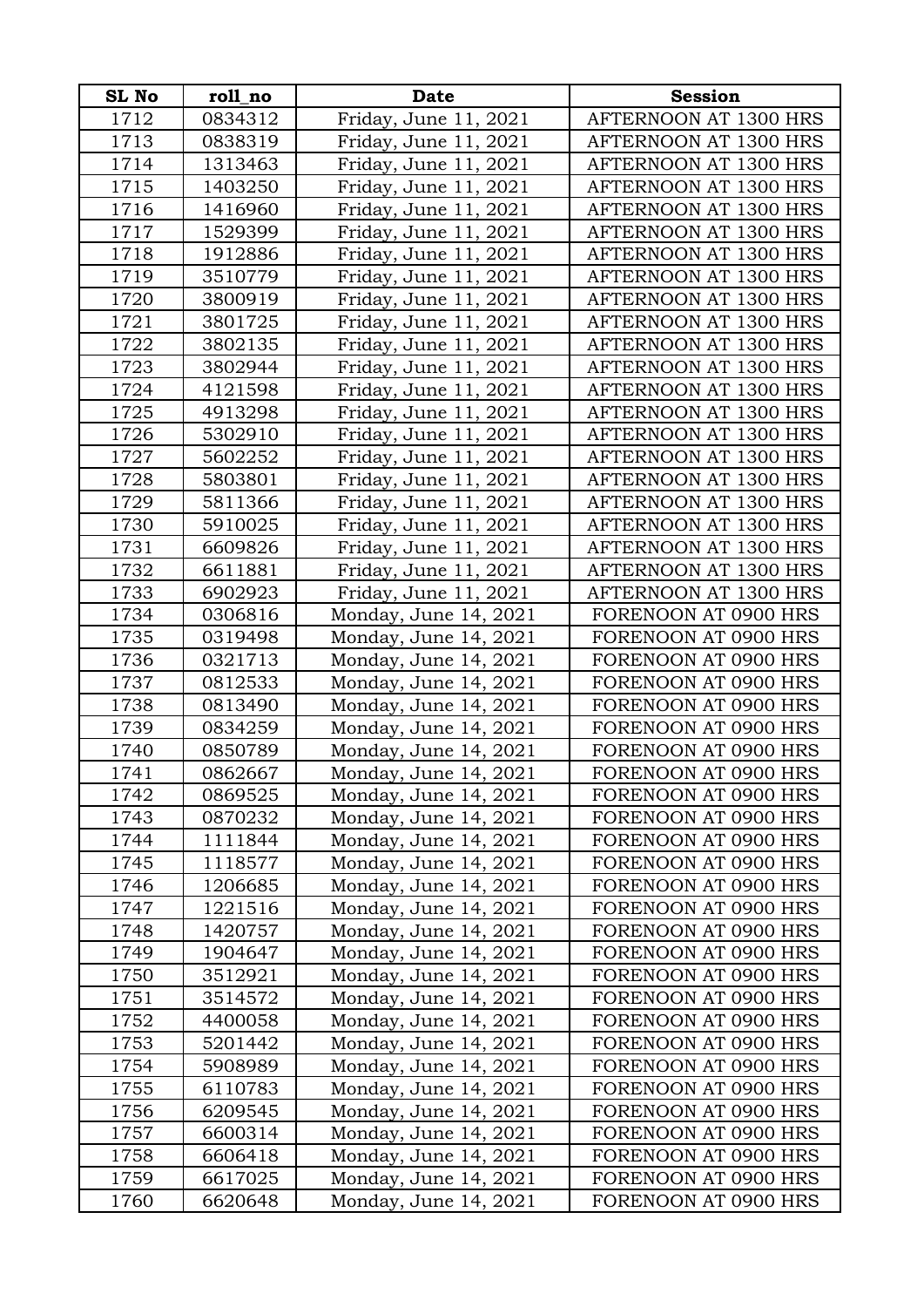| <b>SL No</b> | roll_no | <b>Date</b>            | <b>Session</b>               |
|--------------|---------|------------------------|------------------------------|
| 1761         | 6701988 | Monday, June 14, 2021  | FORENOON AT 0900 HRS         |
| 1762         | 7004948 | Monday, June 14, 2021  | FORENOON AT 0900 HRS         |
| 1763         | 7910975 | Monday, June 14, 2021  | FORENOON AT 0900 HRS         |
| 1764         | 0313895 | Monday, June 14, 2021  | AFTERNOON AT 1300 HRS        |
| 1765         | 0331808 | Monday, June 14, 2021  | AFTERNOON AT 1300 HRS        |
| 1766         | 0400024 | Monday, June 14, 2021  | AFTERNOON AT 1300 HRS        |
| 1767         | 0807575 | Monday, June 14, 2021  | AFTERNOON AT 1300 HRS        |
| 1768         | 0829908 | Monday, June 14, 2021  | AFTERNOON AT 1300 HRS        |
| 1769         | 0832048 | Monday, June 14, 2021  | AFTERNOON AT 1300 HRS        |
| 1770         | 0850838 | Monday, June 14, 2021  | AFTERNOON AT 1300 HRS        |
| 1771         | 0860172 | Monday, June 14, 2021  | AFTERNOON AT 1300 HRS        |
| 1772         | 0860343 | Monday, June 14, 2021  | AFTERNOON AT 1300 HRS        |
| 1773         | 1009709 | Monday, June 14, 2021  | AFTERNOON AT 1300 HRS        |
| 1774         | 1022761 | Monday, June 14, 2021  | AFTERNOON AT 1300 HRS        |
| 1775         | 1025475 | Monday, June 14, 2021  | AFTERNOON AT 1300 HRS        |
| 1776         | 1135829 | Monday, June 14, 2021  | AFTERNOON AT 1300 HRS        |
| 1777         | 1136888 | Monday, June 14, 2021  | AFTERNOON AT 1300 HRS        |
| 1778         | 1304081 | Monday, June 14, 2021  | AFTERNOON AT 1300 HRS        |
| 1779         | 1411419 | Monday, June 14, 2021  | AFTERNOON AT 1300 HRS        |
| 1780         | 1902189 | Monday, June 14, 2021  | AFTERNOON AT 1300 HRS        |
| 1781         | 1908682 | Monday, June 14, 2021  | AFTERNOON AT 1300 HRS        |
| 1782         | 2001969 | Monday, June 14, 2021  | AFTERNOON AT 1300 HRS        |
| 1783         | 2206497 | Monday, June 14, 2021  | AFTERNOON AT 1300 HRS        |
| 1784         | 2615130 | Monday, June 14, 2021  | AFTERNOON AT 1300 HRS        |
| 1785         | 5600017 | Monday, June 14, 2021  | AFTERNOON AT 1300 HRS        |
| 1786         | 6307752 | Monday, June 14, 2021  | AFTERNOON AT 1300 HRS        |
| 1787         | 6311297 | Monday, June 14, 2021  | AFTERNOON AT 1300 HRS        |
| 1788         | 6312605 | Monday, June 14, 2021  | AFTERNOON AT 1300 HRS        |
| 1789         | 6400101 | Monday, June 14, 2021  | AFTERNOON AT 1300 HRS        |
| 1790         | 6401506 | Monday, June 14, 2021  | AFTERNOON AT 1300 HRS        |
| 1791         | 6403269 | Monday, June 14, 2021  | AFTERNOON AT 1300 HRS        |
| 1792         | 6414021 | Monday, June 14, 2021  | AFTERNOON AT 1300 HRS        |
| 1793         | 6603944 | Monday, June 14, 2021  | AFTERNOON AT 1300 HRS        |
| 1794         | 6618365 | Monday, June 14, 2021  | AFTERNOON AT 1300 HRS        |
| 1795         | 6619770 | Monday, June 14, 2021  | AFTERNOON AT 1300 HRS        |
| 1796         | 6626680 | Monday, June 14, 2021  | AFTERNOON AT 1300 HRS        |
| 1797         | 7100692 | Monday, June 14, 2021  | <b>AFTERNOON AT 1300 HRS</b> |
| 1798         | 7811796 | Monday, June 14, 2021  | AFTERNOON AT 1300 HRS        |
| 1799         | 7904256 | Monday, June 14, 2021  | AFTERNOON AT 1300 HRS        |
| 1800         | 0105791 | Tuesday, June 15, 2021 | FORENOON AT 0900 HRS         |
| 1801         | 0236148 | Tuesday, June 15, 2021 | FORENOON AT 0900 HRS         |
| 1802         | 0242525 | Tuesday, June 15, 2021 | FORENOON AT 0900 HRS         |
| 1803         | 0319971 | Tuesday, June 15, 2021 | FORENOON AT 0900 HRS         |
| 1804         | 0323531 | Tuesday, June 15, 2021 | FORENOON AT 0900 HRS         |
| 1805         | 0412727 | Tuesday, June 15, 2021 | FORENOON AT 0900 HRS         |
| 1806         | 0506360 | Tuesday, June 15, 2021 | FORENOON AT 0900 HRS         |
| 1807         | 0507076 | Tuesday, June 15, 2021 | FORENOON AT 0900 HRS         |
| 1808         | 0811580 | Tuesday, June 15, 2021 | FORENOON AT 0900 HRS         |
| 1809         | 0816087 | Tuesday, June 15, 2021 | FORENOON AT 0900 HRS         |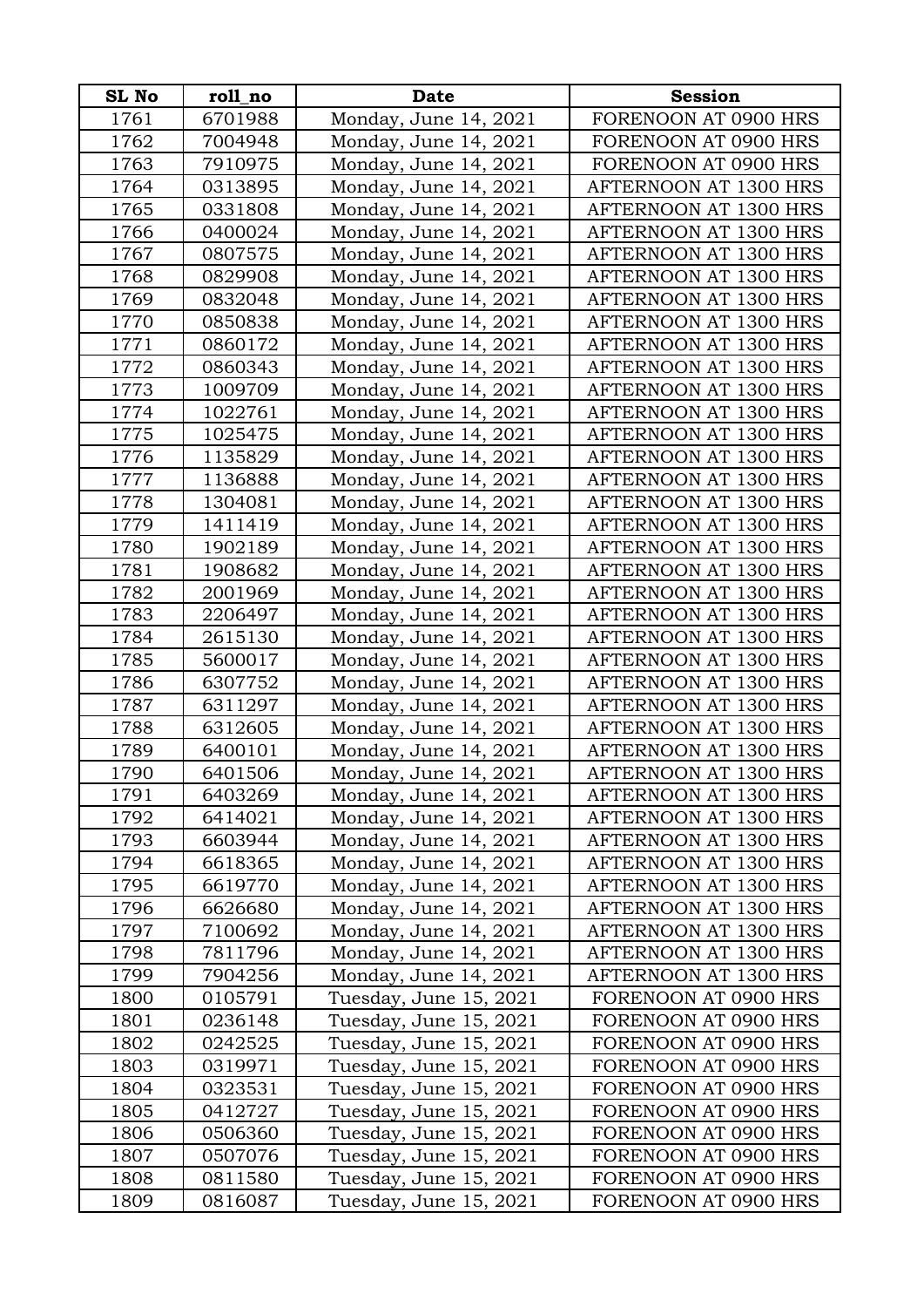| <b>SL No</b> | roll_no | <b>Date</b>            | <b>Session</b>        |
|--------------|---------|------------------------|-----------------------|
| 1810         | 0816548 | Tuesday, June 15, 2021 | FORENOON AT 0900 HRS  |
| 1811         | 0826456 | Tuesday, June 15, 2021 | FORENOON AT 0900 HRS  |
| 1812         | 0826713 | Tuesday, June 15, 2021 | FORENOON AT 0900 HRS  |
| 1813         | 0846079 | Tuesday, June 15, 2021 | FORENOON AT 0900 HRS  |
| 1814         | 0857073 | Tuesday, June 15, 2021 | FORENOON AT 0900 HRS  |
| 1815         | 1119355 | Tuesday, June 15, 2021 | FORENOON AT 0900 HRS  |
| 1816         | 1131784 | Tuesday, June 15, 2021 | FORENOON AT 0900 HRS  |
| 1817         | 1301954 | Tuesday, June 15, 2021 | FORENOON AT 0900 HRS  |
| 1818         | 1407369 | Tuesday, June 15, 2021 | FORENOON AT 0900 HRS  |
| 1819         | 1900240 | Tuesday, June 15, 2021 | FORENOON AT 0900 HRS  |
| 1820         | 1901544 | Tuesday, June 15, 2021 | FORENOON AT 0900 HRS  |
| 1821         | 1911368 | Tuesday, June 15, 2021 | FORENOON AT 0900 HRS  |
| 1822         | 2616072 | Tuesday, June 15, 2021 | FORENOON AT 0900 HRS  |
| 1823         | 2640595 | Tuesday, June 15, 2021 | FORENOON AT 0900 HRS  |
| 1824         | 3806492 | Tuesday, June 15, 2021 | FORENOON AT 0900 HRS  |
| 1825         | 3902558 | Tuesday, June 15, 2021 | FORENOON AT 0900 HRS  |
| 1826         | 4905746 | Tuesday, June 15, 2021 | FORENOON AT 0900 HRS  |
| 1827         | 5705047 | Tuesday, June 15, 2021 | FORENOON AT 0900 HRS  |
| 1828         | 6302396 | Tuesday, June 15, 2021 | FORENOON AT 0900 HRS  |
| 1829         | 6308054 | Tuesday, June 15, 2021 | FORENOON AT 0900 HRS  |
| 1830         | 6308082 | Tuesday, June 15, 2021 | FORENOON AT 0900 HRS  |
| 1831         | 6309789 | Tuesday, June 15, 2021 | FORENOON AT 0900 HRS  |
| 1832         | 6313839 | Tuesday, June 15, 2021 | FORENOON AT 0900 HRS  |
| 1833         | 6418209 | Tuesday, June 15, 2021 | FORENOON AT 0900 HRS  |
| 1834         | 6613196 | Tuesday, June 15, 2021 | FORENOON AT 0900 HRS  |
| 1835         | 7600059 | Tuesday, June 15, 2021 | FORENOON AT 0900 HRS  |
| 1836         | 0305650 | Tuesday, June 15, 2021 | AFTERNOON AT 1300 HRS |
| 1837         | 0715825 | Tuesday, June 15, 2021 | AFTERNOON AT 1300 HRS |
| 1838         | 0801880 | Tuesday, June 15, 2021 | AFTERNOON AT 1300 HRS |
| 1839         | 0825558 | Tuesday, June 15, 2021 | AFTERNOON AT 1300 HRS |
| 1840         | 0831602 | Tuesday, June 15, 2021 | AFTERNOON AT 1300 HRS |
| 1841         | 0836083 | Tuesday, June 15, 2021 | AFTERNOON AT 1300 HRS |
| 1842         | 0849989 | Tuesday, June 15, 2021 | AFTERNOON AT 1300 HRS |
| 1843         | 0851804 | Tuesday, June 15, 2021 | AFTERNOON AT 1300 HRS |
| 1844         | 1002371 | Tuesday, June 15, 2021 | AFTERNOON AT 1300 HRS |
| 1845         | 1006886 | Tuesday, June 15, 2021 | AFTERNOON AT 1300 HRS |
| 1846         | 1011028 | Tuesday, June 15, 2021 | AFTERNOON AT 1300 HRS |
| 1847         | 1017862 | Tuesday, June 15, 2021 | AFTERNOON AT 1300 HRS |
| 1848         | 1022603 | Tuesday, June 15, 2021 | AFTERNOON AT 1300 HRS |
| 1849         | 1034203 | Tuesday, June 15, 2021 | AFTERNOON AT 1300 HRS |
| 1850         | 1220422 | Tuesday, June 15, 2021 | AFTERNOON AT 1300 HRS |
| 1851         | 1221687 | Tuesday, June 15, 2021 | AFTERNOON AT 1300 HRS |
| 1852         | 1904702 | Tuesday, June 15, 2021 | AFTERNOON AT 1300 HRS |
| 1853         | 2632048 | Tuesday, June 15, 2021 | AFTERNOON AT 1300 HRS |
| 1854         | 3526522 | Tuesday, June 15, 2021 | AFTERNOON AT 1300 HRS |
| 1855         | 3810355 | Tuesday, June 15, 2021 | AFTERNOON AT 1300 HRS |
| 1856         | 4401952 | Tuesday, June 15, 2021 | AFTERNOON AT 1300 HRS |
| 1857         | 5002378 | Tuesday, June 15, 2021 | AFTERNOON AT 1300 HRS |
| 1858         | 5602126 | Tuesday, June 15, 2021 | AFTERNOON AT 1300 HRS |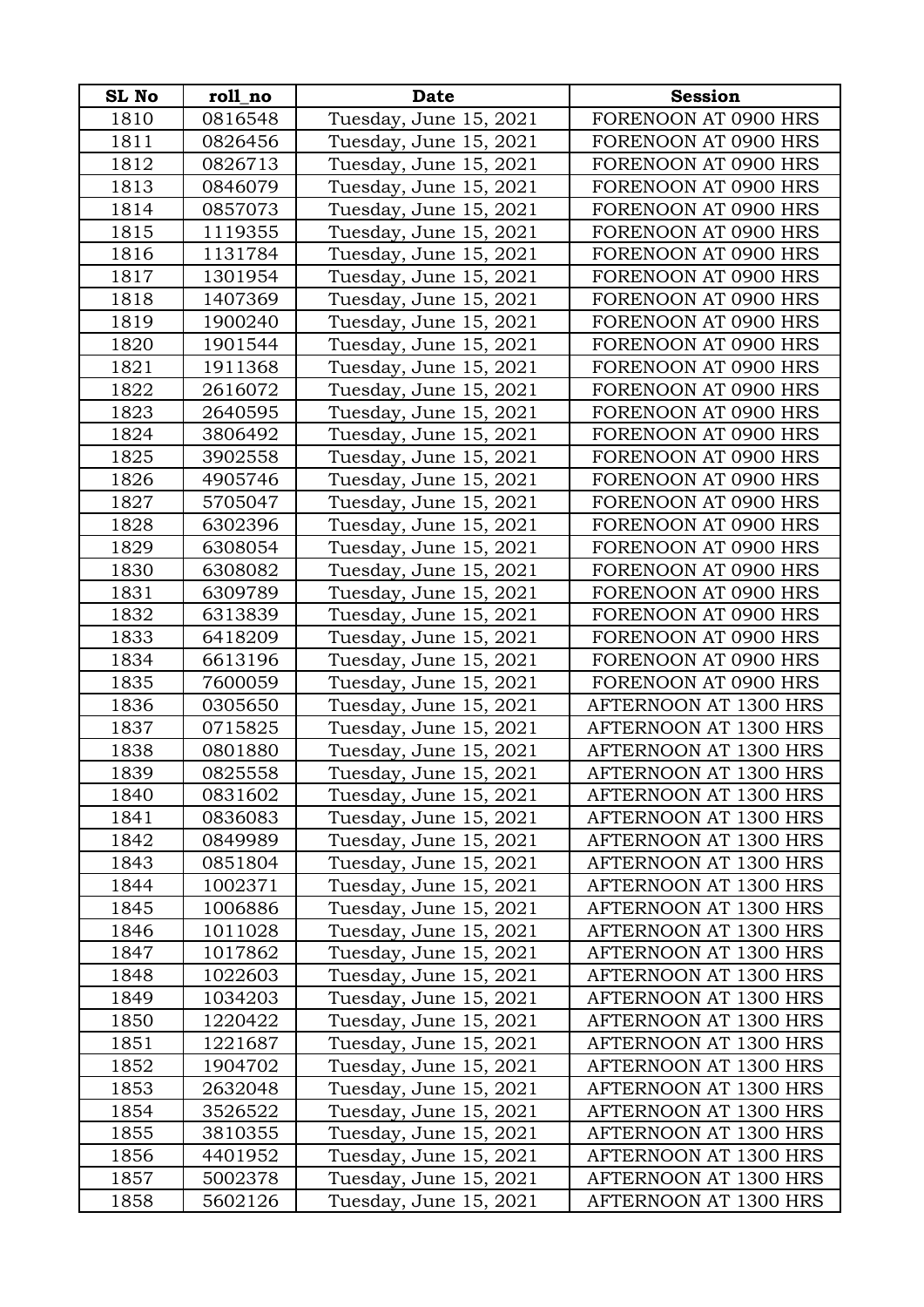| <b>SL No</b> | roll_no | <b>Date</b>              | <b>Session</b>        |
|--------------|---------|--------------------------|-----------------------|
| 1859         | 5808046 | Tuesday, June 15, 2021   | AFTERNOON AT 1300 HRS |
| 1860         | 6120050 | Tuesday, June 15, 2021   | AFTERNOON AT 1300 HRS |
| 1861         | 6303549 | Tuesday, June 15, 2021   | AFTERNOON AT 1300 HRS |
| 1862         | 6409563 | Tuesday, June 15, 2021   | AFTERNOON AT 1300 HRS |
| 1863         | 6606000 | Tuesday, June 15, 2021   | AFTERNOON AT 1300 HRS |
| 1864         | 6620589 | Tuesday, June 15, 2021   | AFTERNOON AT 1300 HRS |
| 1865         | 6621618 | Tuesday, June 15, 2021   | AFTERNOON AT 1300 HRS |
| 1866         | 6622553 | Tuesday, June 15, 2021   | AFTERNOON AT 1300 HRS |
| 1867         | 6810315 | Tuesday, June 15, 2021   | AFTERNOON AT 1300 HRS |
| 1868         | 7302902 | Tuesday, June 15, 2021   | AFTERNOON AT 1300 HRS |
| 1869         | 7503796 | Tuesday, June 15, 2021   | AFTERNOON AT 1300 HRS |
| 1870         | 7801538 | Tuesday, June 15, 2021   | AFTERNOON AT 1300 HRS |
| 1871         | 7815605 | Tuesday, June 15, 2021   | AFTERNOON AT 1300 HRS |
| 1872         | 0111788 | Wednesday, June 16, 2021 | FORENOON AT 0900 HRS  |
| 1873         | 0235349 | Wednesday, June 16, 2021 | FORENOON AT 0900 HRS  |
| 1874         | 0415111 | Wednesday, June 16, 2021 | FORENOON AT 0900 HRS  |
| 1875         | 0809180 | Wednesday, June 16, 2021 | FORENOON AT 0900 HRS  |
| 1876         | 0809800 | Wednesday, June 16, 2021 | FORENOON AT 0900 HRS  |
| 1877         | 0818900 | Wednesday, June 16, 2021 | FORENOON AT 0900 HRS  |
| 1878         | 0823905 | Wednesday, June 16, 2021 | FORENOON AT 0900 HRS  |
| 1879         | 0828175 | Wednesday, June 16, 2021 | FORENOON AT 0900 HRS  |
| 1880         | 0828281 | Wednesday, June 16, 2021 | FORENOON AT 0900 HRS  |
| 1881         | 0839363 | Wednesday, June 16, 2021 | FORENOON AT 0900 HRS  |
| 1882         | 0860418 | Wednesday, June 16, 2021 | FORENOON AT 0900 HRS  |
| 1883         | 0911365 | Wednesday, June 16, 2021 | FORENOON AT 0900 HRS  |
| 1884         | 1003098 | Wednesday, June 16, 2021 | FORENOON AT 0900 HRS  |
| 1885         | 1016189 | Wednesday, June 16, 2021 | FORENOON AT 0900 HRS  |
| 1886         | 1018595 | Wednesday, June 16, 2021 | FORENOON AT 0900 HRS  |
| 1887         | 1039594 | Wednesday, June 16, 2021 | FORENOON AT 0900 HRS  |
| 1888         | 1415801 | Wednesday, June 16, 2021 | FORENOON AT 0900 HRS  |
| 1889         | 1505473 | Wednesday, June 16, 2021 | FORENOON AT 0900 HRS  |
| 1890         | 1910162 | Wednesday, June 16, 2021 | FORENOON AT 0900 HRS  |
| 1891         | 1912411 | Wednesday, June 16, 2021 | FORENOON AT 0900 HRS  |
| 1892         | 2601218 | Wednesday, June 16, 2021 | FORENOON AT 0900 HRS  |
| 1893         | 3900259 | Wednesday, June 16, 2021 | FORENOON AT 0900 HRS  |
| 1894         | 4120620 | Wednesday, June 16, 2021 | FORENOON AT 0900 HRS  |
| 1895         | 5404840 | Wednesday, June 16, 2021 | FORENOON AT 0900 HRS  |
| 1896         | 5416557 | Wednesday, June 16, 2021 | FORENOON AT 0900 HRS  |
| 1897         | 5602867 | Wednesday, June 16, 2021 | FORENOON AT 0900 HRS  |
| 1898         | 5918257 | Wednesday, June 16, 2021 | FORENOON AT 0900 HRS  |
| 1899         | 6200539 | Wednesday, June 16, 2021 | FORENOON AT 0900 HRS  |
| 1900         | 6205089 | Wednesday, June 16, 2021 | FORENOON AT 0900 HRS  |
| 1901         | 6307418 | Wednesday, June 16, 2021 | FORENOON AT 0900 HRS  |
| 1902         | 6309557 | Wednesday, June 16, 2021 | FORENOON AT 0900 HRS  |
| 1903         | 6617591 | Wednesday, June 16, 2021 | FORENOON AT 0900 HRS  |
| 1904         | 6617826 | Wednesday, June 16, 2021 | FORENOON AT 0900 HRS  |
| 1905         | 6703160 | Wednesday, June 16, 2021 | FORENOON AT 0900 HRS  |
| 1906         | 6900321 | Wednesday, June 16, 2021 | FORENOON AT 0900 HRS  |
| 1907         | 7703594 | Wednesday, June 16, 2021 | FORENOON AT 0900 HRS  |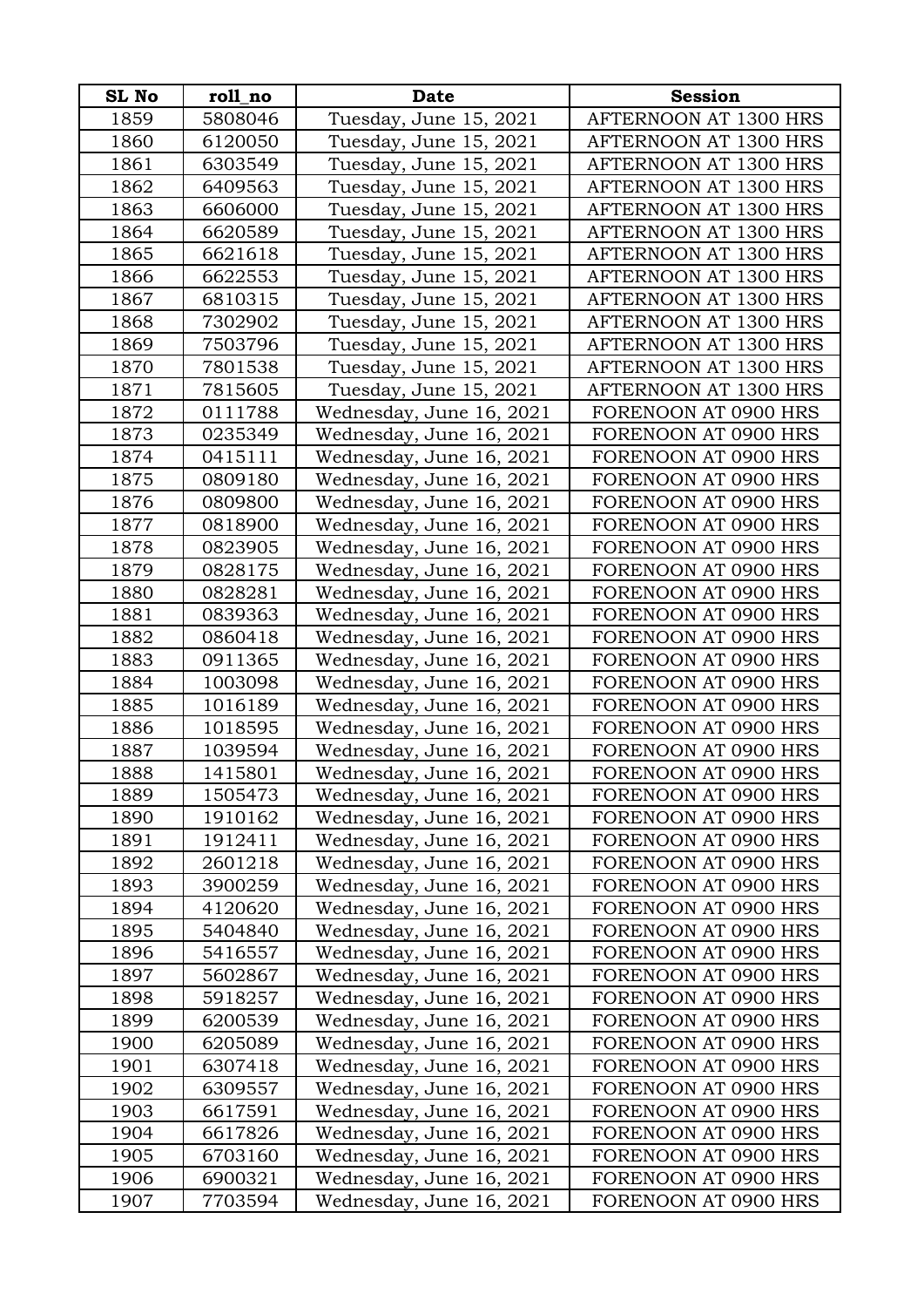| <b>SL No</b> | roll_no | Date                     | <b>Session</b>        |
|--------------|---------|--------------------------|-----------------------|
| 1908         | 0319662 | Wednesday, June 16, 2021 | AFTERNOON AT 1300 HRS |
| 1909         | 0328626 | Wednesday, June 16, 2021 | AFTERNOON AT 1300 HRS |
| 1910         | 0500640 | Wednesday, June 16, 2021 | AFTERNOON AT 1300 HRS |
| 1911         | 0513614 | Wednesday, June 16, 2021 | AFTERNOON AT 1300 HRS |
| 1912         | 0706797 | Wednesday, June 16, 2021 | AFTERNOON AT 1300 HRS |
| 1913         | 0804200 | Wednesday, June 16, 2021 | AFTERNOON AT 1300 HRS |
| 1914         | 0827161 | Wednesday, June 16, 2021 | AFTERNOON AT 1300 HRS |
| 1915         | 0835232 | Wednesday, June 16, 2021 | AFTERNOON AT 1300 HRS |
| 1916         | 0839649 | Wednesday, June 16, 2021 | AFTERNOON AT 1300 HRS |
| 1917         | 0843659 | Wednesday, June 16, 2021 | AFTERNOON AT 1300 HRS |
| 1918         | 0843674 | Wednesday, June 16, 2021 | AFTERNOON AT 1300 HRS |
| 1919         | 0868540 | Wednesday, June 16, 2021 | AFTERNOON AT 1300 HRS |
| 1920         | 0868752 | Wednesday, June 16, 2021 | AFTERNOON AT 1300 HRS |
| 1921         | 1025728 | Wednesday, June 16, 2021 | AFTERNOON AT 1300 HRS |
| 1922         | 1034604 | Wednesday, June 16, 2021 | AFTERNOON AT 1300 HRS |
| 1923         | 1038446 | Wednesday, June 16, 2021 | AFTERNOON AT 1300 HRS |
| 1924         | 1110160 | Wednesday, June 16, 2021 | AFTERNOON AT 1300 HRS |
| 1925         | 1532044 | Wednesday, June 16, 2021 | AFTERNOON AT 1300 HRS |
| 1926         | 1907786 | Wednesday, June 16, 2021 | AFTERNOON AT 1300 HRS |
| 1927         | 1908206 | Wednesday, June 16, 2021 | AFTERNOON AT 1300 HRS |
| 1928         | 1908250 | Wednesday, June 16, 2021 | AFTERNOON AT 1300 HRS |
| 1929         | 4123655 | Wednesday, June 16, 2021 | AFTERNOON AT 1300 HRS |
| 1930         | 4910307 | Wednesday, June 16, 2021 | AFTERNOON AT 1300 HRS |
| 1931         | 4912772 | Wednesday, June 16, 2021 | AFTERNOON AT 1300 HRS |
| 1932         | 5100340 | Wednesday, June 16, 2021 | AFTERNOON AT 1300 HRS |
| 1933         | 5110514 | Wednesday, June 16, 2021 | AFTERNOON AT 1300 HRS |
| 1934         | 5805715 | Wednesday, June 16, 2021 | AFTERNOON AT 1300 HRS |
| 1935         | 6300061 | Wednesday, June 16, 2021 | AFTERNOON AT 1300 HRS |
| 1936         | 6300974 | Wednesday, June 16, 2021 | AFTERNOON AT 1300 HRS |
| 1937         | 6402335 | Wednesday, June 16, 2021 | AFTERNOON AT 1300 HRS |
| 1938         | 6408382 | Wednesday, June 16, 2021 | AFTERNOON AT 1300 HRS |
| 1939         | 6607449 | Wednesday, June 16, 2021 | AFTERNOON AT 1300 HRS |
| 1940         | 6625103 | Wednesday, June 16, 2021 | AFTERNOON AT 1300 HRS |
| 1941         | 7101468 | Wednesday, June 16, 2021 | AFTERNOON AT 1300 HRS |
| 1942         | 7804829 | Wednesday, June 16, 2021 | AFTERNOON AT 1300 HRS |
| 1943         | 7811158 | Wednesday, June 16, 2021 | AFTERNOON AT 1300 HRS |
| 1944         | 0323136 | Thursday, June 17, 2021  | FORENOON AT 0900 HRS  |
| 1945         | 0401337 | Thursday, June 17, 2021  | FORENOON AT 0900 HRS  |
| 1946         | 0706941 | Thursday, June 17, 2021  | FORENOON AT 0900 HRS  |
| 1947         | 0820875 | Thursday, June 17, 2021  | FORENOON AT 0900 HRS  |
| 1948         | 0828612 | Thursday, June 17, 2021  | FORENOON AT 0900 HRS  |
| 1949         | 0869078 | Thursday, June 17, 2021  | FORENOON AT 0900 HRS  |
| 1950         | 0869432 | Thursday, June 17, 2021  | FORENOON AT 0900 HRS  |
| 1951         | 1118534 | Thursday, June 17, 2021  | FORENOON AT 0900 HRS  |
| 1952         | 1213068 | Thursday, June 17, 2021  | FORENOON AT 0900 HRS  |
| 1953         | 1218395 | Thursday, June 17, 2021  | FORENOON AT 0900 HRS  |
| 1954         | 1535330 | Thursday, June 17, 2021  | FORENOON AT 0900 HRS  |
| 1955         | 1900051 | Thursday, June 17, 2021  | FORENOON AT 0900 HRS  |
| 1956         | 1911513 | Thursday, June 17, 2021  | FORENOON AT 0900 HRS  |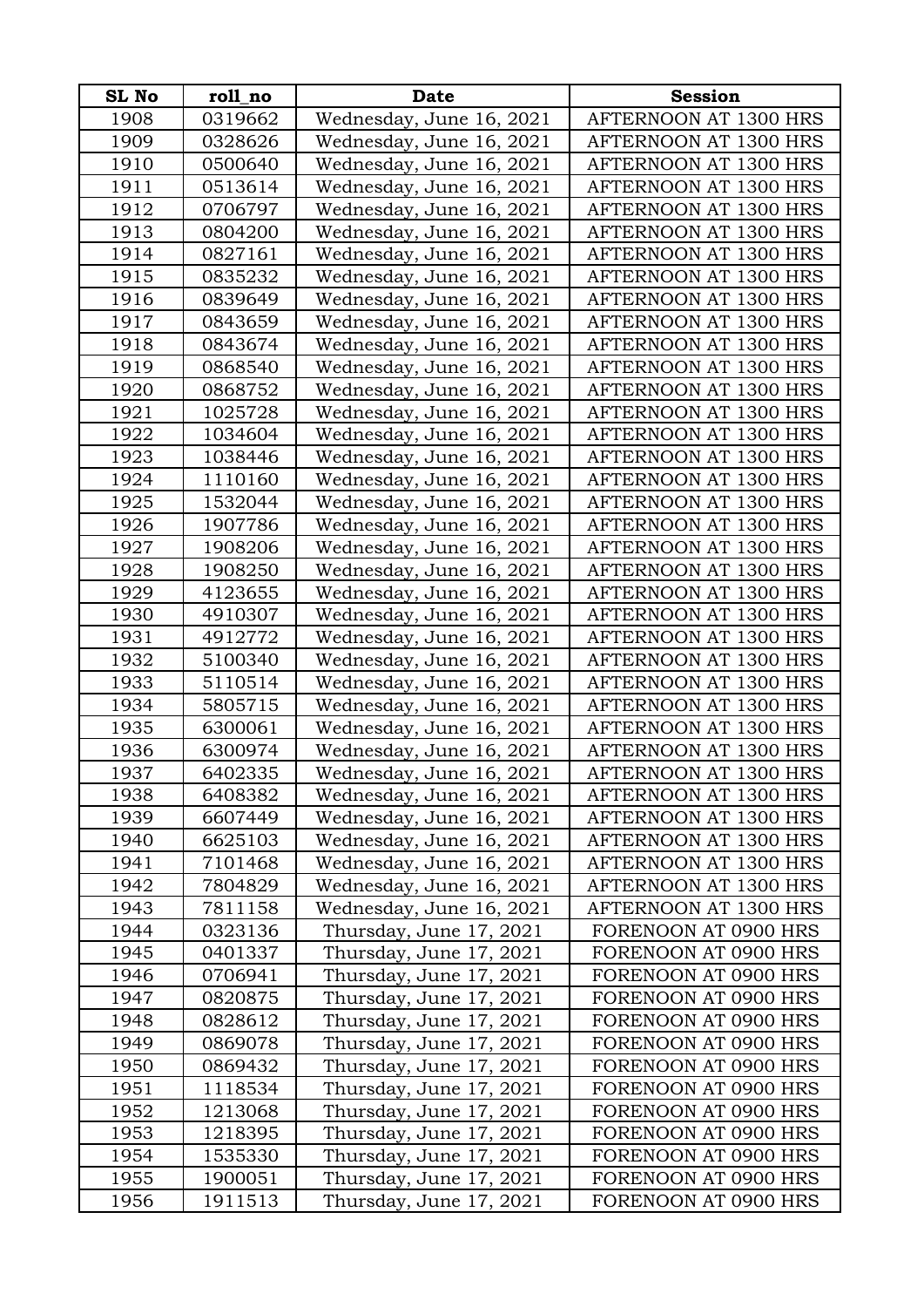| SL No | roll_no | <b>Date</b>             | <b>Session</b>        |
|-------|---------|-------------------------|-----------------------|
| 1957  | 2400168 | Thursday, June 17, 2021 | FORENOON AT 0900 HRS  |
| 1958  | 2403283 | Thursday, June 17, 2021 | FORENOON AT 0900 HRS  |
| 1959  | 2601392 | Thursday, June 17, 2021 | FORENOON AT 0900 HRS  |
| 1960  | 3504855 | Thursday, June 17, 2021 | FORENOON AT 0900 HRS  |
| 1961  | 3525318 | Thursday, June 17, 2021 | FORENOON AT 0900 HRS  |
| 1962  | 3807734 | Thursday, June 17, 2021 | FORENOON AT 0900 HRS  |
| 1963  | 4112400 | Thursday, June 17, 2021 | FORENOON AT 0900 HRS  |
| 1964  | 4122496 | Thursday, June 17, 2021 | FORENOON AT 0900 HRS  |
| 1965  | 5204655 | Thursday, June 17, 2021 | FORENOON AT 0900 HRS  |
| 1966  | 5814514 | Thursday, June 17, 2021 | FORENOON AT 0900 HRS  |
| 1967  | 5917104 | Thursday, June 17, 2021 | FORENOON AT 0900 HRS  |
| 1968  | 6300142 | Thursday, June 17, 2021 | FORENOON AT 0900 HRS  |
| 1969  | 6300539 | Thursday, June 17, 2021 | FORENOON AT 0900 HRS  |
| 1970  | 6301844 | Thursday, June 17, 2021 | FORENOON AT 0900 HRS  |
| 1971  | 6303503 | Thursday, June 17, 2021 | FORENOON AT 0900 HRS  |
| 1972  | 6400379 | Thursday, June 17, 2021 | FORENOON AT 0900 HRS  |
| 1973  | 6605825 | Thursday, June 17, 2021 | FORENOON AT 0900 HRS  |
| 1974  | 6804801 | Thursday, June 17, 2021 | FORENOON AT 0900 HRS  |
| 1975  | 7705645 | Thursday, June 17, 2021 | FORENOON AT 0900 HRS  |
| 1976  | 7801051 | Thursday, June 17, 2021 | FORENOON AT 0900 HRS  |
| 1977  | 8002973 | Thursday, June 17, 2021 | FORENOON AT 0900 HRS  |
| 1978  | 8200104 | Thursday, June 17, 2021 | FORENOON AT 0900 HRS  |
| 1979  | 8200399 | Thursday, June 17, 2021 | FORENOON AT 0900 HRS  |
| 1980  | 0227334 | Thursday, June 17, 2021 | AFTERNOON AT 1300 HRS |
| 1981  | 0304123 | Thursday, June 17, 2021 | AFTERNOON AT 1300 HRS |
| 1982  | 0321358 | Thursday, June 17, 2021 | AFTERNOON AT 1300 HRS |
| 1983  | 0411322 | Thursday, June 17, 2021 | AFTERNOON AT 1300 HRS |
| 1984  | 0801725 | Thursday, June 17, 2021 | AFTERNOON AT 1300 HRS |
| 1985  | 0842522 | Thursday, June 17, 2021 | AFTERNOON AT 1300 HRS |
| 1986  | 0849107 | Thursday, June 17, 2021 | AFTERNOON AT 1300 HRS |
| 1987  | 0857717 | Thursday, June 17, 2021 | AFTERNOON AT 1300 HRS |
| 1988  | 0860143 | Thursday, June 17, 2021 | AFTERNOON AT 1300 HRS |
| 1989  | 0866861 | Thursday, June 17, 2021 | AFTERNOON AT 1300 HRS |
| 1990  | 1020509 | Thursday, June 17, 2021 | AFTERNOON AT 1300 HRS |
| 1991  | 1023202 | Thursday, June 17, 2021 | AFTERNOON AT 1300 HRS |
| 1992  | 1205727 | Thursday, June 17, 2021 | AFTERNOON AT 1300 HRS |
| 1993  | 1221638 | Thursday, June 17, 2021 | AFTERNOON AT 1300 HRS |
| 1994  | 1536496 | Thursday, June 17, 2021 | AFTERNOON AT 1300 HRS |
| 1995  | 1906444 | Thursday, June 17, 2021 | AFTERNOON AT 1300 HRS |
| 1996  | 1906728 | Thursday, June 17, 2021 | AFTERNOON AT 1300 HRS |
| 1997  | 2611884 | Thursday, June 17, 2021 | AFTERNOON AT 1300 HRS |
| 1998  | 3501141 | Thursday, June 17, 2021 | AFTERNOON AT 1300 HRS |
| 1999  | 3803145 | Thursday, June 17, 2021 | AFTERNOON AT 1300 HRS |
| 2000  | 3805228 | Thursday, June 17, 2021 | AFTERNOON AT 1300 HRS |
| 2001  | 4000197 | Thursday, June 17, 2021 | AFTERNOON AT 1300 HRS |
| 2002  | 4114565 | Thursday, June 17, 2021 | AFTERNOON AT 1300 HRS |
| 2003  | 5101838 | Thursday, June 17, 2021 | AFTERNOON AT 1300 HRS |
| 2004  | 5900421 | Thursday, June 17, 2021 | AFTERNOON AT 1300 HRS |
| 2005  | 5904695 | Thursday, June 17, 2021 | AFTERNOON AT 1300 HRS |